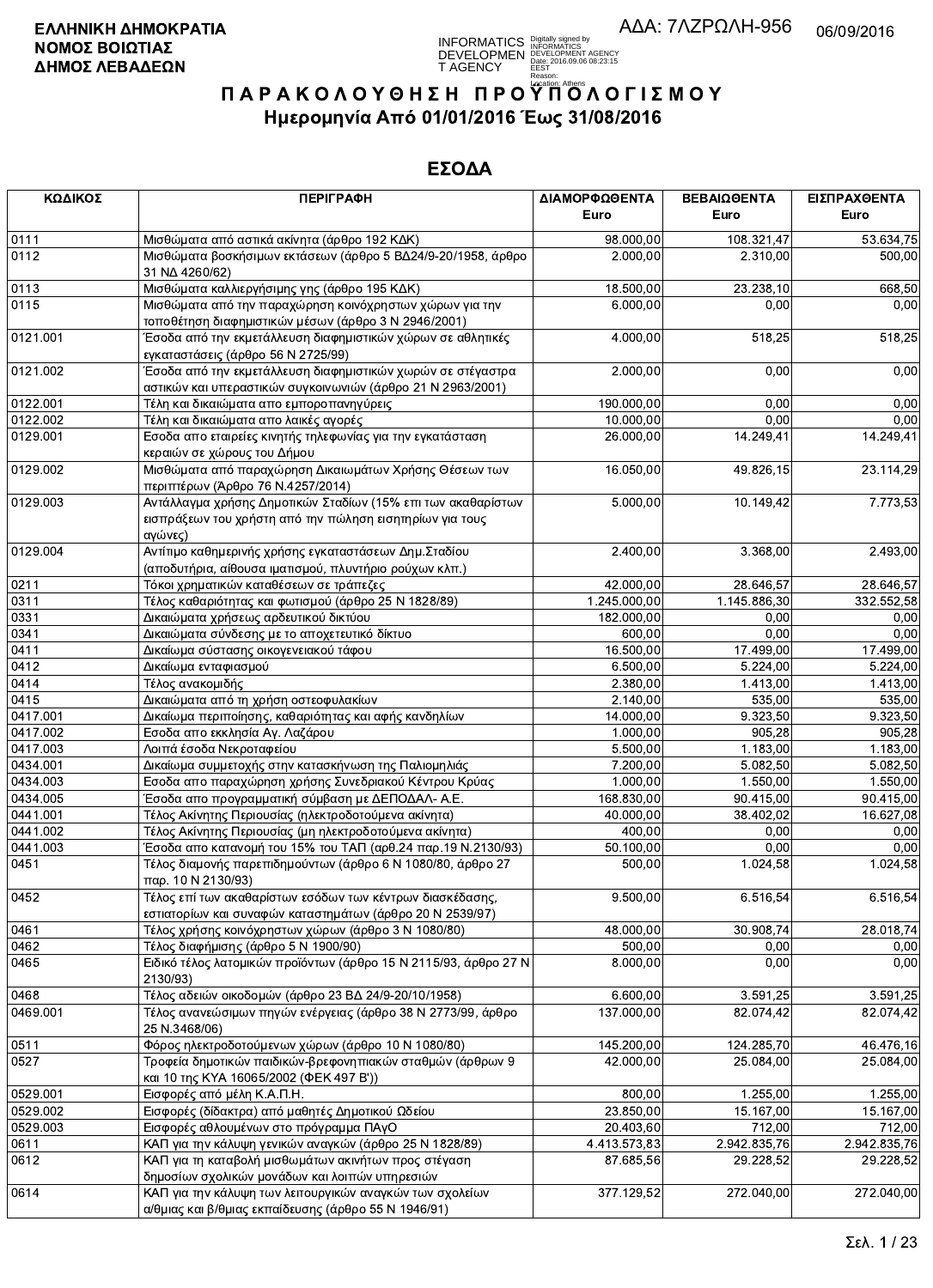| ΚΩΔΙΚΟΣ  | <b>ПЕРІГРАФН</b>                                                                                                             | ΔΙΑΜΟΡΦΩΘΕΝΤΑ<br>Euro | ΒΕΒΑΙΩΘΕΝΤΑ<br>Euro | ΕΙΣΠΡΑΧΘΕΝΤΑ<br>Euro |
|----------|------------------------------------------------------------------------------------------------------------------------------|-----------------------|---------------------|----------------------|
| 0619.006 | Οφειλές Ελληνικού Δημοσίου που απορρέουν από το άρθρο 25 του<br>Ν. 1828/89 (άρθ 27 Ν. 3756/2009)                             | 668.079,32            | 0,00                | 0,00                 |
| 0621     | Κάλυψη δαπάνης των προνοιακών επιδομάτων (άρθρου 94 ΠΑΡ 3Β<br>περ <sub>1</sub> πτ.17                                         | 6.109.714,72          | 3.732.017,68        | 3.732.017,68         |
| 0712     | Μισθώματα θαλασσίων εκτάσεων (άρθρο 15 Ν 2130/93)                                                                            | 3.260,00              | 11.392,50           | 4.882,50             |
| 0713     | Παράβολα για την έκδοση των αδειών ίδρυσης και λειτουργίας<br>επιχειρήσεων υγειονομικού ενδιαφέροντος (άρθρο 80 ΔΚΚ)         | 9.650,00              | 7.315,00            | 7.315,00             |
| 0715     | Τέλος διαφήμισης της κατηγορίας Δ΄ του άρθρου 15 του ΒΔ 24/9-<br>20/10/1958 (άρθρο 9 Ν 2880/2001)                            | 63.110,00             | 0,00                | 0,00                 |
| 1212.002 | Επιχορήγηση για υλοποίηση Ευρωπαικού προγράμματος<br>΄΄Εναρμόνιση οικογενειακής και επαγγελματικής ζωής"                     | 242.075,00            | 228.111,19          | 228.111,19           |
| 1212.003 | Επιχορήγηση ΟΑΕΔ για εισφορές ωφελούμενων από Προγραμμα<br>Κοινωφελούς Χαρακτήρα (παρ. ΙΔ Ν.4152/2013)                       | 21.780,00             | 21.743,37           | 21.743,37            |
| 1212.004 | Από Γ.Γ.Α. για υλοποίηση ΠΑγΟ                                                                                                | 17.230,50             | 0,00                | 0,00                 |
| 1214.005 | Επιχορήγηση ΥΠ.ΕΣ για κάλυψη δράσεων πυροπροστασίας                                                                          | 81.800,00             | 81.800,00           | 81.800,00            |
| 1311.001 | ΚΑΠ επενδυτικών δαπανών των δήμων                                                                                            | 516.150,00            | 172.050,00          | 172.050,00           |
| 1312.001 | Επισκευή και συντήρηση σχολικών κτιρίων (άρθρο 13 Ν 2880/2001)                                                               | 69.000,00             | 70.800,00           | 70.800,00            |
| 1313.001 | Επιχορήγηση ΥΠ.ΕΣ. για κάλυψη δράσεων πυροπροστασίας                                                                         | 2.000,00              | 2.000,00            | 2.000,00             |
| 1322.001 | Αναβάθμιση Ενεργητικής Πυροπροστασίας Κλειστού Γυμναστηρίου<br>Λιβαδειάς                                                     | 102.000,00            | 0,00                | 0,00                 |
| 1322.002 | Αγορά ακινήτου -μνημείου "Τζαμί Γαζή Ομέρ"                                                                                   | 200.000,00            | 200.000,00          | 200.000,00           |
| 1322.020 | Επιχορήγηση από ΠΔΕ για Αποκατάσταση ζημιών που<br>προκλήθηκαν από θεομηνία στο Δήμο Λεβαδέων                                | 40.256,34             | 0.00                | 0,00                 |
| 1322.021 | Επιχορήγηση από Πράσινο Ταμείο για Αποζημίωση ιδιοκτησιών στο<br>πάρκο Έρκυνας από την οδό Θουκιδίδου εως την οδό Ξενοφώντος | 90.752,00             | 0,00                | 0,00                 |
| 1322.022 | Επιχορήγηση από Πράσινο Ταμειο για Ενεργειακή Αναβάθμιση<br>Σχολικής Μονάδας 3ου Δημοτικού Σχολείου Λιβαδειάς                | 137.000,00            | 134.010,94          | 134.010,94           |
| 1328.016 | Βελτίωση και Ανάπλαση Κοινόχρηστων Χώρων Οικισμού Ελικώνα                                                                    | 436.870,31            | 0,00                | 0,00                 |
| 1328.406 | Ανάπλαση Πλατείας Τ.Κ. Αγίου Γεωργίου                                                                                        | 0,00                  | 0,00                | 0,00                 |
| 1411     | Προϊόν δωρεών                                                                                                                | 2.000,00              | 2.000,00            | 2.000,00             |
| 1511     | Προσαυξήσεις εκπρόθεσμης καταβολής χρεών (άρθρο 6 ΝΔ 356/74,<br>άρθρο 16 Ν 2130/93)                                          | 45.000,00             | 36.471,09           | 36.471,09            |
| 1512     | Πρόστιμα του ΚΟΚ, του ΝΔ 805/71 και του ΑΝ 170/67 (άρθρο 31 Ν<br>2130/93)                                                    | 55.000,00             | 30.874,50           | 23.599,50            |
| 1514     | Πρόστιμα ανέγερσης και διατήρησης αυθαιρέτων κατασκευών                                                                      | 12.000,00             | 5.708.69            | 5.708.69             |
| 1519     | Λοιπά πρόστιμα και χρηματικές ποινές επιβαλλόμενες βάσει ειδικών<br>διατάξεων                                                | 3.000,00              | 4.306,41            | 1.206,84             |
| 1623     | Δαπάνες απομάκρυνσης και φύλαξης εγκαταλελειμμένων οχημάτων<br>(KYA 1002901/67/2002)                                         | 10.000,00             | 0,00                | 0,00                 |
| 1629     | Λοιπά έσοδα από δαπάνες πραγματοποιηθείσες για λογαριασμό<br>τρίτων                                                          | 10.000,00             | 0,00                | 0,00                 |
| 1699.001 | Εσοδα απο κατασκευή παραγκών και ηλεκτροδότησης αυτών στην<br>Εμποροπανήγυρη                                                 | 33.000,00             | 0,00                | 0,00                 |
| 1699.006 | Έκτακτα Έσοδα από εράνους της Ιεράς Μητρόπολης Θηβών και<br>Λεβαδείας (2% επί του ακαθαρίστου προιόντος)                     | 1.000,00              | 700,00              | 700,00               |
| 2111     | Τακτικά έσοδα από τέλη καθαριότητας και ηλεκτροφωτισμού                                                                      | 354.986.00            | 521.174,10          | 471.652,33           |
| 2113     | Τακτικά έσοδα από τέλη και δικαίωματα άρδευσης                                                                               | 1.000.00              | 0,00                | 0,00                 |
| 2115.001 | Τέλος Ακίνητης περιουσίας (ηλεκτροδοτούμενα ακίνητα)                                                                         | 15.500,00             | 13.627,27           | 13.627,27            |
| 2115.002 | Τέλος Ακίνητης περιουσίας (μη ηλεκτροδοτούμενα ακίνητα)                                                                      | 50.000,00             | 15.108,78           | 14.822,27            |
| 2118     | Τακτικά έσοδα επί των ακαθαρίστων εσόδων επιτηδευματιών                                                                      | 9.000,00              | 16.904,65           | 5.746,36             |
| 2119.001 | Φόρος ηλεκτροδούμενων χώρων (άρθ. 10 Ν. 1080/80) Π.Ο.Ε.                                                                      | 38.400,00             | 46.196,54           | 46.196,54            |
| 2119.004 | Τέλος χρήσης κοινοχρήστων χώρων Π.Ο.Ε.                                                                                       | 1.000,00              | 6.271,63            | 3.682,32             |
| 2119.011 | Απο μισθώματα αστικών ακινήτων                                                                                               | 750,00                | 0,00                | 0,00                 |
| 2119.012 | Τέλη και δικαιώματα απο λαική αγορά                                                                                          | 6.500,00              | 7.605,77            | 3.500,72             |
| 2119.020 | Αντίτιμο κατανάλωσης ηλεκτρικού ρευματος των πυλώνων του                                                                     | 1.000,00              | 10.539,15           | 0,00                 |
|          | Δημοτικού Σταδιου για λογαριασμό τριτων (τέλεση αγώνων)                                                                      |                       |                     |                      |
| 2119.021 | Αντίτιμο καθημερινής χρήσης εγκαταστάσεων Δημ. Σταδίου<br>(αποδυτήρια, αίθουσα ιματισμού, πλυντήριο ρούχων κλπ.)             | 400,00                | 674,00              | 274,00               |
| 2119.022 | Έσοδα από εισφορές (δίδακτρα μαθητών Δημ.Ωδείου)                                                                             | 0,00                  | 4.119,50            | 4.119,50             |
| 2211.001 | Πρόστιμα παραβάσεων Κ.Ο.Κ. -Ελεννόμενης στάθμευσης Π.Ο.Ε.                                                                    | 18.000.00             | 30.473.45           | 14.168.45            |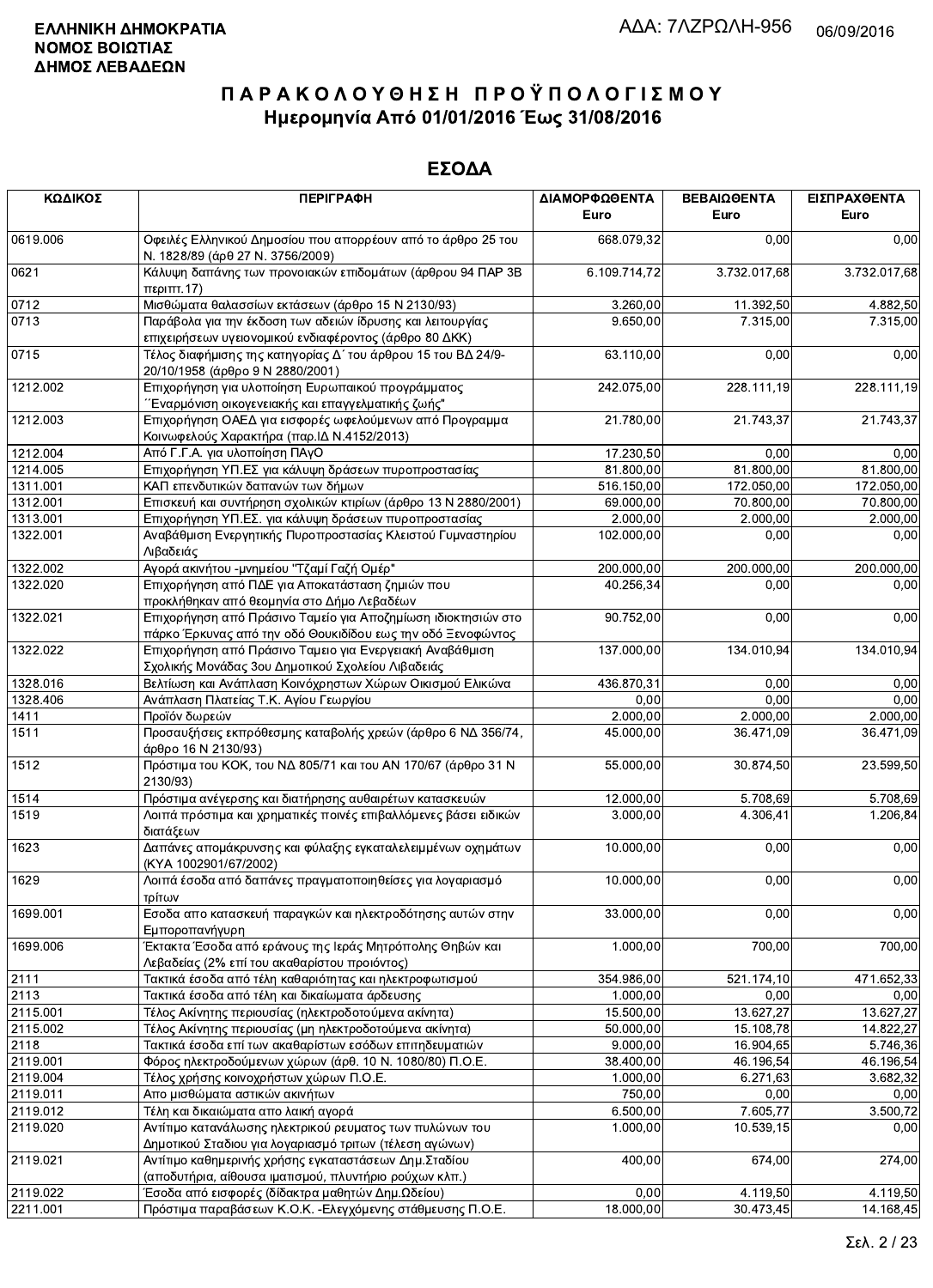| ΚΩΔΙΚΟΣ  | <b>ПЕРІГРАФН</b>                                                    | ΔΙΑΜΟΡΦΩΘΕΝΤΑ          | ΒΕΒΑΙΩΘΕΝΤΑ | ΕΙΣΠΡΑΧΘΕΝΤΑ            |
|----------|---------------------------------------------------------------------|------------------------|-------------|-------------------------|
|          |                                                                     | Euro                   | Euro        | Euro                    |
| 2211.002 | Λοιπά πρόστιμα                                                      | 2.000,00               | 0,00        | 0,00                    |
| 2212.001 | Πρόστιμα ανέγερσης-διατήρησης αυθαιρέτων                            | 3.200,00               | 1.353, 10   | 1.353,10                |
| 3211     | Τέλη καθαριότητας και ηλεκτροφωτισμού                               | 753.107,51             | 753.107,51  | 724.384,43              |
| 3212     | Τέλη και δικαιώματα ύδρευσης                                        | 205.235,04             | 205.235,04  | 2.325,10                |
| 3213     | Τέλη και δικαιώματα άρδευσης                                        | 465.428.99             | 465 428,99  | 203.100,39              |
| 3214     | Τέλη και δικαιώματα αποχέτευσης                                     | 17.004,89              | 17.004,89   | 303,18                  |
| 3215     | Τέλος ακίνητης περιουσίας                                           | 206.272,63             | 206.272,63  | 51.036,99               |
| 3217     | Εισφορά λόγω ένταξης ή επέκτασης πολεοδομικών σχεδίων               | 5.878,21               | 5.878,21    | 0,00                    |
| 3218     | Τακτικά έσοδα επί των ακαθαρίστων εσόδων επιτηδευματιών             | 888.358,76             | 888.358,76  | 22.547,23               |
| 3219.001 | Απο δικαιώματα και μισθώματα βοσκήσιμων εκτάσεων                    | 14.908,71              | 14.908,71   | 1.200,00                |
| 3219.002 | Απο τέλη διαφήμισης και απο την εκμετάλλευση διαφημιστικών<br>χώρων | 20.000,00              | 20.000,00   | 0,00                    |
| 3219.003 | Απο δικαιώματα νεκροταφείων                                         | 17.943,11              | 17.943,11   | 580,37                  |
| 3219.004 | Απο τέλη χρήσης κοινόχρηστων δημοτικών χώρων και απο                | 175.367,35             | 175.367,35  | 12.054,30               |
|          | παραχώρηση δικαιωμάτων χρήσης θέσεων των περιπτέρων                 |                        |             |                         |
| 3219.005 | Απο δικαιώματα Σφαγείων                                             | 3.828,95               | 3.828,95    | 172,13                  |
| 3219.006 | Απο μισθώματα λατομείων                                             | 110.550,22             | 110.550.22  | 10.868,92               |
| 3219.008 | Απο δικαιώματα χρήσης Χ.Υ.Τ.Α.                                      | 70.984,86              | 70.984,86   | 318.77                  |
| 3219.009 | Απο δικαιώματα συμμετοχής στην Κατασκήνωση                          | 9.557,23               | 9.557,23    | 49,43                   |
| 3219.010 | Απο τέλη και δικαιώματα λαικών αγορών                               | 102.715,33             | 102.715,33  | 21.915,21               |
| 3219.011 | Απο φόρο ηλεκτροδοτούμενων χώρων (άρθ. 10 Ν. 1080/80)               | 63.449.73              | 63.449,73   | $\overline{61}$ .504,28 |
| 3219.013 | Απο μισθώματα αστικών ακινήτων                                      | 373.712,52             | 373.712,52  | 18.785,51               |
| 3219.014 | Απο μισθώματα καλλιεργήσιμης γής                                    | 17.293,74              | 17.293,74   | 3.556,10                |
| 3219.015 | Απο μισθώματα θαλασσίων εκτάσεων                                    | 14.456,27              | 14.456,27   | 6.411,80                |
| 3219.017 | Λοιπές περιπτώσεις                                                  | 13.120,86              | 13.120,86   | 269,63                  |
| 3219.018 | Απο εισφορές για τροφεία παιδικών και βρεφονηπιακών σταθμών         | 20.126,24              | 20.126,24   | 940,14                  |
| 3219.019 | Απο κρατήσεις υπέρ Δημοσίου                                         | 23.818,81              | 23.818,81   | 611,40                  |
| 3219.020 | Απο επιστροφές αχρεωστήτως καταβληθέντων προνοιακών                 | 226.042,67             | 226.042,67  | 11.479,07               |
|          | επιδομάτων                                                          |                        |             |                         |
| 3219.021 | Από χρήση Δημοτικών Σταδίων (15% επί των ακαθαρίστων                | 49.589,39              | 49.589,39   | 0,00                    |
|          | εισπράξεων του χρήστη από την πώληση εισητηρίων για τους            |                        |             |                         |
|          | αγώνες)                                                             |                        |             |                         |
| 3219.022 | Από αντίιτιμο κατανάλωσης ηλεκτρικού ρευματος των πυλώνων του       | 39.337,20              | 39.337,20   | 0,00                    |
|          | Δημοτικού Σταδιου για λογαριασμό τρίτων (τέλεση αγώνων)             |                        |             |                         |
| 3219.023 | Από αντίτιμο καθημερινής χρήσεως εγκαταστάσεων Δημ. Σταδίου         | 1.752,00               | 1.752,00    | 1.420,00                |
|          | (αποδυτήρια, αίθουσα ιματισμού, πλυντήριο ρούχων κλπ)               |                        |             |                         |
| 3221.001 | Απο πρόστιμα παραβάσεων Κ.Ο.Κ.-Ελεγχόμενης στάθμευσης               | 675.743,75             | 675.743,75  | 3.966,30                |
| 3221.002 | Απο διάφορα πρόστιμα κλπ έκτακτα έσοδα                              | 145.746,08             | 145.746,08  | 5.626,72                |
| 3221.003 | Απο αποζημιώσεις καταβληθείσες για λογαριασμό των υπόχρεων,         | 86.651,30              | 86.651,30   | 6.071,35                |
|          | λόγω προσκύρωσης ή ρυμοτόμησης ακινήτων (άρθρο 26 Ν<br>1828/89)     |                        |             |                         |
| 4111     | Εισφορά υπέρ του Δημοσίου στις αποδοχές και τα έξοδα                | 200.000,00             | 118.281,57  | 118.281,57              |
|          | παράστασης                                                          |                        |             |                         |
| 4121     | Φόροι μισθωτών υπηρεσιών                                            | 230.000,00             | 153.765,23  | 153.765,23              |
| 4122     | Φοροί και χαρτόσημο Δημάρχων Αντιδημάρχων μελών Δημοτικών           | 7.000,00               | 1.381,16    | 1.381,16                |
|          | Συμβουλίων και λοιπών συλλογικών οργάνων                            |                        |             |                         |
| 4123     | Φόρων προμηθευτών εργολάβων ελ. Επαγγελματιών κ.λ.π.                | 130.000,00             | 48.298.99   | 48.298,99               |
| 4124     | Λοιπές κρατήσεις υπέρ του Δημοσίου                                  | $\overline{80.000,00}$ | 29.747,80   | 25.581,06               |
| 4131     | Εισφορές σε ασφαλιστικούς οργανισμούς και ταμεία                    | 1.300.000,00           | 868.582,27  | 868.582,27              |
| 4132     | Εισφορά για το εφάπαξ βοήθημα του Ν 103/75                          | 3.500,00               | 1.182,24    | 1.182,24                |
| 4141     | Κρατήσεις στις αποδοχές για την εξόφληση δανείων του Τ.Π. &         | 91.000,00              | 40.955,07   | 40.955,07               |
|          | Δανείων.                                                            |                        |             |                         |
| 4142     | Λοιπές κρατήσεις υπέρ τρίτων                                        | 250.000,00             | 76.360,27   | 76.360,27               |
| 4211     | Επιστροφή χρημάτων από υπολόγους χρηματικών ενταλμάτων              | 5.000,00               | 0,00        | 0,00                    |
|          | προπληρωμής                                                         |                        |             |                         |
| 4212     | Επιστροφή πάγιας προκαταβολής                                       | 29.000,00              | 0,00        | 0,00                    |
| 4213     | Επιστροφή αχρεωστήτως καταβληθέντων χρηματικών ποσών                | 100.000,00             | 154.264,32  | 105.748,83              |
|          | (άρθρο 26 Ν 318/69, Αποφ. Υπ. Οικον. 2081241/11652/1997)            |                        |             |                         |
| 4219     | Επιστροφή εν γένει χρημάτων                                         | 45.000,00              | 14.709,13   | $\overline{14.709, 13}$ |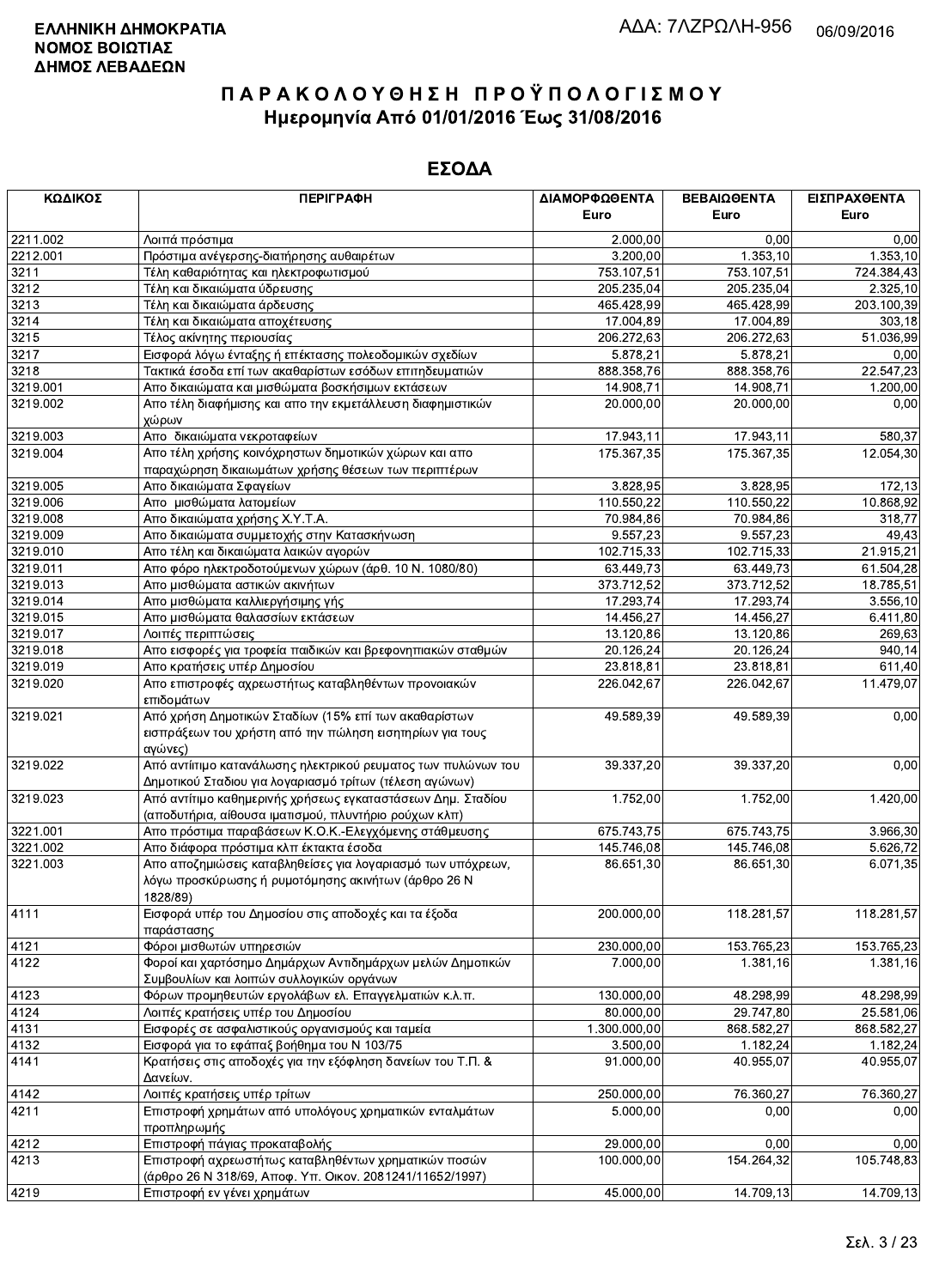#### ΕΣΟΔΑ

| ΚΩΔΙΚΟΣ | <b>ПЕРІГРАФН</b>                                                                                                    | ΔΙΑΜΟΡΦΩΘΕΝΤΑ<br>Euro | <b>ΒΕΒΑΙΩΘΕΝΤΑ</b><br>Euro | ΕΙΣΠΡΑΧΘΕΝΤΑ<br>Euro |
|---------|---------------------------------------------------------------------------------------------------------------------|-----------------------|----------------------------|----------------------|
| 5111    | Χρηματικό υπόλοιπο προερχόμενο από τακτικά έσοδα για την<br>κάλυψη υποχρεώσεων παρελθόντων ετών                     | 443.123,57            | 443.123,57                 | 443.123,57           |
| 5112    | Χρηματικό υπόλοιπο προερχόμενο από τακτικά έσοδα για<br>πιστώσεις προοριζόμενες για επενδυτικές δαπάνες             | 697 635,70            | 697.635,70                 | 697.635,70           |
| 5113    | Χρηματικό υπόλοιπο προερχόμενο απο τακτικά έσοδα για την<br>κάλυψη ειδικευμένων δαπανών                             | 1.012.359,90          | 1.012.359.90               | 1.012.359,90         |
| 5119    | Χρηματικό υπόλοιπο προερχόμενο απο τακτικά έσοδα για την<br>κάλυψη εν γένει δαπανών του Δήμου                       | 168.798,82            | 168.798,82                 | 168.798,82           |
| 5121    | Χρηματικό υπόλοιπο προερχόμενο από έκτακτα έσοδα για την<br>κάλυψη υποχρεώσεων παρελθόντων ετών                     | 51.582,24             | 51.582,24                  | 51.582,24            |
| 5122    | Χρηματικό υπόλοιπο προερχόμενο από έκτακτα έσοδα (εκτός ΠΔΕ)<br>για πιστώσεις προοριζόμενες για επενδυτικές δαπάνες | 1.037.237,22          | 1.037.237.22               | 1.037.237.22         |
| 5123    | Χρηματικό υπόλοιπο προερχόμενο απο έκτακτα έσοδα για την<br>κάλυψη ειδικευμένων δαπανών                             | 96.067,18             | 96.067.18                  | 96.067,18            |
|         | ΣΥΝΟΛΑ                                                                                                              | 27.764.593.68         | 20.340.433.83              | 15.504.641.07        |

|        | ΚΩΔΙΚΟΣ  | <b>ПЕРІГРАФН</b>                                                                                        | ΔΙΑΜΟΡ<br>ΦΩΘΕΝΤΑ<br>Euro | ΕΝΤΑΛΘΕΝΤΑ<br>Euro    | ΠΛΗΡΩΘΕΝΤΑ<br>Euro |
|--------|----------|---------------------------------------------------------------------------------------------------------|---------------------------|-----------------------|--------------------|
| 00     | 6031     | Τακτικές αποδοχές (περιλαμβάνονται βασικός μισθός, δώρα εορτών, γενικά και<br>ειδικά τακτικά επιδόματα) | 118.068,00                | 58.268,00             | 58.268,00          |
| 00     | 6053.001 | Εργοδ. εισφορές ΙΚΑ υπαλλήλων ειδικών θέσεων                                                            | 12.282,00                 | $\overline{5.056,98}$ | 5.056,98           |
| 00     | 6053.002 | Εργοδ. εισφορές Ταμείου Νομικών                                                                         | 6.330,00                  | 518,70                | 518,70             |
| 00     | 6053.003 | Εργοδοτικές εισφορές υπέρ ΤΣΜΕΔΕ                                                                        | 4.511.00                  | 2.649,99              | 2.649,99           |
| 00     | 6053.004 | Εργοδοτικές εισφορές υπέρ ΤΣΜΕΔΕ (επικουρικό)                                                           | 1.016.00                  | 624,80                | 624,80             |
| $00\,$ | 6053.005 | Εργοδοτικές εισφορές υπέρ ΚΥΤ                                                                           | 1.456,00                  | 854,84                | 854,84             |
| 00     | 6073     | Δαπάνες επιμόρφωσης προσωπικού και συμμετοχής σε συνέδρια και<br>σεμινάρια                              | 1.000,00                  | 0.00                  | 0,00               |
| 00     | 6111     | Αμοιβές νομικών και συμβολαιογράφων                                                                     | 3.000,00                  | 0.00                  | 0,00               |
| 00     | 6116     | Αμοιβές δικαστικών επιμελητών                                                                           | 5.000,00                  | 1.307,49              | 1.307,49           |
| 00     | 6117.001 | Ανάθεση παροχής υπηρεσιών Ιατρού Εργασίας του Δήμου                                                     | 2.600,00                  | 0,00                  | 0,00               |
| 00     | 6117.002 | Ανάθεση παροχής υπηρεσιών τεχνικού ασφαλείας του Δήμου                                                  | 6.400,00                  | 2.473,87              | 2.473,87           |
| 00     | 6121.001 | Αντιμισθία δημάρχου, αντιδημάρχων και προέδρου δημοτικού συμβουλίου<br>(Άρθρο92 Ν.3852/2010)            | 123.120,00                | 63.725,54             | 63.725,54          |
| 00     | 6121.002 | Αντιμισθία συμπαραστάτη του δημότη και της επιχείρησης (άρθρο 77 παρ.6<br>N.3852/2010)                  | 5.760,00                  | 0,00                  | 0,00               |
| 00     | 6123     | Έξοδα κίνησης προέδρων Δ.Σ. (άρθρο 4 Ν 2539/97)                                                         | 87.600,00                 | 51.100,00             | 51.100,00          |
| 00     | 6126.008 | Εργοδοτικές εισφορές υπέρ ΙΚΑ-ΕΤΕΑ                                                                      | 10.490,00                 | 4.902,81              | 4.902,81           |
| 00     | 6151     | Δικαιώματα τρίτων (ΔΕΗ κλπ) από την είσπραξη τελών και φόρων                                            | 8.000,00                  | 1.129.65              | 1.129,65           |
| $00\,$ | 6154.001 | Έξοδα είσπραξης κλήσεων Τροχαίας από ΕΛΤΑ                                                               | 6.000,00                  | 787.35                | 787,35             |
| 00     | 6221     | Ταχυδρομικά τέλη                                                                                        | 20.000,00                 | 9.717,14              | 9.005,94           |
| 00     | 6222     | Τηλεφωνικά, τηλεγραφικά και τηλετυπία τέλη εσωτερικού                                                   | 31.000,00                 | 15.549,98             | 15.549,98          |
| 00     | 6331.001 | Λοιποί φόροι και τέλη                                                                                   | 15.000,00                 | 4.296,98              | 4.296,98           |
| 00     | 6331.003 | Φόρος εισοδήματος φορολογικού έτους 2015                                                                | 83.506,00                 | 27.835,16             | 27.835,16          |
| 00     | 6331.004 | Φόρος επιτηδεύματος από εκπρόθεσμη παύση δραστηριοτήτων ΔΕΤΕΛ                                           | 2.700,00                  | 2.609,60              | 2.609,60           |
| 00     | 6331.005 | Φόρος επιτηδεύματος από εκπρόθεσμη παύση δραστηριοτήτων ΔΕΠΑΛ                                           | 10.200,00                 | 10.180.77             | 10.180,77          |
| 00     | 6421     | Οδοιπορικά έξοδα και αποζημίωση μετακινούμενων αιρετών                                                  | 3.000,00                  | 0,00                  | 0,00               |
| 00     | 6431     | Έξοδα ενημέρωσης και προβολής δραστηριοτήτων του Δήμου                                                  | 2.000,00                  | 0,00                  | 0,00               |
| 00     | 6433     | Τιμητικές διακρίσεις, αναμνηστικά δώρα και έξοδα φιλοξενίας φυσικών<br>προσώπων και αντιπροσωπειών      | 2.000,00                  | 0,00                  | 0,00               |
| 00     | 6434     | Λοιπές δαπάνες δημοσίων σχέσεων                                                                         | 1.500,00                  | 0,00                  | 0,00               |
| 00     | 6443     | Δαπάνες δεξιώσεων και εθνικών ή τοπικών εορτών                                                          | 4.000.00                  | 0.00                  | 0,00               |
| 00     | 6451.001 | Συνδρομές σε εφημερίδες - περιοδικά                                                                     | 750,00                    | 0,00                  | 0,00               |
| 00     | 6451.002 | Συνδρομή σε νομικές βάσεις δεδομένων                                                                    | 4.000,00                  | 1.045,49              | 0,00               |
| 00     | 6463     | Έξοδα λοιπών δημοσιεύσεων                                                                               | 3.000,00                  | 954.49                | 669,12             |
| 00     | 6492     | Δικαστικά έξοδα και έξοδα εκτέλεσης δικαστικών αποφάσεων ή<br>συμβιβαστικών πράξεων                     | 20.000,00                 | 1.391,00              | 1.391,00           |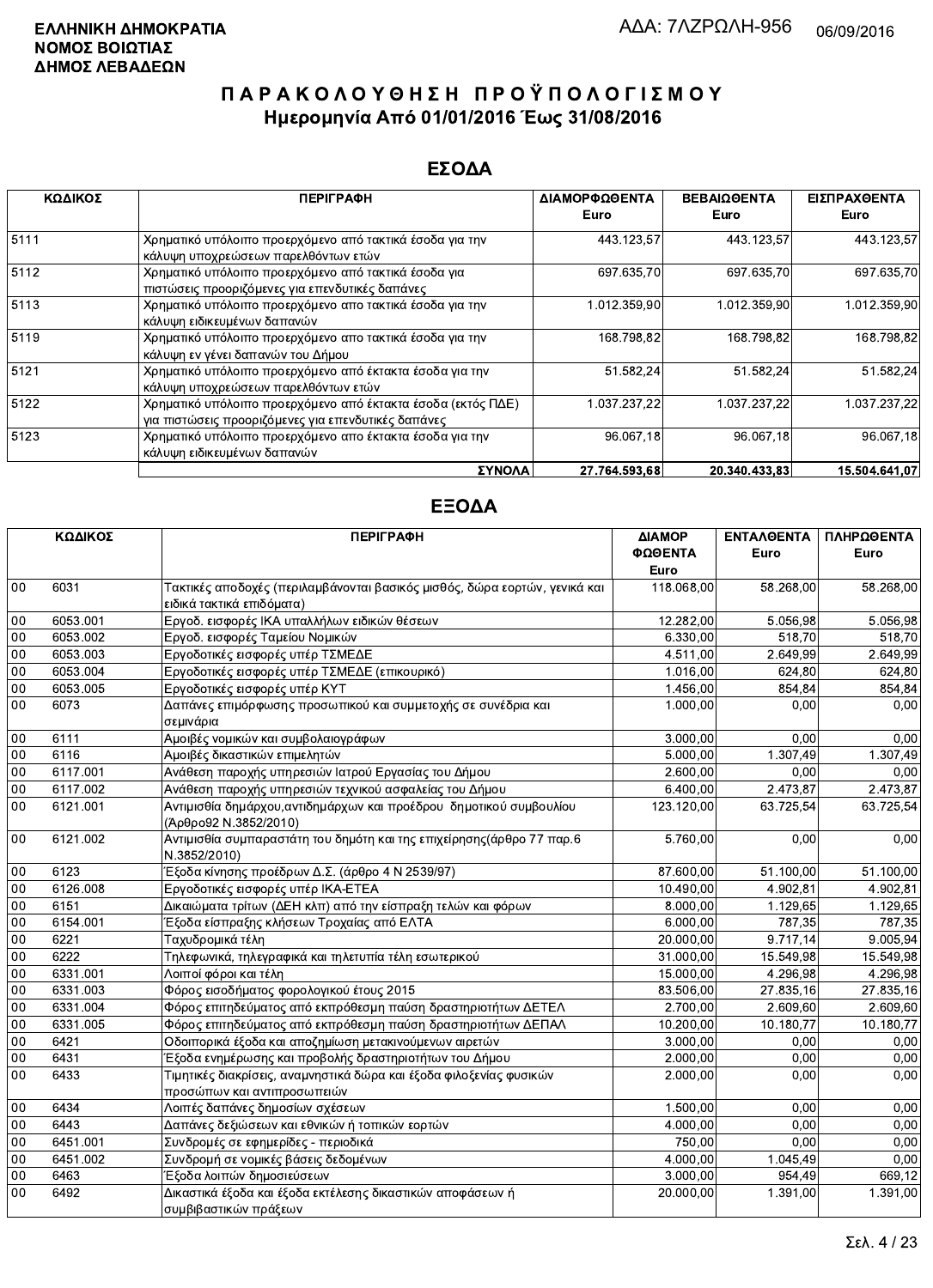|        | ΚΩΔΙΚΟΣ  | <b>ПЕРІГРАФН</b>                                                                                                  | ΔΙΑΜΟΡ       | ΕΝΤΑΛΘΕΝΤΑ | ΠΛΗΡΩΘΕΝΤΑ |
|--------|----------|-------------------------------------------------------------------------------------------------------------------|--------------|------------|------------|
|        |          |                                                                                                                   | ΦΩΘΕΝΤΑ      | Euro       | Euro       |
|        |          |                                                                                                                   | Euro         |            |            |
| $00\,$ | 6494     | Έξοδα συμβολαιογράφων και δικαστικών επιμελητών                                                                   | 5.000,00     | 129,15     | 86,10      |
| 00     | 6495.002 | Αμοιβή ΤΕΕ από τακτοποίηση δημοτικών αυθαιρέτων (σχολείων κλπ.)                                                   | 200,00       | 0,00       | 0,00       |
| 00     | 6495.007 | Δαπάνες για πάγια τέλη κτηματογράφησης ακινήτων του Δήμου                                                         | 500,00       | 105,00     | 105,00     |
| 00     | 6511     | Τόκοι δανείων εσωτερικού                                                                                          | 192.630,12   | 140.094,64 | 140.094,64 |
| 00     | 6515     | Αμοιβές και προμήθειες τραπεζών                                                                                   | 3.000,00     | 470,00     | 470,00     |
| 00     | 6516     | Χρεολύσια δανείων εσωτερικού                                                                                      | 188.718,95   | 137.250,16 | 137.250,16 |
| 00     | 6521     | Τόκοι δανείων εσωτερικού                                                                                          | 129.695,30   | 94.323,84  | 94.323,84  |
| 00     | 6526     | Χρεολύσια δανείων εσωτερικού                                                                                      | 142.554,94   | 103.676,32 | 103.676,32 |
| 00     | 6711.001 | Μεταβιβάσεις σε σχολικές επιτροπές για λειτουργικές δαπάνες                                                       | 377.129,52   | 181.087,96 | 181.087,96 |
| 00     | 6711.003 | Μεταβιβάσεις σε σχολικές επιτροπές για έργα επισκευής και συντήρησης                                              | 20.000,00    | 0,00       | 0,00       |
|        |          | σχολικών κτιρίων                                                                                                  |              |            |            |
| $00\,$ | 6721.001 | Εισφορά υπέρ συνδέσμου Δήμων και Κοινοτήτων Προστασίας & Ορθολογικής                                              | 7.184,50     | 0,00       | 0,00       |
|        |          |                                                                                                                   |              |            |            |
| $00\,$ | 6722     | Ανάπτυξης του Κορινθιακού Κόλπου (ΣΠΟΑΚ) ο 'ΑΡΙΩΝ<br>Εισφορά για την εξασφάλιση μέσων προστασίας άμαχου πληθυσμού | 9.057,59     | 0,00       | 0,00       |
| $00\,$ | 6723     |                                                                                                                   |              |            |            |
|        |          | Κράτηση 0,50% υπέρ λογαριασμού του άρθρου 68 ΝΔ 3033/54                                                           | 45.287,93    | 5.167,81   | 5.167,81   |
| 00     | 6725     | Εισφορά υπέρ ΤΠΟΕΚΕ                                                                                               | 750,00       | 0,00       | 0,00       |
| 00     | 6726.001 | Υπέρ δήμων και κοινοτήτων απο το Τέλος Ακίνητης Περιουσίας (15% επι των                                           | 22.000,00    | 7.362,90   | 7.362,90   |
|        |          | εισπράξεων - Ν. 2130/93)                                                                                          |              |            |            |
| $00\,$ | 6733     | Καταβολή χρηματικών βοηθημάτων σε άπορους δημότες                                                                 | 10.000,00    | 0.00       | 0,00       |
| 00     | 6734     | Καταβολή επιδόματος ένδειας στους δικαιούχους                                                                     | 10.000,00    | 0,00       | 0,00       |
| 00     | 6736     | Επιχορηγήσεις σε πολιτιστικούς συλλόγους και σωματεία                                                             | 10.100,00    | 0,00       | 0,00       |
| 00     | 6738.001 | Χρηματοδότηση Κοινωφελούς Επιχείρησης Δήμου Λεβαδέων                                                              | 10.000,00    | 10.000,00  | 10.000,00  |
| 00     | 6821.001 | Φορολογικά πρόστιμα και προσαυξήσεις χρήσης                                                                       | 6.500,00     | 1.484,00   | 1.484.00   |
| 00     | 6821.002 | Πρόστιμα και προσαυξήσεις από εκπρόθεσμη παύση δραστηριότητας ΔΕΠΑΛ                                               | 24.360,00    | 903,93     | 903,93     |
| 00     | 6821.003 | Πρόστιμα και προσαυξήσεις από εκπρόθεσμη παύση δραστηριότητας ΔΕΤΕΛ                                               | 5.810,00     | 288,94     | 288,94     |
| $00\,$ | 6822     | Προσαυξήσεις Ασφαλιστικών ταμείων χρήσης                                                                          | 4.000,00     | 0,00       | 0,00       |
| 00     | 6823.001 | Τόκοι υπερημερίας χρήσης                                                                                          | 60.000,00    | 29.233,41  | 29.233,41  |
| 10     | 6011     | Τακτικές αποδοχές (περιλαμβάνονται βασικός μισθός, δώρα εορτών, γενικά και                                        | 1.029.279,00 | 684.573,49 | 684.573,49 |
|        |          | ειδικά τακτικά επιδόματα)                                                                                         |              |            |            |
| 10     | 6012.001 | Αποζημίωση υπερωριακής εργασίας μονίμων υπαλλήλων                                                                 | 1.000,00     | 0.00       | 0,00       |
| 10     | 6012.002 | Αμοιβή υπαλλήλων που ασκούν καθήκοντα ληξιάρχου                                                                   | 3.840,00     | 1.255,33   | 1.092,40   |
| 10     | 6012.003 | Αμοιβή υπαλλήλου που τηρεί τα πρακτικά του Δημοτικού Συμβουλίου                                                   | 950,00       | 512,13     | 417,49     |
| 10     | 6012.004 | Αμοιβή υπαλλήλων για την γραμματειακή υποστήριξη των συμβουλίων των                                               | 4.450,00     | 1.102,98   | 902,04     |
|        |          | τοπικών και δημοτικών κοινοτήτων                                                                                  |              |            |            |
| 10     | 6021.002 | Τακτικές αποδοχές υπαλλήλων με σύμβαση αορίστου χρόνου                                                            | 202.393,00   | 113.364,78 | 113.364,78 |
| 10     | 6051.001 | Εργοδοτικές εισφορές ΙΚΑ μονίμων διοικητικών-οικονομικών υπηρεσιών                                                | 7.121,00     | 4.604,24   | 4.604,24   |
| 10     | 6051.002 | Εργοδοτικές εισφορές ΤΥΔΚΥ μονίμων διοικητικών-οικονομικών υπηρεσιών                                              | 114.459,00   | 72.128,96  | 72.071,64  |
| 10     | 6051.003 | Εργοδοτικές εισφορές ΤΑΔΚΥ- ΤΕΑΔΥ μονίμων διοικητικών-οικονομικών                                                 | 26.886,00    | 15.845,25  | 15.831,51  |
|        |          | υπηρεσιών                                                                                                         |              |            |            |
| $10$   | 6051.004 | Εργοδοτικές εισφορές ΤΣΜΕΔΕ μονίμων διοικητικών-οικονομικών υπηρεσιών                                             | 5.862,00     | 3.907,84   | 3.907,84   |
| 10     | 6051.005 | Εργοδοτικές εισφορές ΤΣΜΕΔΕ (ΕΠΙΚΟΥΡΙΚΟ) μονίμων διοικητικών-                                                     | 1.320,00     | 934.48     | 934,48     |
|        |          | οικονομικών υπηρεσιών                                                                                             |              |            |            |
| 10     | 6051.006 | Εργοδοτικές εισφορές ΚΥΤ μονίμων διοικητικών-οικονομικών υπηρεσιών                                                | 1.891,00     | 1.260,56   | 1.260,56   |
| 10     | 6051.007 | Εργοδοτικές εισφορές τακτικών υπαλλήλων υπέρ ΚΣΚΥ                                                                 | 15.850,00    | 9.861,10   | 9.861,10   |
| 10     | 6051.008 | Εργοδοτικές εισφορές τακτικών υπαλλήλων υπέρ ΟΠΑΔ                                                                 | 4.774,00     | 3.027,76   | 3.027,76   |
| 10     | 6051.009 | Εργοδοτικές εισφορές ΤΕΑΔΥ μονίμων υπαλλήλων                                                                      | 1.417,00     | 590,16     | 590,16     |
| 10     | 6052.002 | Εργοδοτικές εισφορές ΙΚΑ υπαλλήλων με σύμβαση αορίστου χρόνου                                                     | 48.270,00    | 28.004,69  | 28.004,69  |
| 10     | 6056     | Εργοδοτικές εισφορές Δήμων Κοινωνικής Ασφάλισης                                                                   | 100.574,00   | 16.970,45  | 16.970,45  |
| 10     | 6117.002 | Απεντόμωση-μυοκτονία-απολύμανση κεντρικού δημοτικού κτιρίου                                                       | 500,00       | 0,00       | 0,00       |
|        |          |                                                                                                                   |              |            |            |
| 10     | 6142.002 | Ανάθεση εργασίας σε ορκωτούς ελεγκτές για τον έλεγχο των οικονομικών                                              | 9.600,00     | 0,00       | 0,00       |
|        |          | καταστάσεων του Δήμου (Ν. 2880/2001, Ν.3146/2003)                                                                 |              |            |            |
| 10     | 6142.003 | Ανάθεση εργασίας σε ορκωτό ελεγκτή-λογιστή της εκκαθάρισης της δημοτικής                                          | 7.380,00     | 0,00       | 0,00       |
|        |          | επιχείρησης Κ.Α.Ε.Κυριακίου                                                                                       |              |            |            |
| 10     | 6142.006 | Παροχή υπηρεσιών για την σύνταξη των εγχειριδίων διαχειριστικής επάρκειας                                         | 7.440,00     | 0,00       | 0,00       |
|        |          | του Δήμου Λεβαδέων                                                                                                |              |            |            |
| 10     | 6231.001 | Εκμίσθωση χώρου για λειτουργία εμποροπανήγυρης, εκθέσεων κλπ                                                      | 12.021,60    | 8.014,40   | 7.012,60   |
| 10     | 6232     | Μισθώματα κτιρίων - Τεχνικών έργων ακινήτων                                                                       | 52.026,24    | 34.684,16  | 30.348,64  |
| 10     | 6236.001 | Μίσθωση χημικών τουαλετών για την Εμποροπανήγυρη                                                                  | 0,00         | 0,00       | 0,00       |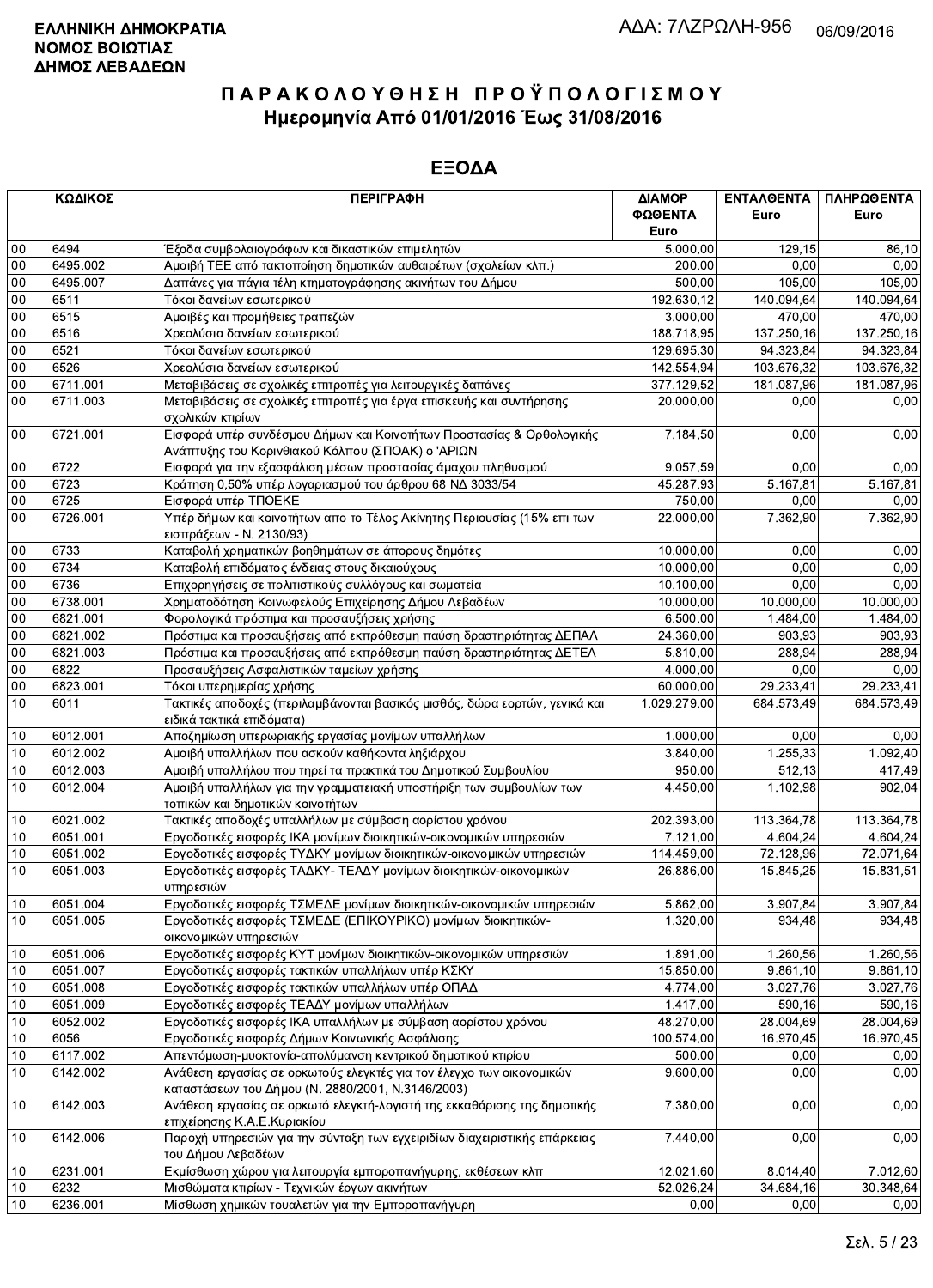|    | ΚΩΔΙΚΟΣ  | <b>ПЕРІГРАФН</b>                                                                                                                       | ΔΙΑΜΟΡ<br>ΦΩΘΕΝΤΑ<br>Euro | <b>ENTAΛΘΕΝΤΑ</b><br>Euro | ΠΛΗΡΩΘΕΝΤΑ<br>Euro |
|----|----------|----------------------------------------------------------------------------------------------------------------------------------------|---------------------------|---------------------------|--------------------|
| 10 | 6253     | Ασφάλιστρα μεταφορικών μέσων                                                                                                           | 3.157,03                  | 3.156,70                  | 3.156,70           |
| 10 | 6262.001 | Συντήρηση και επισκευή ηλεκτρομηχανολογικιού εξοπλισμού κτιρίων                                                                        | 2.800,00                  | 699.99                    | 699,99             |
|    |          | (ανελκυστήρας, κλιματιστικά κλπ)                                                                                                       |                           |                           |                    |
| 10 | 6263.001 | Συντήρηση και επισκευή μεταφορικών μέσων                                                                                               | 6.800,00                  | 0.00                      | 0,00               |
| 10 | 6263.002 | Δαπάνες για τεχνικό έλεγχο αυτοκινήτων (Κ.Τ.Ε.Ο.)                                                                                      | 450,00                    | 0,00                      | 0,00               |
| 10 | 6264.001 | Συντήρηση και επισκευή εγκαταστάσεων θέρμανσης, κλιματισμού, αερισμού και                                                              | 7.000,00                  | 0,00                      | 0,00               |
|    |          | λοιπών μηχανημάτων                                                                                                                     |                           |                           |                    |
| 10 | 6265.002 | Συντήρηση και επισκευή ηλεκτρονικών υπολογιστών, φωτοτυπικών, fax κλπ                                                                  | 5.000,00                  | 1.948,33                  | 1.727,61           |
| 10 | 6265.004 | Εργασίες συντήρησης συστημάτων κατάσβεσης-πυρόσβεσης                                                                                   | 850,00                    | 0,00                      | 0,00               |
| 10 | 6266.001 | Συντήρηση Εφαρμογών λογισμικού                                                                                                         | 25.388,00                 | 12.796.80                 | 0,00               |
| 10 | 6279.001 | Λοιπές δαπάνες για ύδρευση, άρδευση, φωτισμό, καθαριότητα                                                                              | 42.000,00                 | 34.893,00                 | 34.893,00          |
| 10 | 6321     | Τέλη κυκλοφορίας επιβατηγών αυτοκινήτων                                                                                                | 565,00                    | 0,00                      | 0,00               |
| 10 | 6411     | Έξοδα κίνησης ιδιοκτητών μεταφορικών μέσων (καύσιμα, λιπαντικά, διόδια                                                                 | 7.000,00                  | 2.655,99                  | 1.968,14           |
|    |          | $\kappa\lambda\pi$                                                                                                                     |                           |                           |                    |
| 10 | 6422     | Οδοιπορικά έξοδα και αποζημίωση μετακινούμενων υπαλλήλων                                                                               | 1.850,00                  | 300.00                    | 300,00             |
| 10 | 6461     | Έξοδα δημοσίευσης οικονομικών καταστάσεων                                                                                              | 1.400,00                  | 210,33                    | 210,33             |
| 10 | 6462     | Δημοσίευση προκηρύξεων                                                                                                                 | 3.000.00                  | 672,42                    | 568,26             |
| 10 | 6611.001 | Προμήθεια βιβλίων, περιοδικών και λοιπών εκδόσεων                                                                                      | 500,00                    | 0,00                      | 0,00               |
| 10 | 6611.002 | Προμήθεια ληξιαρχικών βιβλίων (υποχρεωτ. εισφορά ΥΠ.ΕΣ 55327/89)                                                                       | 100,00                    | 0.00                      | 0,00               |
| 10 | 6612     | Προμήθεια γραφικής ύλης και λοιπά υλικά γραφείων                                                                                       | 10.000,00                 | 5.807,87                  | 5.807,87           |
| 10 | 6613.001 | Προμήθεια εντύπων υπηρεσιών                                                                                                            | 850,00                    | 0,00                      | 0,00               |
| 10 | 6613.002 | Προμήθεια υλικών μηχανογράφησης και πολλαπλών εκτυπώσεων (τόνερ,                                                                       | 11.450,00                 | 11.436,90                 | 9.875,69           |
|    |          | μελανοταινίες-αναλώσιμα fax κλπ)                                                                                                       |                           |                           |                    |
| 10 | 6615.001 | Εργασίες εκτυπώσεων, εκδόσεων, βιβλιοδετήσεων                                                                                          | 2.400,00                  | 996.30                    | 996,30             |
| 10 | 6615.002 | Εργασίες εκτύπωσης φωτοτυπιών                                                                                                          | 2.000,00                  | 712.71                    | 712,71             |
| 10 | 6615.003 | Εκτύπωση Μητρώου Αρρένων (υποχρεωτ. εισφορά ΥΠ.ΕΣ 55327/89)                                                                            | 100,00                    | 0,00                      | 0,00               |
| 10 | 6634     | Προμήθεια ειδών καθαριότητας και ευπρεπισμού                                                                                           | 600,00                    | 0,00                      | 0,00               |
| 10 | 6643     | Προμήθεια καυσίμων για θέρμανση και φωτισμό                                                                                            | 38.000,00                 | 12.363,45                 | 12.363,45          |
| 10 | 6662.001 | Προμήθεια υλικών ενεργητικής πυροπροστασίας - συστημάτων συναγερμού-<br>πυρανίχνευσης, αναγομώσεις πυροσβεστήρων                       | 2.500,00                  | 0,00                      | 0,00               |
| 10 | 6662.002 | Προμήθεια ηλεκτρολογικού υλικού κτιριακών εγκαταστάσεων                                                                                | 1.000,00                  | 0.00                      | 0,00               |
| 10 | 6671.002 | Προμήθεια ελαστικών μεταφορικών μέσων                                                                                                  | 1.000,00                  | 0.00                      | 0,00               |
| 10 | 6673.001 | Ανταλλακτικά εγκαταστάσεων θέρμανσης,κλιματισμού, αερισμού και λοιπών                                                                  | 2.000,00                  | 0,00                      | 0,00               |
|    |          | μηχανημάτων                                                                                                                            |                           |                           |                    |
| 10 | 6691     | Προμήθεια ειδών σημαιοστολισμού και φωταγωγήσεων                                                                                       | 1.000,00                  | 0,00                      | 0,00               |
| 15 | 6011     | Τακτικές αποδοχές (περιλαμβάνονται βασικός μισθός, δώρα εορτών, γενικά και<br>ειδικά τακτικά επιδόματα)                                | 444.039,00                | 298.229,06                | 298.229,06         |
| 15 | 6013     | Εφάπαξ βοήθημα του Ν 103/75                                                                                                            | 15.000,00                 | 0,00                      | 0,00               |
| 15 | 6021.001 | Τακτικές αποδοχές καθαριστριών σχολικών μονάδων (αρθ. 18 Ν.3870/2010)                                                                  | 110.585,00                | 53.283,30                 | 53.283,30          |
| 15 | 6021.002 | Τακτικές αποδοχές υπαλλήλων Κοινωνικής Προστασίας, Παιδείας, Αθλητισμού<br>και Πολιτισμού (Παιδικοί Σταθμοί, ΚΑΠΗ, Δημοτικό Ωδείο κλπ) | 228.075,00                | 132.361,67                | 132.361,67         |
| 15 | 6021.003 | Τακτικές αποδοχές σχολικών φυλάκων με σύμβαση Ιδιωτ. Δικαίου Αορίστου<br>Χρόνου                                                        | 102.260,00                | 59.301,27                 | 59.301,27          |
| 15 | 6041.001 | Τακτικές αποδοχές ωρομισθίων γυμναστών ΠΑγΟ                                                                                            | 29.966,10                 | 0,00                      | 0,00               |
| 15 | 6041.004 | Τακτικές αποδοχές εκτάκτων υπαλλήλων Κατασκήνωσης                                                                                      | 22.470,00                 | 7.232,03                  | 7.232,03           |
| 15 | 6041.005 | Αμοιβές συμβασιούχων αμιγώς αμοιβομένων από καταβολή αντιτίμου στο<br>Ωδείο Λιβαδειάς                                                  | 13.473,20                 | 3.712,60                  | 3.712,60           |
| 15 | 6041.006 | Αμοιβές συμβασιούχων κοινωνικών δομών του Δήμου                                                                                        | 11.350,00                 | 0,00                      | 0,00               |
| 15 | 6051.001 | Εργοδοτικές εισφορές ΙΚΑ μονίμων κοινωνικών υπηρεσιών                                                                                  | 25.670,00                 | 16.796,61                 | 16.796,61          |
| 15 | 6051.002 | Εργοδοτικές εισφορες ΤΥΔΚΥ μονίμων κοινωνικών υπηρεσιών                                                                                | 31.895,00                 | 20.080,68                 | 20.080,68          |
| 15 | 6051.003 | Εργοδοτικές εισφορες ΤΑΔΚΥ-ΤΕΑΔΥ μονίμων υπαλλήλων κοινωνικών                                                                          | 2.980,88                  | 1.563,76                  | 1.563,76           |
|    |          | υπηρεσιών                                                                                                                              |                           |                           |                    |
| 15 | 6051.008 | Εργοδοτικές εισφορες ΤΕΑΔΥ τακτικών υπαλλήλων κοινωνικών υπηρεσιών                                                                     | 5.607,00                  | 3.264,16                  | 3.264,16           |
| 15 | 6051.009 | Εργοδοτικές εισφορές ΟΠΑΔ μονίμων κοινωνικών υπηρεσιών                                                                                 | 9.633,00                  | 6.384,97                  | 6.384,97           |
| 15 | 6052.001 | Εργοδοτικές εισφορές (ΙΚΑ) υπαλλήλων αορίστου. χρόνου (καθαρ. σχολικών<br>μονάδων)                                                     | 26.616,00                 | 14.190,62                 | 14.190,62          |
| 15 | 6052.002 | Εργοδοτικές εισφορές (ΙΚΑ) υπαλλήλων κοινωνικής προστασίας, πολιτισμού<br>και αθλητισμού (Παιδικοί Σταθμοί, ΚΑΠΗ, Δημ. Ωδείο κλπ)      | 59.052,00                 | 31.721,18                 | 31.721,18          |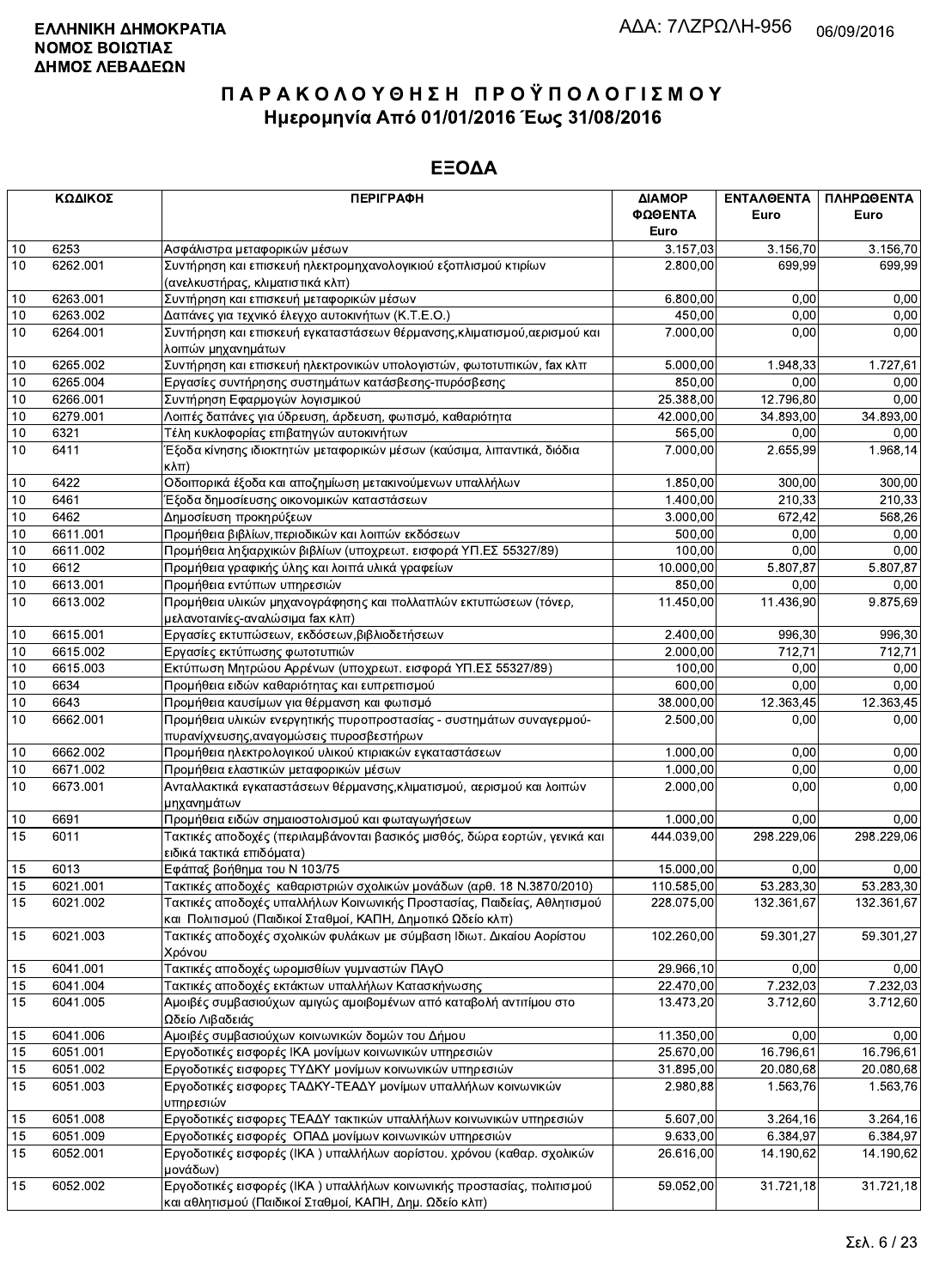|    | ΚΩΔΙΚΟΣ  | <b>ПЕРІГРАФН</b>                                                         | ΔΙΑΜΟΡ    | ΕΝΤΑΛΘΕΝΤΑ            | ΠΛΗΡΩΘΕΝΤΑ |
|----|----------|--------------------------------------------------------------------------|-----------|-----------------------|------------|
|    |          |                                                                          | ΦΩΘΕΝΤΑ   | Euro                  | Euro       |
|    |          |                                                                          | Euro      |                       |            |
| 15 | 6052.003 | Εργοδοτικές εισφορές (ΙΚΑ) σχολικών φυλάκων                              | 26.298,00 | 14.649,07             | 14.649,07  |
| 15 | 6054.001 | Εργοδοτικές εισφορές ωρομισθίων γυμναστών ΠΑγΟ                           | 7.668,00  | 0.00                  | 0,00       |
| 15 | 6054.004 | Εργοδοτικές εισφορές ΙΚΑ εκτάκτων υπαλλήλων Κατασκήνωσης                 | 5.840,00  | 1.890,68              | 1.890,68   |
| 15 | 6054.005 | Εργοδοτικές εισφορες συμβασιούχων αμιγώς αμοιβομένων από καταβολή        | 3.460,00  | 911,84                | 911,84     |
|    |          | αντιτίμου στο Ωδείο Λιβαδειάς                                            |           |                       |            |
| 15 | 6054.006 | Εργοδοτικές εισφορές συμβασιούχων κοινωνικών δομών του Δήμου             | 2.900,00  | 0,00                  | 0,00       |
| 15 | 6056     | Εργοδοτικές εισφορές Δήμων Κοινωνικής Ασφάλισης                          | 44.112,00 | 7.443,30              | 7.443,30   |
| 15 | 6061.001 | Παροχές σε ειδος- γάλα εργαζόμενων                                       | 10.173,00 | 2.897,23              | 2.897.23   |
| 15 | 6061.002 | Προμήθειες στολών μουσικών Φιλαρμονικής                                  | 3.000,00  | 0,00                  | 0,00       |
| 15 | 6117.002 | Εργασίες απολύμανσης-απεντόμωσης                                         | 800,00    | 0.00                  | 0.00       |
| 15 | 6117.003 | Ανάθεση παροχής υπηρεσιών ιατρού για μέλη του ΚΑΠΗ                       | 3.650,00  | 1.980,00              | 1.224,00   |
| 15 | 6117.004 | Ανάθεση παροχής υπηρεσιών σε παιδίατρο για Παιδικούς Σταθμούς            | 5.000,00  | 0,00                  | 0,00       |
| 15 | 6117.005 | Ανάθεση παροχής υπηρεσιών σε παιδίατρο για Κατασκήνωση                   | 1.200,00  | 0,00                  | 0,00       |
| 15 | 6117.006 | Καθαρισμός εγκαταστάσεων Αθλητισμού, Πολιτισμού και λοιπών υπηρεσιών     | 24.600,00 | 11.339,15             | 11.339,15  |
| 15 | 6117.007 | Ανάθεση εργασίας για χόρδισμα πιάνου Δημοτικού Ωδείου                    | 500,00    | 0,00                  | 0,00       |
| 15 | 6117.009 | Σύμβαση έργου με γιατρό για παροχή υπηρεσιών στα μέλη του ΚΑΠΗ           | 2.000,00  | 0,00                  | 0,00       |
| 15 | 6211.002 | Δαπάνη ηλεκτρικού ρεύματος για φωτισμό Δημοτικού Σταδίου                 | 23.000,00 | 0.00                  | 0,00       |
| 15 | 6232.002 | Μίσθωμα κτιριου Β΄ Παιδικού Σταθμού Λιβαδειάς                            | 15.288,00 | 7.644,00              | 7.644,00   |
| 15 | 6232.003 | Μίσθωμα κτιριου ΚΑΠΗ Δαύλειας                                            | 2.851,20  | 1.900, 80             | 1.663,20   |
| 15 | 6232.005 | Μίσθωμα κτιρίου ιατρειου (ΚΑΠΗ)                                          | 4.602,00  | 3.068,00              | 2.684,50   |
| 15 | 6232.006 | Μίσθωμα κυλικείου ΚΑΠΗ Λιβαδειάς (καντίνα)                               | 5.831,76  | 3.887,84              | 3.401,86   |
| 15 | 6232.008 | Μίσθωμα για στέγαση Δημοτικού Θεάτρου                                    | 4.560,00  | 3.040,00              | 2.660,00   |
| 15 | 6236.001 | Μισθώματα σχολικών κτιρίων (άρθ.94 Ν.3852/10)                            | 87.685,56 | 43.842,78             | 28.632,18  |
| 15 | 6236.002 | Μίσθωμα κτιρίου "Δια Βίου Μάθηση"                                        | 3.200,00  | $\overline{2.073,60}$ | 1.814,40   |
| 15 | 6253.001 | Ασφάλιστρα μεταφορικών μέσων                                             | 1.463,36  | 1.463,36              | 1.463,36   |
| 15 | 6262.001 | Συντήρηση και επισκευή λοιπών μονίμων εγκαταστάσεων Αθλητισμού -         | 5.000,00  | 0,00                  | 0,00       |
|    |          | Πολιτισμού                                                               |           |                       |            |
| 15 | 6263.002 | Συντήρηση και επισκευή μεταφορικών μέσων                                 | 1.500,00  | 0,00                  | 0,00       |
| 15 | 6263.003 | Δαπάνες για τεχνιικό έλεγχο αυτοκινήτων (ΚΤΕΟ)                           | 200,00    | 0,00                  | 0,00       |
| 15 | 6264.001 | Συντήρηση και επισκευή εγκαταστάσεων θέρμανσης, κλιματισμού, αερισμού    | 5.000,00  | 0,00                  | 0,00       |
|    |          | και λοιπών μηχανημάτων                                                   |           |                       |            |
| 15 | 6264.002 | Συντήρηση και επισκευή λοιπών μηχανημάτων                                | 1.000,00  | 0,00                  | 0,00       |
| 15 | 6265.001 | Συντήρηση και επισκευή λοιπού εξοπλισμού Κατασκήνωσης στην Παλιομηλιά    | 1.000,00  | 0,00                  | 0.00       |
| 15 | 6265.002 | Συντήρηση και επισκευή επίπλων και λοιπού εξοπλισμού σκευών και λοιπού   | 1.500,00  | 0,00                  | 0,00       |
|    |          | εξοπλισμού Παιδικών Σταθμών                                              |           |                       |            |
| 15 | 6265.003 | Συντήρηση συστημάτων κατάσβεσης-πυρόσβεσης                               | 2.000,00  | 0,00                  | 0,00       |
| 15 | 6265.004 | Συντήρηση και επισκευή ηλεκτρικών συσκευών                               | 500,00    | 0,00                  | 0,00       |
| 15 | 6265.005 | Συντήρηση και επισκευή εξοπλισμού Δημοτικού Κολυμβητηρίου                | 2.000,00  | 0,00                  | 0,00       |
| 15 | 6265.006 | Συντήρηση και επισκευή επίπλων και λοιπού εξοπλισμού υπηρεσιών           | 1.000,00  | 0,00                  | 0,00       |
|    |          | Πολιτισμού-Αθλητισμού                                                    |           |                       |            |
| 15 | 6265.007 | Επισκευή επαγγελματικής σκούπας Δημοτικού Κολυμβητηρίου                  | 0,00      | 0,00                  | 0,00       |
| 15 | 6271.001 | Ύδρευση Παιδικών Σταθμών και Δημοτικού Ωδείου                            | 2.800,00  | 0,00                  | 0,00       |
| 15 | 6279.001 | Λοιπές δαπάνες για ύδρευση, άρδευση, φωτισμό, καθαριότητα                | 60.000,00 | 37.710,00             | 37.710,00  |
| 15 | 6279.002 | Δαπάνη κοινόχρηστων για το κτίριο στέγασης ΄΄Δια Βίου Μάθηση΄΄           | 750,00    | 0,00                  | 0.00       |
| 15 | 6321     | Τέλη κυκλοφορίας επιβατηγών αυτοκινήτων                                  | 1.360,00  | 0.00                  | 0,00       |
| 15 | 6413.001 | Δαπάνη για εκδρομές ΚΑΠΗ                                                 | 3.000,00  | 0.00                  | 0,00       |
| 15 | 6462     | Δημοσίευση προκηρύξεων                                                   | 1.250,00  | 333,08                | 333,08     |
| 15 | 6471.001 | Εκδηλώσεις εορτών ΠΑΣΧΑ                                                  | 38.000,00 | 37.568,11             | 36.509,07  |
| 15 | 6471.002 | Πολιτιστικές εκδηλώσεις ΤΡΟΦΩΝΕΙΑ                                        | 30.000,00 | 0,00                  | 0,00       |
| 15 | 6471.003 | Πολιτιστικές εκδηλώσεις ΓΑΙΤΑΝΑΚΙ ΛΙΒΑΔΕΙΑΣ                              | 6.000,00  | 5.958, 19             | 5.958,19   |
| 15 | 6471.005 | Επετειακές-εορταστικές εκδηλώσεις και δραστηριότητες όλων των Κοινοτήτων | 15.000,00 | 8.281,45              | 7.532,47   |
|    |          | του Δήμου                                                                |           |                       |            |
| 15 | 6471.006 | Εκδηλώσεις εορτασμού Χριστουγέννων & Πρωτοχρονιάς                        | 15.000,00 | 0,00                  | 0,00       |
| 15 | 6472.001 | Εξοδα αθλητικών δραστηριοτήτων και εκδηλώσεων                            | 3.000,00  | 1.697,40              | 1.697,40   |
| 15 | 6473.001 | Εκδηλώσεις στα ΚΑΠΗ                                                      | 2.000,00  | 0,00                  | 0,00       |
| 15 | 6481.001 | Προμήθεια ειδών παντοπωλείου                                             | 13.000,00 | 5.375,05              | 5.100,94   |
| 15 | 6481.002 | Προμήθεια φρούτων και λαχανικών                                          | 10.200,00 | 4.920,58              | 3.779,22   |
| 15 | 6481.003 | Προμήθεια ειδών κρεοπωλείου                                              | 13.000,00 | 5.313,87              | 5.313,87   |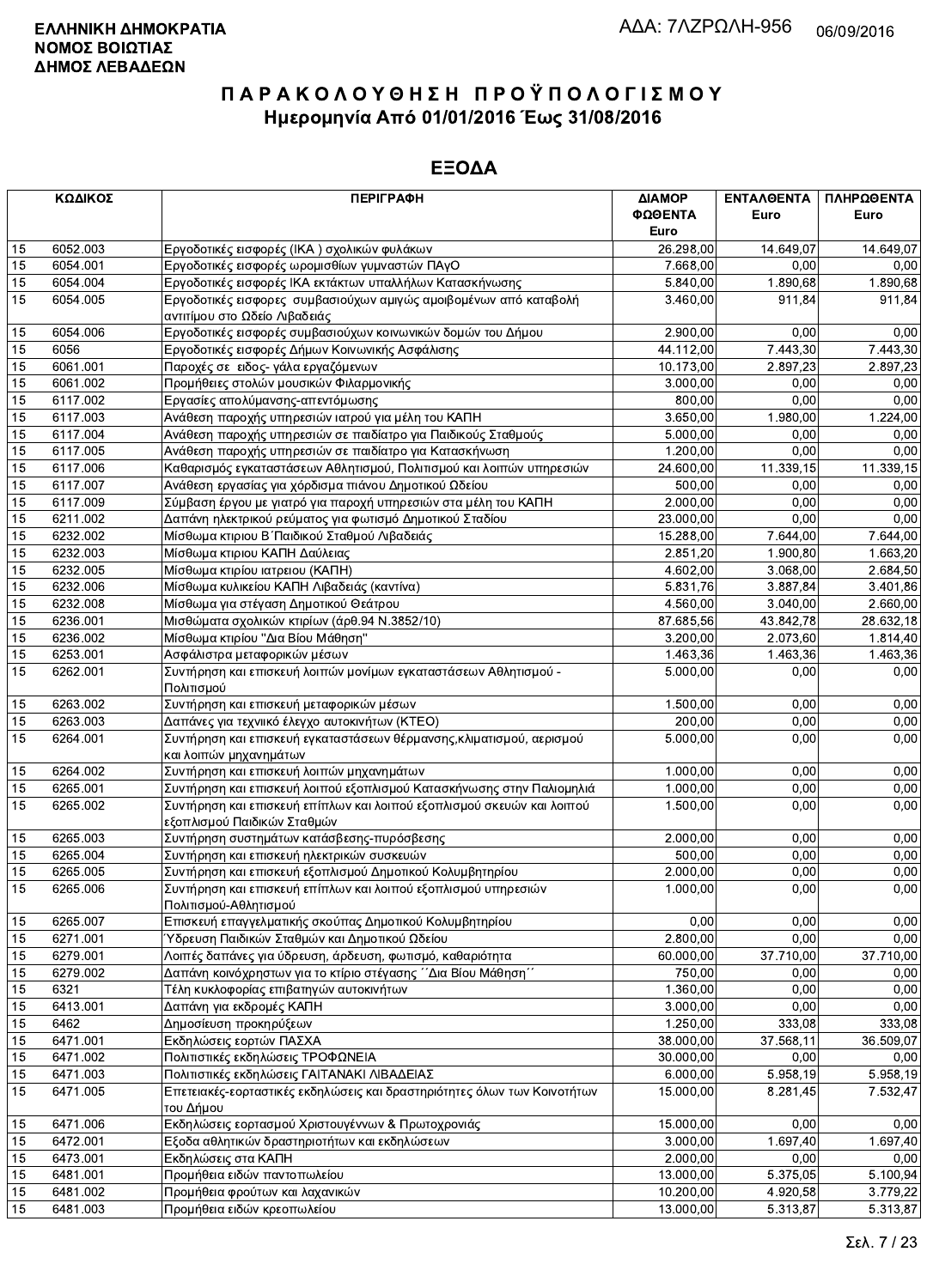|    | ΚΩΔΙΚΟΣ  | <b>ПЕРІГРАФН</b>                                                                                                   | ΔΙΑΜΟΡ          | ΕΝΤΑΛΘΕΝΤΑ   | ΠΛΗΡΩΘΕΝΤΑ   |
|----|----------|--------------------------------------------------------------------------------------------------------------------|-----------------|--------------|--------------|
|    |          |                                                                                                                    | ΦΩΘΕΝΤΑ<br>Euro | Euro         | Euro         |
| 15 | 6481.004 | Προμήθεια γαλακτοκομικών ειδων                                                                                     | 7.500,00        | 4.227,74     | 3.153,17     |
| 15 | 6481.005 | Προμήθεια κατεψυγμένων ειδών                                                                                       | 3.000,00        | 1.700.41     | 1.506,65     |
| 15 | 6481.006 | Προμήθεια ειδών αρτοποιείου                                                                                        | 8.000,00        | 4.677,98     | 3.382,90     |
| 15 | 6482.001 | Προμήθεια ειδών παντοπωλείου για Κατασκήνωση                                                                       | 4.600,00        | 0,00         | 0,00         |
| 15 | 6482.002 | Προμήθεια φρούτων και λαχανικών για Κατασκήνωση                                                                    | 5.020,00        | 0,00         | 0,00         |
| 15 | 6482.003 | Προμήθεια ειδών κρεοπωλείου για Κατασκήνωση                                                                        | 4.700,00        | 1.782,84     | 0,00         |
| 15 | 6482.004 | Προμήθεια γαλακτοκομικών ειδών για Κατασκήνωση                                                                     | 3.200,00        | 0,00         | 0,00         |
| 15 | 6482.005 | Προμήθεια κατεψυγμένων ειδών για Κατασκήνωση                                                                       | 1.250,00        | 0,00         | 0,00         |
| 15 | 6482.006 | Προμήθεια ειδών αρτοποιείου για Κατασκήνωση                                                                        | 4.150,00        | 950,53       | 0,00         |
| 15 | 6482.007 | Προμήθεια ειδών ζαχαροπλαστείου για Κατασκήνωση                                                                    | 950,00          | 0,00         | 0,00         |
| 15 | 6612     | Προμήθεια γραφικής ύλης και λοιπά υλικά γραφείων                                                                   | 500,00          | 0,00         | 0,00         |
| 15 | 6613.001 | Προμήθεια βιβλιαρίων υγείας κοινωνικής πρόνοιας                                                                    | 1.200,00        | 0,00         | 0,00         |
| 15 | 6613.002 | Προμήθεια εντύπων και υλικών μηχανογράφησης και πολλαπλών                                                          | 750,00          | 0,00         | 0,00         |
|    |          | εκτυπώσεων Παιδικών Σταθμών                                                                                        |                 |              |              |
| 15 | 6613.003 | Προμήθεια εντύπων και υλικών μηχανογράφησης και πολλαπλών                                                          | 200,00          | 0,00         | 0,00         |
|    |          | εκτυπώσεων ΚΑΠΗ                                                                                                    |                 |              |              |
| 15 | 6615.001 | Διάφορες εκδόσεις για την προβολή του Δήμου                                                                        | 8.500,00        | 0,00         | 0,00         |
| 15 | 6615.002 | Εκτύπωση ενημερωτικού υλικού για το Ιστορικό-Εθνολογικό Μουσείο                                                    | 3.000,00        | 0,00         | 0,00         |
| 15 | 6615.003 | Εκτύπωση βιβλιαρίων σπουδών για τους μαθητές του Δημοτικού Ωδείου                                                  | 500,00          | 0,00         | 0,00         |
| 15 | 6622.003 | Προμήθεια ειδών ψυχαγωγίας για Παιδικούς Σταθμούς                                                                  | 2.000,00        | 0.00         | 0,00         |
| 15 | 6622.005 | Προμήθεια ειδών δημιουργικής απασχόλησης για τους παιδικούς σταθμούς                                               | 3.000,00        | 2.153,94     | 1.184,09     |
|    |          | (χαρτικά, μπογιές, εκπαιδευτικό υλικό κλπ)                                                                         |                 |              |              |
| 15 | 6622.006 | Προμήθεια παιδικών στρωμάτων                                                                                       | 700,00          | 697,39       | 0,00         |
| 15 | 6622.008 | Προμήθεια τροφίμων για Κοινωνικό Παντοπωλείο                                                                       | 70.500,00       | 24.055,32    | 24.055,32    |
| 15 | 6622.010 | Προμήθεια δύο (2) ανοξείδωτων ποδοκίνητων κάδων για Κατασκήνωση                                                    | 500,00          | 192,20       | 192,20       |
| 15 | 6631.001 | Προμήθεια υγειονομικού και φαρμακευτικού υλικού                                                                    | 1.000,00        | 0,00         | 0,00         |
| 15 | 6631.002 | Προμήθεια υγειονομικού υλικού για Δημοτικό Κλειστό Γυμναστήριο                                                     | 1.600,00        | 0,00         | 0,00         |
| 15 | 6633     | Προμήθεια χημικού υλικού (απολυμαντικά, χημικά κλπ)                                                                | 2.000,00        | 94,04        | 0,00         |
| 15 | 6634.001 | Προμήθεια ειδών καθαριότητας και ευπρεπισμού για Παιδικούς Σταθμούς,                                               | 8.000,00        | 1.911,51     | 1.324,44     |
|    |          | Κατασκήνωση και υπηρεσίες Πολιτισμού, Αθλητισμού                                                                   |                 |              |              |
| 15 | 6634.002 | Προμήθεια ειδών καθαριότητας και ευπρεπισμού για Κοινωνικό Παντοπωλείο                                             | 11.500,00       | 4.595,88     | 4.595,88     |
| 15 | 6641.001 | Προμήθεια καυσίμων και λιπαντικών για κίνηση μεταφορικών μέσων                                                     | 5.700,00        | 700,00       | 532,48       |
| 15 | 6643     | Προμήθεια καυσίμων για θέρμανση και φωτισμό                                                                        | 45.000,00       | 15.548,83    | 15.548,83    |
| 15 | 6644.001 | Προμήθεια καυσίμων κίνησης και λιπαντικών για μηχ/τα κίνησης του νερού της<br>πισινας                              | 35.775,00       | 0,00         | 0,00         |
| 15 | 6662.001 | Προμήθεια υλικών ενεργητικής πυροπροστασίας-συστημάτων συναγερμού-<br>πυρανίχνευσης, αναγομώσεις πυροσβεστήρων     | 6.000.00        | 0,00         | 0,00         |
| 15 | 6662.002 | Προμήθεια ηλεκτρολογικού υλικού κτιριακών εγκαταστάσεων                                                            | 1.000,00        | 0,00         | 0,00         |
| 15 | 6662.003 | Προμήθεια υδραυλικών υλικών και εξαρτημάτων                                                                        | 1.500,00        | 0.00         | 0,00         |
| 15 | 6672.001 | Ανταλλακτικά μηχανολογικού-ηλεκτρολογικού εξοπλισμού                                                               | 2.000,00        | 0,00         | 0,00         |
| 15 | 6673.002 | Ανταλλακτικά εγκαταστάσεων θέρμανσης, κλιματισμού, αερισμού και λοιπών<br>μηχανημάτων                              | 2.000,00        | 0,00         | 0,00         |
| 15 | 6673.003 | Ανταλλακτικά μουσικών οργάνων Φιλαρμονικής                                                                         | 1.150,00        | 1.121,26     | 1.121,26     |
| 15 | 6681.002 | Προμήθεια ειδων φαρμακείου                                                                                         | 500,00          | 0,00         | 0,00         |
| 15 | 6699.001 | Διάφορα αναλώσιμα υλικά για τον χώρο του Ιατρείου του ΚΑΠΗ                                                         | 400.00          | 0,00         | 0,00         |
| 15 | 6699.002 | Διάφορα αναλώσιμα υλικά για τον χώρο του Φυσιοθεραπευτηρίου του ΚΑΠΗ                                               | 300,00          | 0,00         | 0,00         |
| 15 | 6699.003 | Ταινίες για μηχανήματα μέτρησης σακχάρου και χοληστερίνης                                                          | 500,00          | 0,00         | 0,00         |
| 15 | 6699.004 | Προμήθεια εκπαιδευτικού υλικού για τμήματα μουσικής προπαιδείας<br>(τυμπανάκια, μεταλλόφωνα, ντέφια, μαράκες κλπ.) | 500,00          | 490,20       | 490,20       |
| 15 | 6699.005 | Προμήθεια αθλητικού υλικού (μπάλες, κορύνες, δίκτυα κλπ.)                                                          | 3.000,00        | 2.067,56     | 2.067,56     |
| 15 | 6699.006 | Προμήθεια σακουλών ηλεκτρικών σκουπών των Παιδικών Σταθμών                                                         | 400,00          | 0,00         | 0,00         |
| 15 | 6699.007 | Προμήθεια ιματισμού Παιδικών Σταθμών (σαλιάρες, πετσέτες κουζίνας κλπ.)                                            | 800,00          | 0,00         | 0,00         |
| 15 | 6741.001 | Ενίσχυση ατόμων με ανάγκες Βαριάς Αναπηρίας                                                                        | 3.041.939,00    | 1.909.798,15 | 1.909.798,15 |
| 15 | 6741.002 | Επίδομα αιματολογικών νοσημάτων, αιμολυτική αναιμία, αιμορροφυλία, AIDS                                            | 539.360,00      | 329.075,54   | 329.075,54   |
| 15 | 6741.004 | Επίδομα βαριάς νοητικής καθυστέρησης                                                                               | 1.020.000,00    | 617.470,36   | 617.470,36   |
| 15 | 6741.005 | Επίδομα κίνησης σε παραπληγικούς/τετραπληγικούς/ακρωτηριασμένους                                                   | 175.340,00      | 112.073,50   | 112.073,50   |
| 15 | 6741.007 | Επίδομα Ανασφάλιστων Παραπληγικών, Τετραπληγικών                                                                   | 96.640,00       | 51.678,43    | 51.678,43    |
| 15 | 6741.008 | Επίδομα Παραπληγικών, Τετραπληγικών Δημοσίου                                                                       | 102.000,00      | 75.137,78    | 75.137,78    |
|    |          |                                                                                                                    |                 |              |              |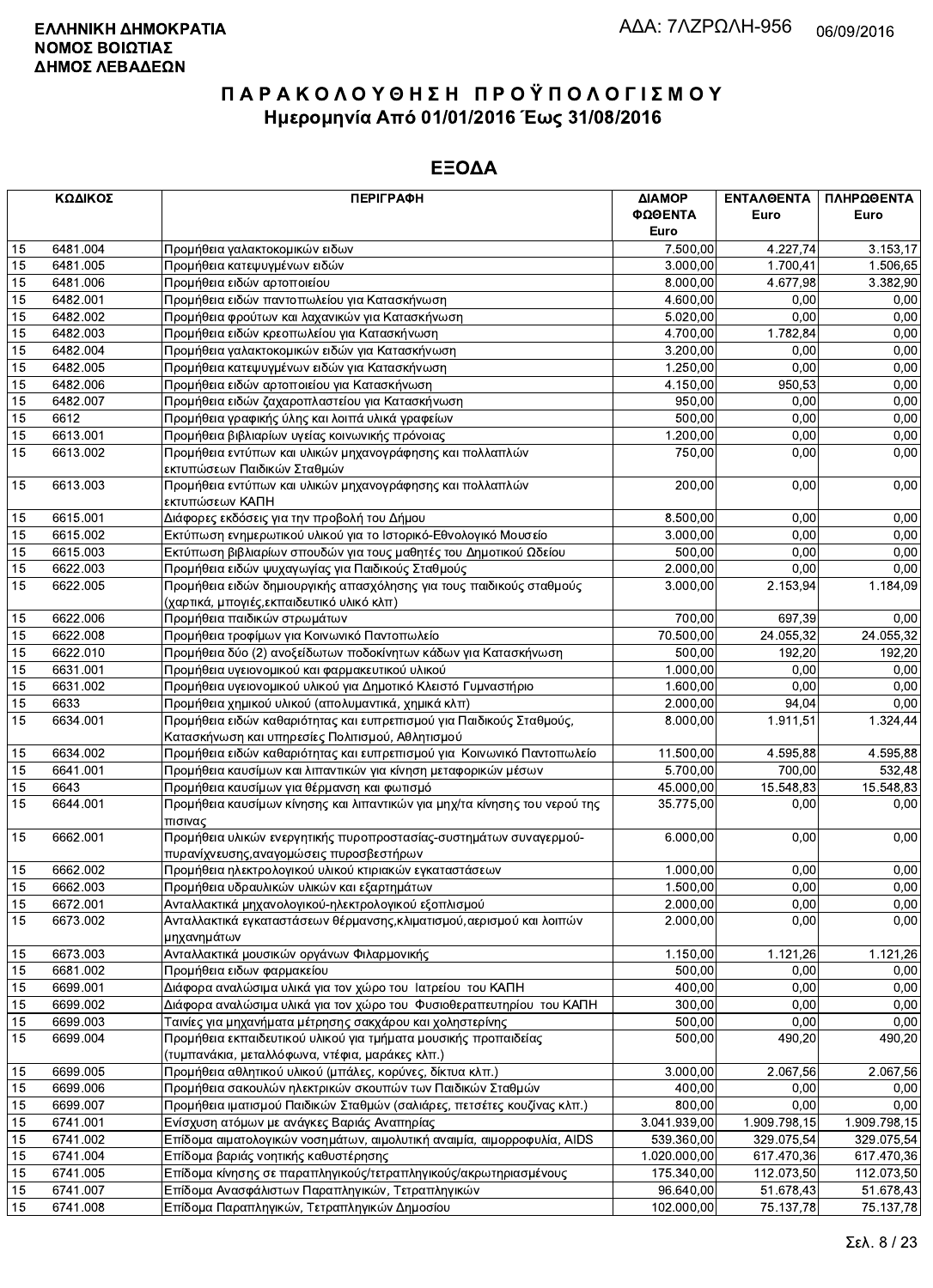|        | ΚΩΔΙΚΟΣ  | <b>ПЕРІГРАФН</b>                                                                                                        | ΔΙΑΜΟΡ<br>ΦΩΘΕΝΤΑ | ΕΝΤΑΛΘΕΝΤΑ<br>Euro | ΠΛΗΡΩΘΕΝΤΑ<br>Euro |
|--------|----------|-------------------------------------------------------------------------------------------------------------------------|-------------------|--------------------|--------------------|
|        |          |                                                                                                                         | Euro              |                    |                    |
| 15     | 6741.009 | Επίδομα Τυφλότητας                                                                                                      | 960.745,00        | 532.904,46         | 532.904,46         |
| 15     | 6741.010 | Επίδομα σε Κωφάλαλα άτομα                                                                                               | 118.792,00        | 70.288,33          | 70.288,33          |
| 15     | 6741.011 | Επίδομα εγκεφαλικής παράλυσης                                                                                           | 8.364,00          | 2.741,53           | 2.741,53           |
| 15     | 6741.012 | Επίδομα απροστάτευτων παιδιών                                                                                           | 75.394.00         | 26.213,85          | 26.213,85          |
| 15     | 6741.013 | Επίδομα ομογενών-προσφύγων                                                                                              | 8.000,00          | 4.634,95           | 4.634,95           |
| 20     | 6011     | Τακτικές αποδοχές (περιλαμβάνονται βασικός μισθός, δώρα εορτών, γενικά και<br>ειδικά τακτικά επιδόματα)                 | 551.363,00        | 376.249,89         | 376.249,89         |
| 20     | 6012.001 | Αποζημίωση υπερωριακής εργασίας μονίμων υπαλλήλων                                                                       | 3.000,00          | 0,00               | 0,00               |
| 20     | 6021     | Τακτικές αποδοχές (περιλαμβάνονται βασικός μισθός, δώρα εορτών, γενικά και<br>ειδικά τακτικά επιδόματα)                 | 116.831,00        | 71.883,50          | 71.883,50          |
| 20     | 6022.001 | Αποζημίωση υπερωριακής εργασίας υπαλλήλων με σύμβαση Αορ. Χρόνου                                                        | 580,00            | 0,00               | 0,00               |
| 20     | 6041     | Τακτικές αποδοχές (περιλαμβάνονται βασικός μισθός, δώρα εορτών, γενικά και<br>ειδικά τακτικά επιδόματα)                 | 69.389,00         | 38.271,53          | 38.271,53          |
| 20     | 6051.002 | Εργοδοτικές εισφορές ΤΥΔΚΥ μονίμων υπ. καθαριότητας και ηλεκτροφωτισμού                                                 | 65.920,00         | 42.649,54          | 42.649,54          |
| $20\,$ | 6051.003 | Εργοδοτικές εισφορές ΤΑΔΚΥ μονίμων υπ. καθαριότητας και ηλεκτροφωτισμού                                                 | 15.703,00         | 9.148,92           | 9.148,92           |
| 20     | 6051.004 | Εργοδοτικές εισφορές ΤΣΜΕΔΕ μονίμων υπηρεσίας καθαριότητας και<br>ηλεκτροφωτισμού                                       | 3.997,00          | 2.601,95           | 2.601,95           |
| 20     | 6051.005 | Εργοδοτικές εισφορές ΤΣΜΕΔΕ (ΕΠΙΚΟΥΡΙΚΟ) μονίμων υπηρεσίας<br>καθαριότητας και ηλεκτροφωτισμού                          | 898,00            | 621,48             | 621,48             |
| 20     | 6051.006 | Εργοδοτικές εισφορές ΚΥΤ μονίμων υπηρεσίας καθαριότητας και<br>ηλεκτροφωτισμού                                          | 1.290,00          | 839,34             | 839,34             |
| 20     | 6051.007 | Εργοδοτικές εισφορές Τ.Σ.Κ.Υ                                                                                            | 2.330,00          | 1.310,72           | 1.310,72           |
| 20     | 6052.001 | Εργοδοτικές εισφορές ΙΚΑ υπαλλήλων αορ. χρόνου υπ. καθαριότητας και                                                     | 30.370,00         | 16.234,40          | 16.234,40          |
| 20     | 6054.001 | ηλεκτροφωτισμού<br>Εργοδοτικές εισφορές ΙΚΑ εκτάκτων υπ. καθαριότητας και ηλεκτροφωτισμού                               | 20.998,00         | 10.759,65          | 10.759,65          |
| 20     | 6056     | Εργοδοτικές εισφορές Δήμων Κοινωνικής Ασφάλισης                                                                         | 56.463,00         | 9.527,31           | 9.527,31           |
| 20     | 6061.001 | Παροχές σε είδος-είδη ατομικής προστασίας εργαζομένων (ένδυση κλπ)                                                      | 3.000,00          | 2.979,34           | 2.979,34           |
| $20\,$ | 6061.002 | Παροχές σε είδος-γάλα εργαζομένων                                                                                       | 15.110,00         | 4.762,01           | 4.762,01           |
| 20     | 6063     | Λοιπές παροχές σε είδος (ένδυση εργατοτεχνικού προσωπικού κ.λ.π.)                                                       | 2.000,00          | 1.985,94           | 1.985,94           |
| $20\,$ | 6151     | Δικαιώματα τρίτων (ΔΕΗ κλπ) από την είσπραξη τελών και φόρων                                                            | 58.000,00         | 40.756,21          | 40.756,21          |
| 20     | 6211.001 | Ηλεκτρικό ρεύμα για φωτισμό οδών, πλατειών και κοινοχρήστων χώρων                                                       | 535.000,00        | 460.726,49         | 460.726,49         |
| 20     | 6211.002 | Δαπάνες ηλεκτρικών παροχών, οδικών φωτισμών, αυξήσεις ισχύος κλπ                                                        | 3.000,00          | 689,80             | 689,80             |
| 20     | 6234.001 | Μισθώματα γερανοφόρων οχημάτων για μεταφορά οχημάτων, κοντέϊνερ, κοπή<br>και κλάδεμα ψηλών και επικίνδυνων δένδρων κλπ. | 3.200,00          | 0,00               | 0,00               |
| 20     | 6253.001 | Ασφάλιστρα μεταφορικών μέσων και αυτοκινούμενων μηχανημάτων                                                             | 14.100,00         | 13.829,82          | 13.829,82          |
| 20     | 6263.001 | Συντηρήσεις-Επισκευές αυτοκινήτων                                                                                       | 123.000,00        | 0,00               | 0,00               |
| 20     | 6263.002 | Δαπάνες για τεχνικό έλεγχο οχημάτων (ΚΤΕΟ)                                                                              | 1.000,00          | 0,00               | 0,00               |
| 20     | 6263.010 | Συντήρηση και επισκευή κοντέινερς απορριμμάτων                                                                          | 2.500,00          | 0,00               | 0,00               |
| 20     | 6264.001 | Συντηρήσεις και Επισκευές μηχανημάτων Χ.Υ.Τ.Α.                                                                          | 22.500,00         | 0,00               | 0,00               |
| $20\,$ | 6265.002 | Συντήρηση λοιπού εξοπλισμού                                                                                             | 500,00            | 0,00               | 0,00               |
| 20     | 6265.003 | Επισκευή μεταλλικών κάδων απορριμμάτων                                                                                  | 15.000,00         | 0,00               | 0,00               |
| 20     | 6265.004 | Επισκευή μεταλλικών καλαθιών απορριμμάτων                                                                               | 1.000,00          | 0,00               | 0,00               |
| $20\,$ | 6279.001 | Λοιπές δαπάνες για ύδρευση, άρδευση, φωτισμό, καθαριότητα                                                               | 15.000,00         | 11.040,00          | 11.040,00          |
| 20     | 6322     | Τέλη κυκλοφορίας φορτηγών αυτοκινήτων                                                                                   | 1.500,00          | 0,00               | 0,00               |
| 20     | 6323     | Λοιπά τέλη κυκλοφορίας                                                                                                  | 2.500,00          | 0,00               | 0,00               |
| 20     | 6422     | Οδοιπορικά έξοδα και αποζημίωση μετακινούμενων υπαλλήλων                                                                | 250,00            | 0,00               | 0,00               |
| 20     | 6462     | Δημοσίευση προκηρύξεων                                                                                                  | 1.500,00          | 0,00               | 0,00               |
| 20     | 6633     | Προμήθεια χημικού υλικού (απολυμαντικά, χημικά κλπ)                                                                     | 3.000,00          | 2.231,71           | 2.231,71           |
| 20     | 6635     | Προμήθεια λοιπών ειδών υγιεινής και καθαριότητας                                                                        | 500,00            | 0,00               | 0,00               |
| 20     | 6641.001 | Προμήθεια καυσίμων και λιπαντικών για κίνηση μεταφ. μέσων υπ.                                                           | 143.000,00        | 50.593,73          | 42.677,75          |
| 20     | 6641.002 | καθαριότητας και ηλεκτροφωτισμού<br>Καύσιμα και λιπαντικά για μηχανήματα Χ.Υ.Τ.Α.                                       | 40.000,00         | 13.772,43          | 12.158,63          |
| 20     | 6662.001 | Προμήθεια ηλεκτρολογικού υλικού για τη συντήρηση ηλεκτροφωτισμού                                                        | 35.000,00         | 0,00               | 0,00               |
|        |          | Λιβαδειάς και τοπικών διαμερισμάτων                                                                                     |                   |                    |                    |
| 20     | 6671.002 | Προμήθεια και τοποθέτηση ελαστικών μεταφορικών μέσων                                                                    | 10.000,00         | 6.267,98           | 6.267,98           |
| 20     | 6671.003 | Προμήθεια και τοποθέτηση ελαστικών μηχανημάτων Χ.Υ.Τ.Α.                                                                 | 5.000,00          | 0,00               | 0,00               |
| 20     | 6673.001 | Ανταλλακτικά επίπλων και σκευών και λοιπού εξοπλισμού                                                                   | 500,00            | 489,79             | 489,79             |
| 20     | 6691.001 | Προμήθεια εορταστικού φωτιζόμενου διάκοσμου                                                                             | 9.000,00          | 0,00               | 0,00               |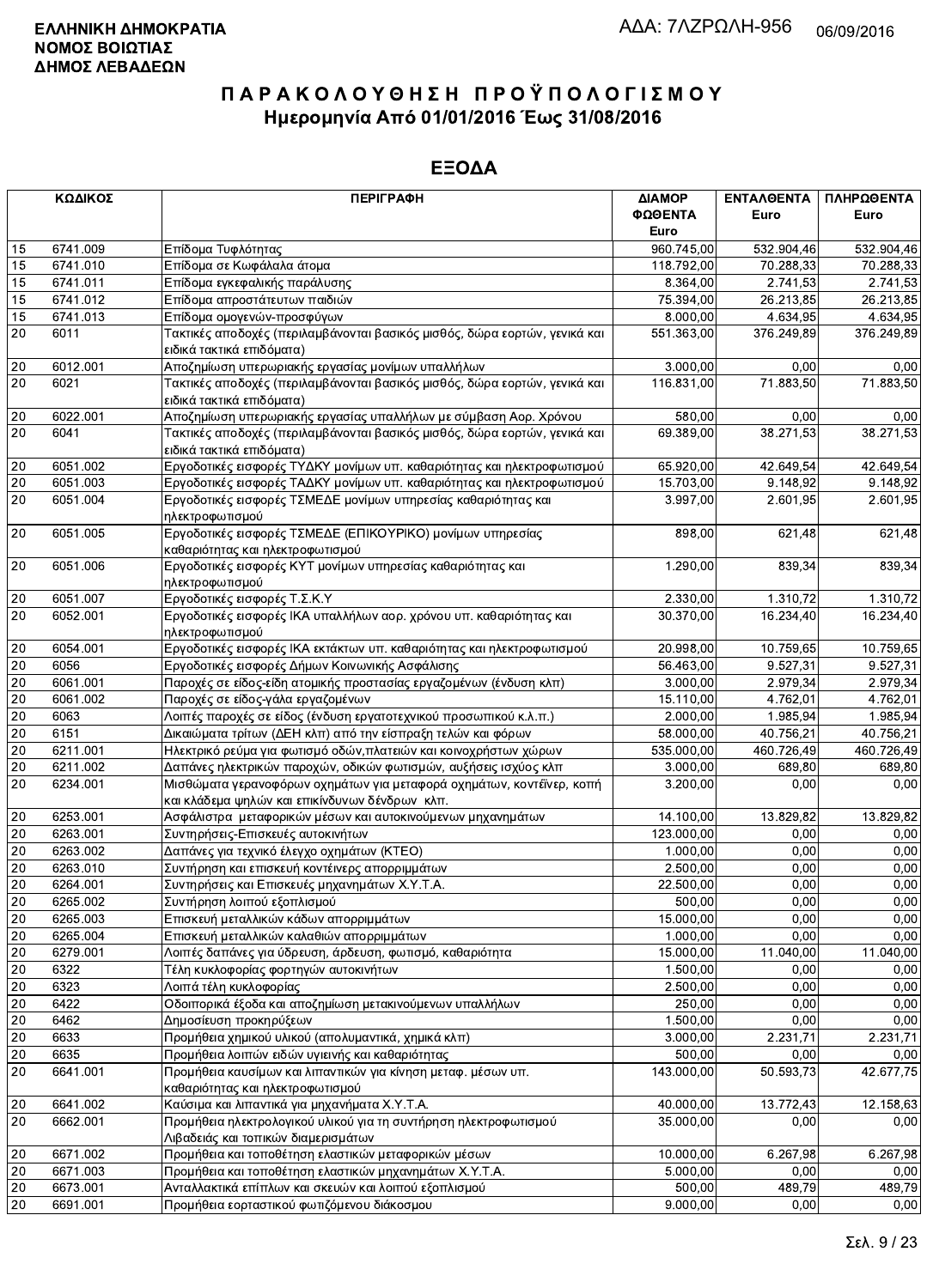|        | ΚΩΔΙΚΟΣ              | <b>ПЕРІГРАФН</b>                                                                                                                             | ΔΙΑΜΟΡ<br>ΦΩΘΕΝΤΑ     | ΕΝΤΑΛΘΕΝΤΑ<br>Euro | ΠΛΗΡΩΘΕΝΤΑ<br>Euro |
|--------|----------------------|----------------------------------------------------------------------------------------------------------------------------------------------|-----------------------|--------------------|--------------------|
|        |                      |                                                                                                                                              | Euro                  |                    |                    |
| 20     | 6699.001             | Προμήθεια σάκκων απορριμμάτων                                                                                                                | 6.000,00              | 2.717,00           | 1.353,00           |
| 20     | 6699.002             | Κάρτες ταχογράφου οδηγών                                                                                                                     | 1.800,00              | 0.00               | 0,00               |
| 20     | 6699.003             | Προμήθεια λοιπών αναλωσίμων                                                                                                                  | 500.00                | 0,00               | 0,00               |
| 20     | 6721.001             | Ετήσια εισφορά σε ΔΕΠΟΔΑΛ-Α.Ε. (ΦΟΔΣΑ) 1ης Διαχειριστικής Ενότητας Ν.<br>Βοιωτίας                                                            | 397.551,00            | 298.163,22         | 198.775,48         |
| 25     | 6041                 | Τακτικές αποδοχές (περιλαμβάνονται βασικός μισθός, δώρα εορτών, γενικά και<br>ειδικά τακτικά επιδόματα)                                      | 22.800,00             | 12.241,67          | 12.241,67          |
| 25     | 6054.001             | Εργοδοτικές εισφορές Ι.Κ.Α. εκτάκτου προσωπικού                                                                                              | 5.968,00              | 3.185,50           | 3.185,50           |
| 25     | 6211.001             | Αντίτιμο ηλεκτρικού ρεύματος για την κίνηση των αντλιοστασίων άρδευσης                                                                       | 286.087,49            | 274.796,79         | 135.892,79         |
| 25     | 6262.005             | Συντήρηση και επισκευή αντλιοστασίων άρδευσης                                                                                                | 15.000,00             | 12.391,43          | 12.391,43          |
| 25     | 6673.002             | Προμήθεια ανταλλακτικών και σωλήνων άρδευσης                                                                                                 | 15.000,00             | 12.636,15          | 12.636,15          |
| 30     | 6011                 | Τακτικές αποδοχές (περιλαμβάνονται βασικός μισθός, δώρα εορτών, γενικά και<br>ειδικά τακτικά επιδόματα)                                      | 508.378,00            | 319.105,27         | 319.105,27         |
| $30\,$ | 6012.001             | Αποζημίωση υπερωριακής εργασίας                                                                                                              | 2.000,00              | 0.00               | 0,00               |
| 30     | 6021                 | Τακτικές αποδοχές (περιλαμβάνονται βασικός μισθός, δώρα εορτών, γενικά και<br>ειδικά τακτικά επιδόματα)                                      | 46.548,00             | 26.578,56          | 26.578,56          |
| 30     | 6022.001             | Αποζημίωση υπερωριακής εργασίας και για εξαιρέσιμες ημέρες και νυκτερινές<br>ώρες και λοιπές πρόσθετες αμοιβές                               | 500,00                | 0,00               | 0,00               |
| 30     | 6051.001             | Εργοδοτικές εισφορές Ι.Κ.Α. μονίμων υπαλλήλων                                                                                                | 9.697,00              | 6.505,29           | 6.505,29           |
| 30     | 6051.002             | Εργοδοτικές εισφορές ΤΥΔΚΥ μονίμων υπαλλήλων                                                                                                 | 53.530,00             | 33.996,56          | 33.996,56          |
| 30     | 6051.003             | Εργοδοτικές εισφορές ΤΑΔΚΥ μονίμων υπαλλήλων                                                                                                 | 11.557,76             | 7.230,08           | 7.230,08           |
| 30     | 6051.004             | Εργοδοτικές εισφορές ΤΣΜΕΔΕ μονίμων υπαλλήλων                                                                                                | 25.198,49             | 14.098.56          | 14.098,56          |
| 30     | 6051.005             | Εργοδοτικές εισφορές ΤΣΜΕΔΕ (ΕΠΙΚΟΥΡΙΚΟ) μονίμων υπαλλήλων                                                                                   | 1.453.24              | 384,30             | 384,30             |
| 30     | 6051.006             | Εργοδοτικές εισφορές ΚΥΤ μονίμων υπαλλήλων                                                                                                   | 2.082,54              | 518,40             | 518,40             |
| 30     | 6051.008             | Εργοδοτικές εισφορές ΤΕΑΔΥ μονίμων υπαλλήλων                                                                                                 | 392,00                | 0,00               | 0,00               |
| 30     | 6052.001             | Εργοδοτικές εισφορές Ι.Κ.Α. υπαλλήλων με σχέση Αορ. Χρόνου                                                                                   | 11.493,00             | 6.566,02           | 6.566,02           |
| 30     | 6056                 | Εργοδοτικές εισφορές Δήμων Κοινωνικής Ασφάλισης                                                                                              | 40.583,00             | 6.847,82           | 6.847,82           |
| 30     | 6061.001             | Παροχές σε είδος-είδη ατομικής προστασίας εργαζομένων (ένδυση κλπ)                                                                           | 1.000,00              | 0,00               | 0,00               |
| 30     | 6061.002             | Παροχές σε είδος-γάλα εργαζομένων                                                                                                            | 4.595,00              | 1.534,04           | 1.534,04           |
| 30     | 6117.002             | Κατεδάφιση κτιρίων (σε κοινόχρηστους χώρους, ετοιμόρροπα και επικίνδυνα)                                                                     | 5.000,00              | 0,00               | 0,00               |
| 30     | 6117.003             | Απεντόμωση-μυοκτονία-απολύμανση αμαξοστασίου                                                                                                 | 1.100,00              | 0.00               | 0,00               |
| 30     | 6142.001             | Αμοιβή για ανάθεση διαμόρφωσης-κατασκευής των παραγκών της                                                                                   | 25.000,00             | 0,00               | 0,00               |
|        |                      | εμποροπανήγυρης                                                                                                                              |                       |                    |                    |
| 30     | 6142.002             | Παροχή υπηρεσιών για πιστοποίηση-καταχώρηση ανελκυστήρων                                                                                     | 650,00                | 0,00               | 0,00               |
| 30     | 6142.003             | Αμοιβή αξιολόγησης συμμόρφωσης απαιτήσεων ασφαλείας παιδικών χαρών                                                                           | 6.000,00              | 0,00               | 0,00               |
| 30     | 6142.005             | Αμοιβή για εργαστηριακές δοκιμές αντοχής υλικών                                                                                              | 500,00                | 0,00               | 0,00               |
| 30     | 6142.006             | Αμοιβή για έλεγχο πιστοποίησης για αλεξικέραυνα                                                                                              | 2.000,00              | 0,00               | 0,00               |
| 30     | 6142.007             | Ενεργειακή Επιθεώρηση Κτιρίου-Έκδοση Πιστοποιητικού Ενεργειακής                                                                              | 6.432,82              | 6.423,82           | 0,00               |
|        |                      | Αναβάθμισης (ΠΕΑ) για την πράξη ΄ Παρεμβάσεις εκσυγχρονισμού κτιριακού                                                                       |                       |                    |                    |
|        |                      | αποθέματος αρχιτεκτονικής αξίας (πρώην κτίριο Πανεπιστημίου) και                                                                             |                       |                    |                    |
|        |                      | περιβάλλοντος χώρου, με εφαρμογές ενεργειακής αναβάθμισης, για την χρήση                                                                     |                       |                    |                    |
|        |                      | δημοτικών υπηρεσιών και Πολιτιστικών δραστηριοτήτων"                                                                                         |                       |                    |                    |
| 30     | 6142.008             | Ολοκλήρωση σύνταξης του ΣΔΑΕ του Δήμου Λεβαδέων και εκπαίδευση των                                                                           | 4.960,00              | 0,00               | 0,00               |
|        |                      | αρμόδιων στελεχών του στις διαδικασίες εφαρμογής του                                                                                         |                       |                    |                    |
| 30     | 6142.401             | Αποκατάσταση ΧΑΔΑ πλησίον της Τ.Κ. Αγίας Αννας                                                                                               | 96.000,00             | 0,00               | 0,00               |
| 30     | 6211.001             | Ηλεκτροδότηση προσωρινών τριφασικών παροχών Εμποροπανήγυρης                                                                                  | 2.200,00              | 0.00               | 0,00               |
| 30     | 6232                 | Λιβαδειάς<br>Μισθώματα κτιρίων - Τεχνικών έργων ακινήτων                                                                                     | 3.000,00              |                    | 1.758,96           |
|        |                      |                                                                                                                                              |                       | 2.010,24           |                    |
| 30     | 6253.001<br>6262.002 | Ασφάλιστρα μεταφορικών μέσων<br>Συντήρηση-επισκευή φωτεινών σηματοδοτών ρύθμισης κυκλοφορίας                                                 | 6.989, 10<br>8.000,00 | 6.989,02           | 6.989,02           |
| 30     |                      |                                                                                                                                              |                       | 2.886,22           | 2.886,22           |
| 30     | 6262.101             | Έκτακτες και επείγουσες δαπάνες για επισκευή και αποκατάσταση ακινήτων,<br>εγκαταστάσεων, κοινόχρηστων χώρων και λοιπών χώρων Δ.Κ. Λιβαδειάς | 3.000,00              | 0,00               | 0,00               |
| 30     | 6262.102             | Έκτακτες και επείγουσες δαπάνες για επισκευή και αποκατάσταση ακινήτων,                                                                      | 1.000,00              | 0,00               | 0,00               |
|        |                      | εγκαταστάσεων, κοινόχρηστων χώρων και λοιπών χώρων Τ.Κ.Λαφυστίου                                                                             |                       |                    |                    |
| 30     | 6262.103             | Έκτακτες και επείγουσες δαπάνες για επισκευή και αποκατάσταση ακινήτων,<br>εγκαταστάσεων, κοινόχρηστων χώρων και λοιπών χώρων Τ.Κ. Ρωμαίικου | 1.000,00              | 0,00               | 0,00               |
| 30     | 6262.201             | Έκτακτες και επείγουσες δαπάνες για επισκευή και αποκατάσταση ακινήτων,                                                                      | 1.000,00              | 0,00               | 0,00               |
|        |                      | ενκαταστάσεων, κοινόχρηστων χώρων και λοιπών χώρων Τ.Κ. Χαιρώνειας                                                                           |                       |                    |                    |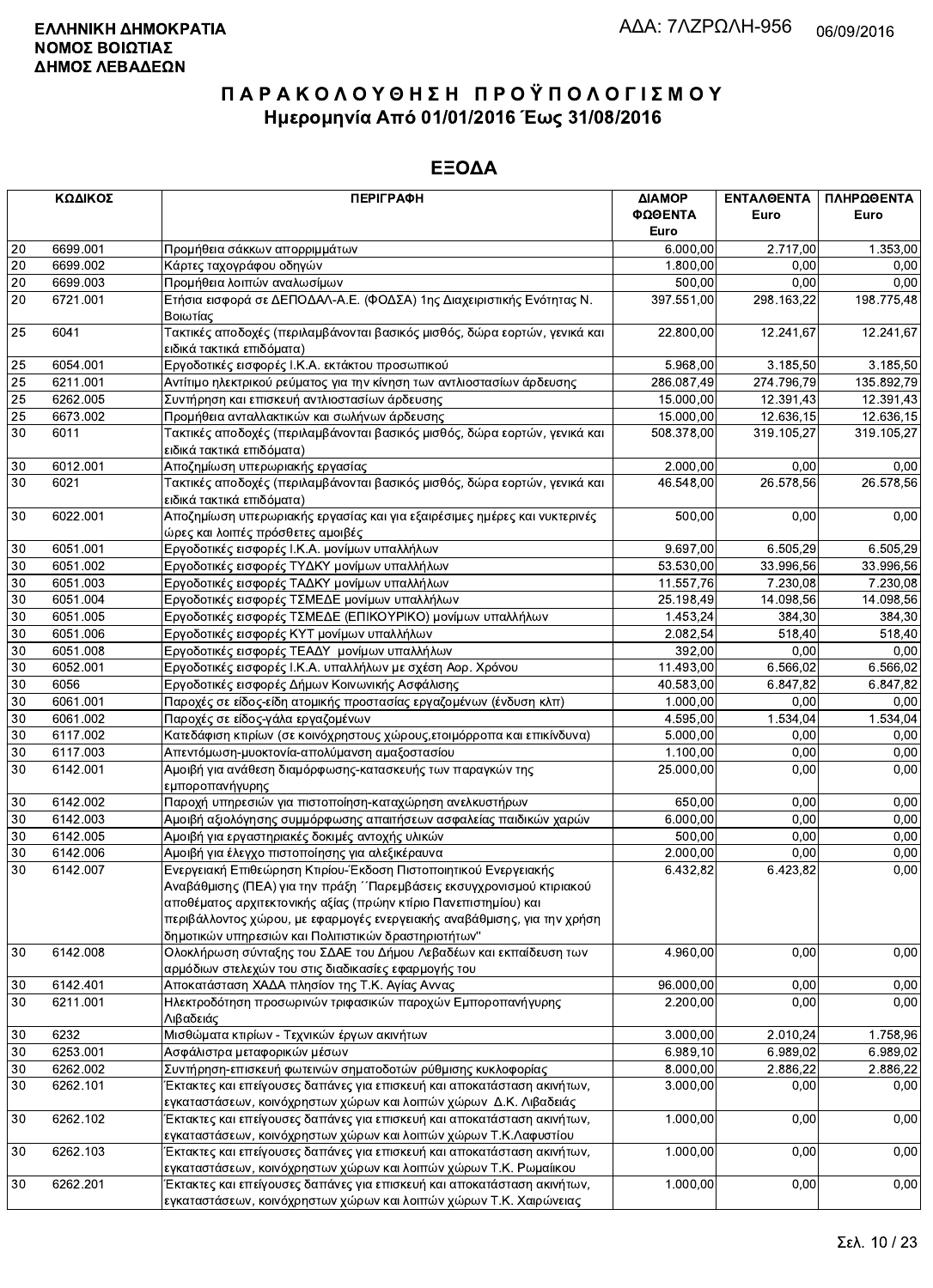|        | ΚΩΔΙΚΟΣ  | <b>ПЕРІГРАФН</b>                                                                                                                                | ΔΙΑΜΟΡ<br>ΦΩΘΕΝΤΑ<br>Euro | <b>ENTAA@ENTA</b><br>Euro | ΠΛΗΡΩΘΕΝΤΑ<br>Euro |
|--------|----------|-------------------------------------------------------------------------------------------------------------------------------------------------|---------------------------|---------------------------|--------------------|
| 30     | 6262.202 | Έκτακτες και επείγουσες δαπάνες για επισκευή και αποκατάσταση ακινήτων,                                                                         | 1.000,00                  | 0,00                      | 0,00               |
|        |          | εγκαταστάσεων, κοινόχρηστων χώρων και λοιπών χώρων Τ.Κ. Προφήτη Ηλία                                                                            |                           |                           |                    |
| 30     | 6262.203 | Έκτακτες και επείγουσες δαπάνες για επισκευή και αποκατάσταση ακινήτων,<br>εγκαταστάσεων, κοινόχρηστων χώρων και λοιπών χώρων Τ.Κ. Προσηλίου    | 1.000,00                  | 0,00                      | 0,00               |
| 30     | 6262.204 | Έκτακτες και επείγουσες δαπάνες για επισκευή και αποκατάσταση ακινήτων,<br>εγκαταστάσεων, κοινόχρηστων χώρων και λοιπών χώρων Τ.Κ.Θουρίου       | 1.000,00                  | 0,00                      | 0,00               |
| 30     | 6262.205 | Έκτακτες και επείγουσες δαπάνες για επισκευή και αποκατάσταση ακινήτων,                                                                         | 1.000,00                  | 0,00                      | 0,00               |
| 30     | 6262.206 | εγκαταστάσεων, κοινόχρηστων χώρων και λοιπών χώρων Τ.Κ.Βασιλικών<br>Έκτακτες και επείγουσες δαπάνες για επισκευή και αποκατάσταση ακινήτων,     | 1.000,00                  | 0,00                      | 0,00               |
|        |          | εγκαταστάσεων, κοινόχρηστων χώρων και λοιπών χώρων Τ.Κ.Ανθοχωρίου                                                                               |                           |                           |                    |
| 30     | 6262.207 | Έκτακτες και επείγουσες δαπάνες για επισκευή και αποκατάσταση ακινήτων,                                                                         | 1.000,00                  | 0,00                      | 0,00               |
| 30     | 6262.208 | εγκαταστάσεων, κοινόχρηστων χώρων και λοιπών χώρων Τ.Κ. Ακοντίου                                                                                | 1.000,00                  | 0,00                      | 0,00               |
|        |          | Έκτακτες και επείγουσες δαπάνες για επισκευή και αποκατάσταση ακινήτων,<br>εγκαταστάσεων, κοινόχρηστων χώρων και λοιπών χώρων Τ.Κ.Αγίου Βλασίου |                           |                           |                    |
| 30     | 6262.301 | Επείγουσες εργασίες επισκευής και γενικά εγκαταστάσεων κοινοχρήστων                                                                             | 1.000,00                  | 393,60                    | 393,60             |
|        |          | χώρων Τ.Κ.Δαυλείας                                                                                                                              |                           |                           |                    |
| 30     | 6262.302 | Έκτακτες και επείγουσες δαπάνες για επισκευή και αποκατάσταση ακινήτων,                                                                         | 1.000,00                  | 0,00                      | 0,00               |
|        |          | εγκαταστάσεων, κοινόχρηστων χώρων και λοιπών χώρων Τ.Κ.Μαυρονερίου                                                                              |                           |                           |                    |
| 30     | 6262.303 | Έκτακτες και επείγουσες δαπάνες για επισκευή και αποκατάσταση ακινήτων,                                                                         | 1.000,00                  | 0,00                      | 0,00               |
|        |          | εγκαταστάσεων, κοινόχρηστων χώρων και λοιπών χώρων Τ.Κ.Παρορίου                                                                                 |                           |                           |                    |
| 30     | 6262.401 | Έκτακτες και επείγουσες δαπάνες για επισκευή και αποκατάσταση ακινήτων,                                                                         | 1.000,00                  | 0,00                      | 0,00               |
|        |          | εγκαταστάσεων, κοινόχρηστων χώρων και λοιπών χώρων Τ.Κ.Αγίας Αννας                                                                              |                           |                           |                    |
| 30     | 6262.402 | Έκτακτες και επείγουσες δαπάνες για επισκευή και αποκατάσταση ακινήτων,                                                                         | 1.000,00                  | 0,00                      | 0,00               |
|        |          | εγκαταστάσεων, κοινόχρηστων χώρων και λοιπών χώρων Τ.Κ Αγίας Τριάδας                                                                            |                           |                           |                    |
| 30     | 6262.403 | Έκτακτες και επείγουσες δαπάνες για επισκευή και αποκατάσταση ακινήτων,                                                                         | 1.000,00                  | 0,00                      | 0,00               |
|        |          | εγκαταστάσεων, κοινόχρηστων χώρων και λοιπών χώρων Τ.Κ.Αγίου Γεωργίου                                                                           |                           |                           |                    |
| 30     | 6262.404 | Έκτακτες και επείγουσες δαπάνες για επισκευή και αποκατάσταση ακινήτων,<br>εγκαταστάσεων, κοινόχρηστων χώρων και λοιπών χώρων Τ.Κ.Αλαλκομενών   | 1.000,00                  | 0,00                      | 0,00               |
| 30     | 6262.405 | Έκτακτες και επείγουσες δαπάνες για επισκευή και αποκατάσταση ακινήτων,                                                                         | 1.000,00                  | 0,00                      | 0,00               |
|        |          | εγκαταστάσεων, κοινόχρηστων χώρων και λοιπών χώρων Τ.Κ.Κορώνειας                                                                                |                           |                           |                    |
| 30     | 6262.501 | Έκτακτες και επείγουσες δαπάνες για επισκευή και αποκατάσταση ακινήτων,                                                                         | 2.000,00                  | 0,00                      | 0,00               |
|        |          | εγκαταστάσεων, κοινόχρηστων χώρων και λοιπών χώρων Δ.Κ. Κυριακίου                                                                               |                           |                           |                    |
| $30\,$ | 6263.001 | Συντήρηση και επισκευή μεταφορικών μέσων και μηχανημάτων                                                                                        | 50.000,00                 | 0,00                      | 0,00               |
| 30     | 6263.002 | Δαπάνες για τεχνικό έλεγχο οχημάτων (ΚΤΕΟ)                                                                                                      | 600,00                    | 0,00                      | 0,00               |
| 30     | 6266     | Συντήρηση Εφαρμογών λογισμικού                                                                                                                  | 2.000,00                  | 0,00                      | 0,00               |
| 30     | 6277.002 | Δαπάνες για διάθεση και διαχείριση απορριμμάτων σπηλαιοβάραθρου<br>πλησίον Τ.Κ. Αγίας Άννας                                                     | 108.000,00                | 0,00                      | 0,00               |
| 30     | 6279.002 | Δαπάνη για νέα κτιριακή τριφασική παροχή στο αναψυκτήριο Χαιρώνειας                                                                             | 350,00                    | 290,71                    | 290,71             |
| 30     | 6322     | Τέλη κυκλοφορίας φορτηγών αυτοκινήτων                                                                                                           | 1.255,00                  | 0,00                      | 0,00               |
| 30     | 6323     | Λοιπά τέλη κυκλοφορίας                                                                                                                          | 2.045,00                  | 0,00                      | 0,00               |
| 30     | 6411.001 | Έξοδα κίνησης ιδιόκτητων μεταφορικών μέσων (καύσιμα, λιπαντικά, διόδια<br>$\kappa\lambda\pi$                                                    | 1.400,00                  | 0,00                      | 0,00               |
| 30     | 6422     | Οδοιπορικά έξοδα και αποζημίωση μετακινούμενων υπαλλήλων                                                                                        | 1.300,00                  | 0,00                      | 0,00               |
| 30     | 6462     | Δημοσίευση προκηρύξεων                                                                                                                          | 4.200.00                  | 0,00                      | 0,00               |
| 30     | 6611.001 | Προμήθεια βιβλίων, περιοδικών και λοιπών εκδόσεων                                                                                               | 500,00                    | 0,00                      | 0,00               |
| 30     | 6615.001 | Εργασίες εκτύπωσης φωτοτυπιών                                                                                                                   | 3.000,00                  | 1.736,96                  | 1.736,96           |
| 30     | 6635     | Προμήθεια λοιπών ειδών υγιεινής και καθαριότητας                                                                                                | 150,00                    | 0,00                      | 0,00               |
| 30     | 6641.001 | Προμήθεια καυσίμων και λιπαντικών για κίνηση μεταφορικών μέσων και<br>μηχανημάτων                                                               | 45.000,00                 | 20.810,45                 | 17.300,10          |
| $30\,$ | 6651     | Προμήθεια υλικού τοπογραφήσεων και σχεδιάσεων                                                                                                   | 1.000,00                  | 0.00                      | 0,00               |
| 30     | 6661.002 | Προμήθεια χρωμάτων για συντήρηση δημοτικών κτιρίων                                                                                              | 5.000,00                  | 2.946,50                  | 2.946,50           |
| 30     | 6661.004 | Προμήθεια υαλοπινάκων-κουφωμάτων                                                                                                                | 2.000,00                  | 669,60                    | 669,60             |
| 30     | 6662.001 | Προμήθεια ξυλείας                                                                                                                               | 2.000,00                  | 1.932,33                  | 1.932,33           |
| 30     | 6662.002 | Προμήθεια χρωμάτων για κοινόχρηστους χώρους, διαγράμμιση οδών κλπ.                                                                              | 3.500,00                  | 3.313,12                  | 3.313,12           |
| 30     | 6662.004 | Προμήθεια ειδών κιγκαλερίας                                                                                                                     | 2.000,00                  | 0,00                      | 0,00               |
| 30     | 6662.007 | Προμήθεια σκυροδέματος                                                                                                                          | 5.000,00                  | 1.906,50                  | 1.906,50           |
| 30     | 6662.008 | Προμήθεια ασφαλτομίγματος και ψυχρής ασφάλτου                                                                                                   | 15.000,00                 | 2.555,32                  | 0,00               |
| 30     | 6662.009 | Προμήθεια υδραυλικών υλικών και εξαρτημάτων                                                                                                     | 5.000,00                  | 0,00                      | 0,00               |
| 30     | 6662.010 | Προμήθεια σιδηρών κιγκλιδωμάτων και φρεατίων                                                                                                    | 3.000,00                  | 2.818,52                  | 1.953,00           |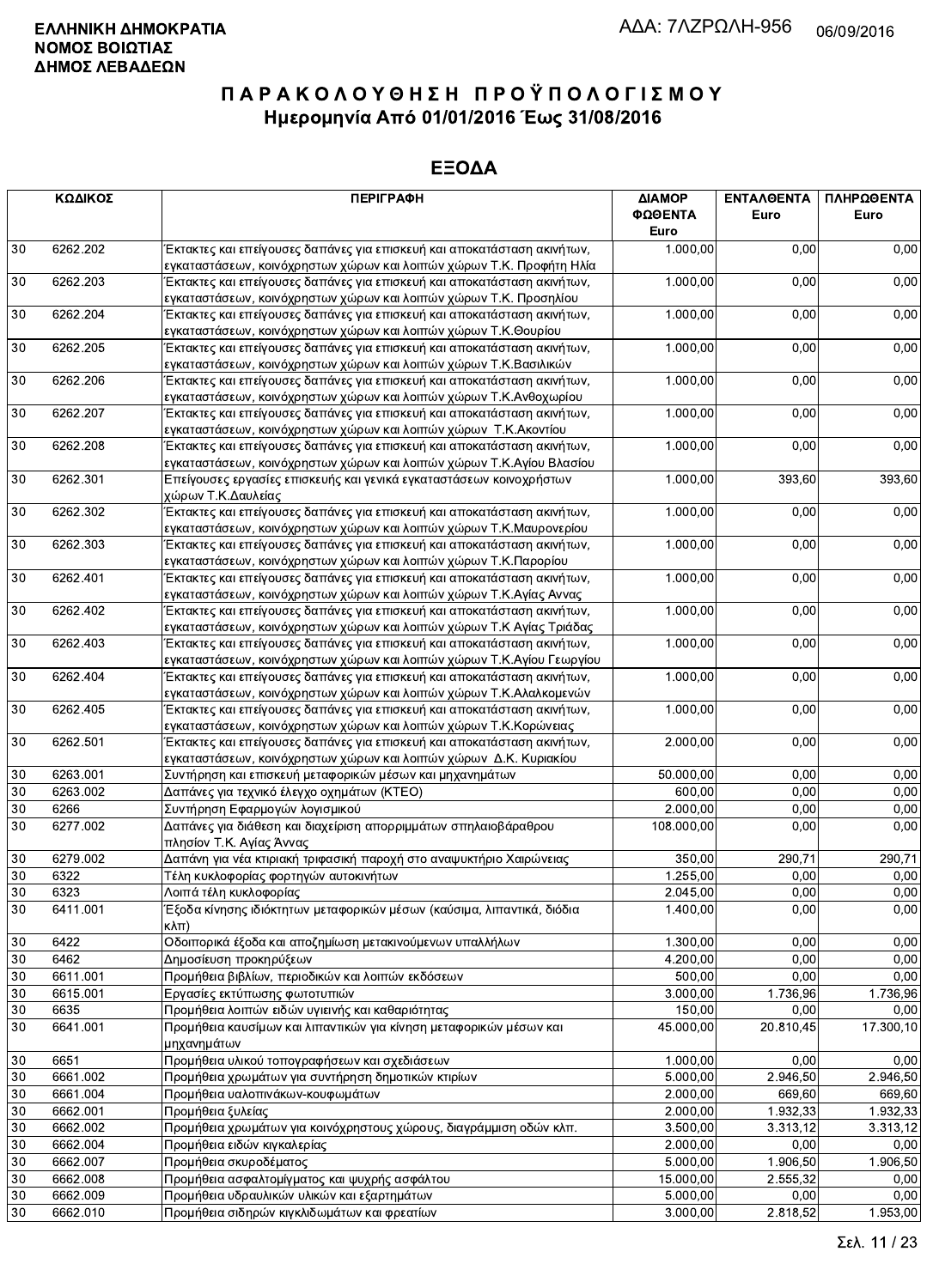|        | ΚΩΔΙΚΟΣ  | <b>ПЕРІГРАФН</b>                                                                                                              | ΔΙΑΜΟΡ     | ΕΝΤΑΛΘΕΝΤΑ | ΠΛΗΡΩΘΕΝΤΑ |
|--------|----------|-------------------------------------------------------------------------------------------------------------------------------|------------|------------|------------|
|        |          |                                                                                                                               | ΦΩΘΕΝΤΑ    | Euro       | Euro       |
|        |          |                                                                                                                               | Euro       |            |            |
| $30\,$ | 6662.011 | Προμήθεια αδρανών υλικών λατομείου                                                                                            | 2.000,00   | 0.00       | 0,00       |
| 30     | 6662.012 | Προμήθεια οικοδομικών υλικών                                                                                                  | 10.000,00  | 6.771,29   | 4.771,17   |
| 30     | 6662.013 | Προμήθεια μονωτικών-στεγανωτικών υλικών                                                                                       | 750,00     | 0,00       | 0,00       |
| 30     | 6662.014 | Προμήθεια χυτοσιδηρών οριοδεικτών                                                                                             | 3.000,00   | 0,00       | 0,00       |
| 30     | 6671.002 | Προμήθεια ελαστικών οχημάτων και μηχανημάτων                                                                                  | 10.000,00  | 0,00       | 0,00       |
|        |          |                                                                                                                               |            |            |            |
| 30     | 6673.002 | Ανταλλακτικά φωτεινών σηματοδοτών                                                                                             | 8.000,00   | 0,00       | 0,00       |
| 30     | 6673.003 | Ανταλλακτικά αντικεραυνικής προστασίας                                                                                        | 5.000,00   | 0,00       | 0,00       |
| 30     | 6699.001 | Προμήθεια διάφορων μικροεργαλείων                                                                                             | 500,00     | 0,00       | 0,00       |
| 30     | 6699.007 | Προμήθεια αλατιού για αντιμετώπιση επιπτώσεων από έκτακτα καιρικά<br>φαινόμενα (χιονοπτώσεις κ.λ.π.)                          | 7.000,00   | 0,00       | 0,00       |
| 35     | 6011     | Τακτικές αποδοχές (περιλαμβάνονται βασικός μισθός, δώρα εορτών, γενικά και<br>ειδικά τακτικά επιδόματα)                       | 148.466,00 | 89.872,90  | 89.872,90  |
| 35     | 6012.001 | Αποζημίωση υπερωριακής εργασίας μονίμων υπαλλήλων                                                                             | 600,00     | 0,00       | 0,00       |
| 35     | 6021     | Τακτικές αποδοχές (περιλαμβάνονται βασικός μισθός, δώρα εορτών, γενικά και<br>ειδικά τακτικά επιδόματα)                       | 14.112,00  | 7.601,44   | 7.601,44   |
| 35     | 6022.001 | Αποζημίωση υπερωριακής εργασίας για την καταβολή εκλογικής<br>αποζημίωσης                                                     | 500,00     | 0,00       | 0,00       |
| 35     | 6041     | Τακτικές αποδοχές (περιλαμβάνονται βασικός μισθός, δώρα εορτών, γενικά και<br>ειδικά τακτικά επιδόματα)                       | 29.835,00  | 12.564,00  | 12.140,00  |
| 35     | 6051.001 | Εργοδοτικές εισφορές Ι.Κ.Α. μονίμων υπαλλήλων                                                                                 | 5.380,00   | 3.573,65   | 3.573,65   |
| 35     | 6051.002 | Εργοδοτικές εισφορές ΤΥΔΚΥ μονίμων υπαλλήλων                                                                                  | 16.089,00  | 9.149,24   | 9.149,24   |
| 35     | 6051.003 | Εργοδοτικές εισφορές ΤΑΔΚΥ μονίμων υπαλλήλων                                                                                  | 3.723,96   | 2.090,32   | 2.090,32   |
|        |          | Εργοδοτικες εισφορές Ι.Κ.Α. υπαλλήλων με σχέση Αορ.Χρόνου                                                                     |            |            |            |
| 35     | 6052.001 |                                                                                                                               | 3.486,00   | 1.877,76   | 1.877,76   |
| 35     | 6054.001 | Εργοδοτικές εισφορές Ι.Κ.Α. εκτάκτου προσωπικού                                                                               | 7.688,00   | 3.148,56   | 3.042,31   |
| 35     | 6056     | Εργοδοτικές εισφορές Δήμων Κοινωνικής Ασφάλισης                                                                               | 12.351,00  | 2.084,08   | 2.084,08   |
| 35     | 6061.001 | Παροχές σε είδος-είδη ατομικής προστασίας εργαζομένων (ένδυση κλπ)                                                            | 500,00     | 496,39     | 496,39     |
| 35     | 6061.002 | Παροχές σε είδος- γάλα εργαζομένων                                                                                            | 1.645,00   | 525,99     | 525,99     |
| 35     | 6233.001 | Μίσθωση μηχανημάτων για αντιμετώπιση εκτάκτων αναγκών για δράσεις<br>πολιτικής προστασίας                                     | 17.767,82  | 0,00       | 0,00       |
| 35     | 6233.002 | Μίσθωση μηχανημάτων για Αποχιονισμό, αντιπλημμυρική προστασία και<br>λοιπές δράσεις πολιτικής προστασίας                      | 20.000,00  | 6.199,20   | 6.199,20   |
| 35     | 6233.003 | Μίσθωση γερανοφόρου οχήματος για την κοπή επικίνδυνων και ψηλών<br>δένδρων                                                    | 2.000,00   | 0,00       | 0,00       |
| 35     | 6233.010 | Μίσθωση μηχανημάτων για την αντιμετώπιση εκτάκτων αναγκών για δράσεις<br>πολιτικής προστασίας στην Δημοτική Ενότητα Λιβαδειάς | 14.477,00  | 0,00       | 0,00       |
| 35     | 6233.201 | Μίσθωση μηχανημάτων για την αντιμετώπιση εκτάκτων αναγκών για δράσεις                                                         | 8.000,00   | 0,00       | 0,00       |
| 35     | 6233.302 | πολιτικής προστασίας στην Δημοτική Ενότητα Χαιρώνειας<br>Μίσθωση μηχανημάτων για αντιμετώπιση εκτάκτων αναγκών για δράσεις    | 8.000,00   | 0,00       | 0,00       |
| 35     | 6233.402 | πολιτιικής προστασίας στην Δημοτική Ενότητα Δαύλειας<br>Μίσθωση μηχανημάτων για αντιμετώπιση εκτάκτων αναγκών για δράσεις     | 8.000,00   | 0,00       | 0,00       |
|        |          | πολιτικής προστασίας στην Δημοτική Ενότητας Κορωνείας                                                                         |            |            |            |
| 35     | 6233.503 | Μίσθωση μηχανημάτων για αντιμετώπιση εκτάκτων αναγκών για δράσεις<br>πολιτικής προστασίας στην Δημοτική Ενότητα Κυριακίου     | 8.000,00   | 0,00       | 0,00       |
| 35     | 6262.002 | Συντήρηση και επισκευή συντριβανιών                                                                                           | 1.000,00   | 0,00       | 0,00       |
| 35     | 6263.001 | Συντήρηση και επισκευή οχημάτων και μηχανημάτων                                                                               | 7.200,00   | 0,00       | 0,00       |
| 35     | 6264.001 | Συντήρηση και επισκευή λοιπών μηχανημάτων                                                                                     | 900,00     | 0,00       | 0,00       |
| 35     | 6265     | Συντήρηση και επισκευή επίπλων και λοιπού εξοπλισμού σκευών και λοιπού<br>εξοπλισμού                                          | 300,00     | 0,00       | 0,00       |
| 35     | 6411.001 | Έξοδα κίνησης ιδιόκτητων μεταφορικών μέσων (καύσιμα, λιπαντικά, διόδια<br>$\kappa\lambda\pi$ )                                | 1.400,00   | 0,00       | 0,00       |
| 35     | 6635     | Προμήθεια λοιπών ειδών υγιεινής και καθαριότητας                                                                              | 200,00     | 0,00       | 0,00       |
| 35     | 6641.001 | Προμήθεια καυσίμων και λιπαντικών για την κίνηση μεταφορικών μέσων και<br>μηχανημάτων                                         | 8.000,00   | 1.872,21   | 1.310,02   |
| 35     | 6641.002 | Προμήθεια καυσίμων και λιπαντικών για την κίνηση μεταφορικών μέσων και<br>μηχανημάτων για τις ανάγκες της πυροπροστασίας      | 9.000,00   | 5.175,82   | 3.404,00   |
| 35     | 6644     | Προμήθεια καυσίμων και λιπαντικών για λοιπές ανάγκες                                                                          | 3.000,00   | 1.727,96   | 1.493,45   |
| 35     | 6673.001 | Προμήθεια ανταλλακτικών για αυτόματα συστήματα ποτίσματος                                                                     | 3.000,00   | 1.993,97   | 1.993,97   |
| 35     | 6673.002 | Προμήθεια ανταλλακτικών λοιπού εξοπλισμού                                                                                     | 3.000,00   | 1.958,70   | 1.958,70   |
|        |          |                                                                                                                               |            |            |            |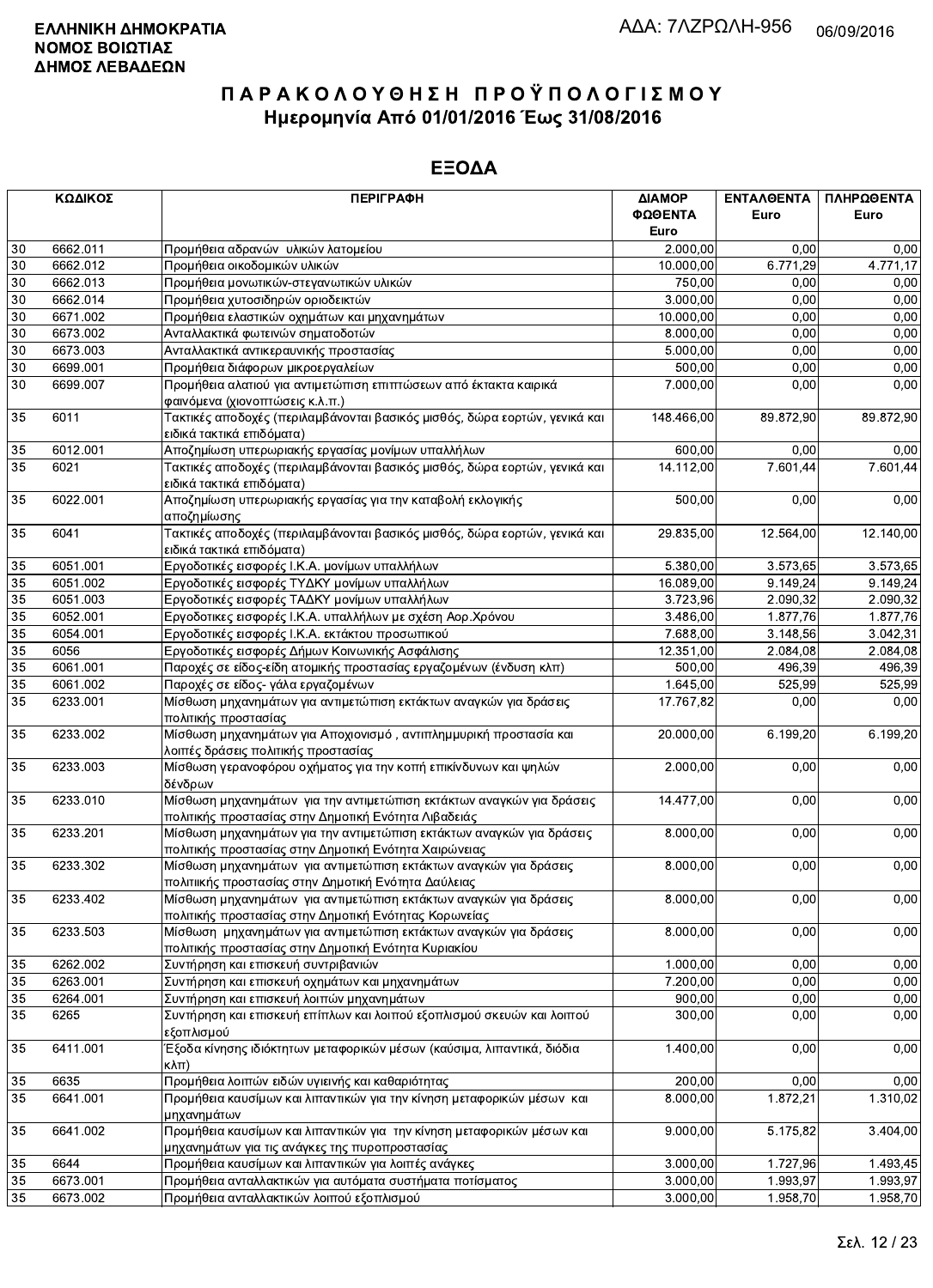|                 | ΚΩΔΙΚΟΣ  | <b>ПЕРІГРАФН</b>                                                                                                  | ΔΙΑΜΟΡ<br>ΦΩΘΕΝΤΑ       | ΕΝΤΑΛΘΕΝΤΑ<br>Euro    | ΠΛΗΡΩΘΕΝΤΑ<br>Euro |
|-----------------|----------|-------------------------------------------------------------------------------------------------------------------|-------------------------|-----------------------|--------------------|
|                 |          |                                                                                                                   | Euro                    |                       |                    |
| 35              | 6673.003 | Προμήθεια ανταλλακτικών για εγκαταστάσεις Η/Μ συντριβανιών                                                        | 1.000,00                | 744.89                | 744,89             |
| 35              | 6692.001 | Προμήθεια σπόρων, φυτών, δενδρυλλίων                                                                              | 250,00                  | 180,80                | 180,80             |
| 35              | 6692.002 | Προμήθεια καλλωπιστικών φυτών                                                                                     | 4.000,00                | 3.943,93              | 3.943,93           |
| $\overline{35}$ | 6692.003 | Προμήθεια δένδρων                                                                                                 | 2.500,00                | 2.208.25              | 2.208,25           |
| 35              | 6693.001 | Προμήθεια λιπασμάτων, φαρμάκων, ζιζανιοκτόνων κλπ                                                                 | 2.000,00                | 1.822,32              | 1.822,32           |
| 40              | 6011     | Τακτικές αποδοχές (περιλαμβάνονται βασικός μισθός, δώρα εορτών, γενικά και                                        | 210.057,00              | 145.706,55            | 145.706,55         |
|                 |          | ειδικά τακτικά επιδόματα)                                                                                         |                         |                       |                    |
| 40              | 6012     | Αποζημίωση υπερωριακής εργασίας και για εξαιρέσιμες ημέρες και νυκτερινές<br>ώρες και λοιπές πρόσθετες αμοιβές    | 600,00                  | 0,00                  | 0,00               |
| 40              | 6051.001 | Εργοδοτικές εισφορές Ι.Κ.Α. μονίμων υπαλλήλων                                                                     | 5.852,00                | 3.953,24              | 3.953,24           |
| 40              | 6051.002 | Εργοδοτικές εισφορές ΤΥΔΚΥ μονίμων υπαλλήλων                                                                      | 2.345,00                | 1.562,72              | 1.562.72           |
| 40              | 6051.003 | Εργοδοτικές εισφορές ΤΑΔΚΥ μονίμων υπαλλήλων                                                                      | 477,00                  | 317,36                | 317,36             |
| 40              | 6051.004 | Εργοδοτικές εισφορές ΤΣΜΕΔΕ μονίμων υπαλλήλων                                                                     | 15.561,00               | 10.328,83             | 10.328,83          |
| 40              | 6051.005 | Εργοδοτικές εισφορές ΤΣΜΕΔΕ (ΕΠΙΚΟΥΡΙΚΟ) μονίμων υπαλλήλων                                                        | 2.654,00                | 1.882,05              | 1.882,05           |
| 40              | 6051.006 | Εργοδοτικές εισφορές ΚΥΤ μονίμων υπαλλήλων                                                                        | 3.804,00                | 2.538,64              | 2.538,64           |
| 40              | 6051.007 | Εργοδοτικές εισφορες τακτικών υπαλλήλων υπέρ ΟΠΑΔ                                                                 | 4.389,00                | 2.898,04              | 2.898,04           |
| 40              | 6051.008 | Εργοδοτικές εισφορές ΤΕΑΔΥ μονίμων υπαλλήλων                                                                      | 2.202,00                | 1.466,88              | 1.466,88           |
| 40              | 6056     | Εργοδοτικές εισφορές Δήμων Κοινωνικής Ασφάλισης                                                                   | 8.822,00                | 1.488,52              | 1.488,52           |
| 40              | 6117.001 | Αμοιβή για την εκτίμηση αξίας ακινήτων που αφορούν την 6/2010 πράξης                                              | 600,00                  | 0,00                  | 0,00               |
|                 |          | αναλογισμού                                                                                                       |                         |                       |                    |
| 40              | 6331.001 | Παράβολα για την νομιμοποίηση αυθαιρέτων                                                                          | 3.000,00                | 0,00                  | 0,00               |
| 40              | 6422     | Οδοιπορικά έξοδα και αποζημίωση μετακινούμενων υπαλλήλων                                                          | 4.013,40                | 0.00                  | 0,00               |
| 40              | 6462     | Δημοσίευση προκηρύξεων                                                                                            | 650.00                  | 0,00                  | 0,00               |
| 40              | 6612     | Προμήθεια γραφικής ύλης και λοιπά υλικά γραφείων                                                                  | 1.000,00                | 0,00                  | 0,00               |
| 40              | 6613.001 | Προμήθεια εντύπων υπηρεσιών                                                                                       | 500,00                  | 0,00                  | 0,00               |
| 40              | 6615.002 | Εργασίες εκτύπωσης φωτοτυπιών                                                                                     | 1.200,00                | 0,00                  | 0,00               |
| 40              | 6634     | Προμήθεια ειδών καθαριότητας και ευπρεπισμού                                                                      | 200,00                  | 0.00                  | 0,00               |
| 45              | 6011     | Τακτικές αποδοχές (περιλαμβάνονται βασικός μισθός, δώρα εορτών, γενικά και<br>ειδικά τακτικά επιδόματα)           | 44.163,00               | 30.312,76             | 30.312,76          |
| 45              | 6051.002 | Εργοδοτικές εισφορές ΤΥΔΚΥ μονίμων υπαλλήλων                                                                      | 5.521,00                | 3.668,96              | 3.668,96           |
| 45              | 6051.003 | Εργοδοτικές εισφορές ΤΑΔΚΥ μονίμων υπαλλήλων                                                                      | 1.274,00                | 813.12                | 813,12             |
| 45              | 6056     | Εργοδοτικές εισφορές Δήμων Κοινωνικής Ασφάλισης                                                                   | 5.293,00                | 893,11                | 893,11             |
| 45              | 6061.001 | Παροχές σε είδος-είδη ατομικής προστασίας εργαζομένων (ένδυση κλπ)                                                | 450,00                  | 446,06                | 446,06             |
| 45              | 6061.002 | Παροχές σε είδος-γάλα εργαζομένων                                                                                 | 660,00                  | 216,03                | 216,03             |
| 45              | 6279     | Λοιπές δαπάνες για ύδρευση, άρδευση, φωτισμό, καθαριότητα                                                         | 7.300,00                | 4.366,87              | 4.366,87           |
| 45              | 6635     | Προμήθεια λοιπών ειδών υγιεινής και καθαριότητας                                                                  | 150,00                  | 0,00                  | 0,00               |
| 45              | 6693.001 | Προμήθεια φαρμάκων, ζιζανιοκτόνων κλπ                                                                             | 300,00                  | 280,44                | 280,44             |
| 45              | 6699.001 | Προμήθεια λαδιού για τις ανάγκες του Νεκροταφείου                                                                 | 7.000.00                | 5.427,06              | 5.427,06           |
| 45              | 6699.002 | Προμήθεια κεριών για τις ανάγκες του Νεκροταφείου                                                                 | 1.500,00                | 0,00                  | 0,00               |
| 50              | 6011     | Τακτικές αποδοχές (περιλαμβάνονται βασικός μισθός, δώρα εορτών, γενικά και                                        | 9.136,00                | 0,00                  | 0,00               |
|                 |          | ειδικά τακτικά επιδόματα)                                                                                         |                         |                       |                    |
| 50              | 6051.002 | Εργοδοτικές εισφορές ΤΥΔΚΥ μονίμων υπαλλήλων                                                                      | 1.142,00                | 0,00                  | 0,00               |
| 50              | 6051.003 | Εργοδοτικές εισφορές ΤΑΔΚΥ μονίμων υπαλλήλων                                                                      | 274,08                  | 0,00                  | 0,00               |
| 60              | 6021     | Τακτικές αποδοχές (περιλαμβάνονται βασικός μισθός, δώρα εορτών, γενικά και<br>ειδικά τακτικά επιδόματα)           | 49.710,00               | 28.983,15             | 28.983,15          |
| 60              | 6041     | Τακτικές αποδοχές εκτάκτων υπαλλήλων Παιδικών Σταθμών                                                             |                         |                       | 23.083,33          |
| 60              | 6052.001 | Εργοδοτικές εισφορές Ι.Κ.Α.υπαλλήλων με σχέση Αορ.Χρόνου                                                          | 142.813,00<br>12.769,00 | 23.083,33<br>7.159,68 | 7.159,68           |
|                 |          | Εργοδοτικές εισφορές ΙΚΑ εκτάκτων υπαλλήλων Παιδικών Σταθμών                                                      |                         | 5.910,72              |                    |
| 60              | 6054.001 |                                                                                                                   | 36.783,00               |                       | 5.910,72           |
| 60              | 6726.001 | Εισφορές (ωφελούμενων και εργοδότη) μέσω Προγραμμάτων Κοινωφελούς<br>Χαρακτήρα (παρ. ΙΔ Ν.4152/2013)              | 21.780,00               | 21.746,32             | 21.746,32          |
| 70              | 6011     | Τακτικές αποδοχές (περιλαμβάνονται βασικός μισθός, δώρα εορτών, γενικά και<br>ειδικά τακτικά επιδόματα)           | 43.288,00               | 23.477,98             | 23.477,98          |
| 70              | 6021     | Τακτικές αποδοχές υπαλλήλων (περιλαμβάνονται βασικός μισθός, δώρα<br>εορτών, γενικά και ειδικά τακτικά επιδόματα) | 33.269,00               | 18.649,69             | 18.649,69          |
| 70              | 6051.002 | Εργοδοτικές εισφορές ΤΥΔΚΥ μονίμων υπαλλήλων                                                                      | 5.412,00                | 2.811,76              | 2.811,76           |
| 70              | 6051.003 | Εργοδοτικές εισφορές ΤΑΔΚΥ μονίμων υπαλλήλων                                                                      | 1.302,08                | 630,72                | 630,72             |
| 70              | 6052.001 | Εργοδοτικές εισφορές Ι.Κ.Α. εργαζομένων με σχέση Αορ. Χρόνου (υπαλλήλων                                           | 8.211,00                | 4.607,10              | 4.607,10           |
|                 |          | τοπ οικονου ανάπτυξης)                                                                                            |                         |                       |                    |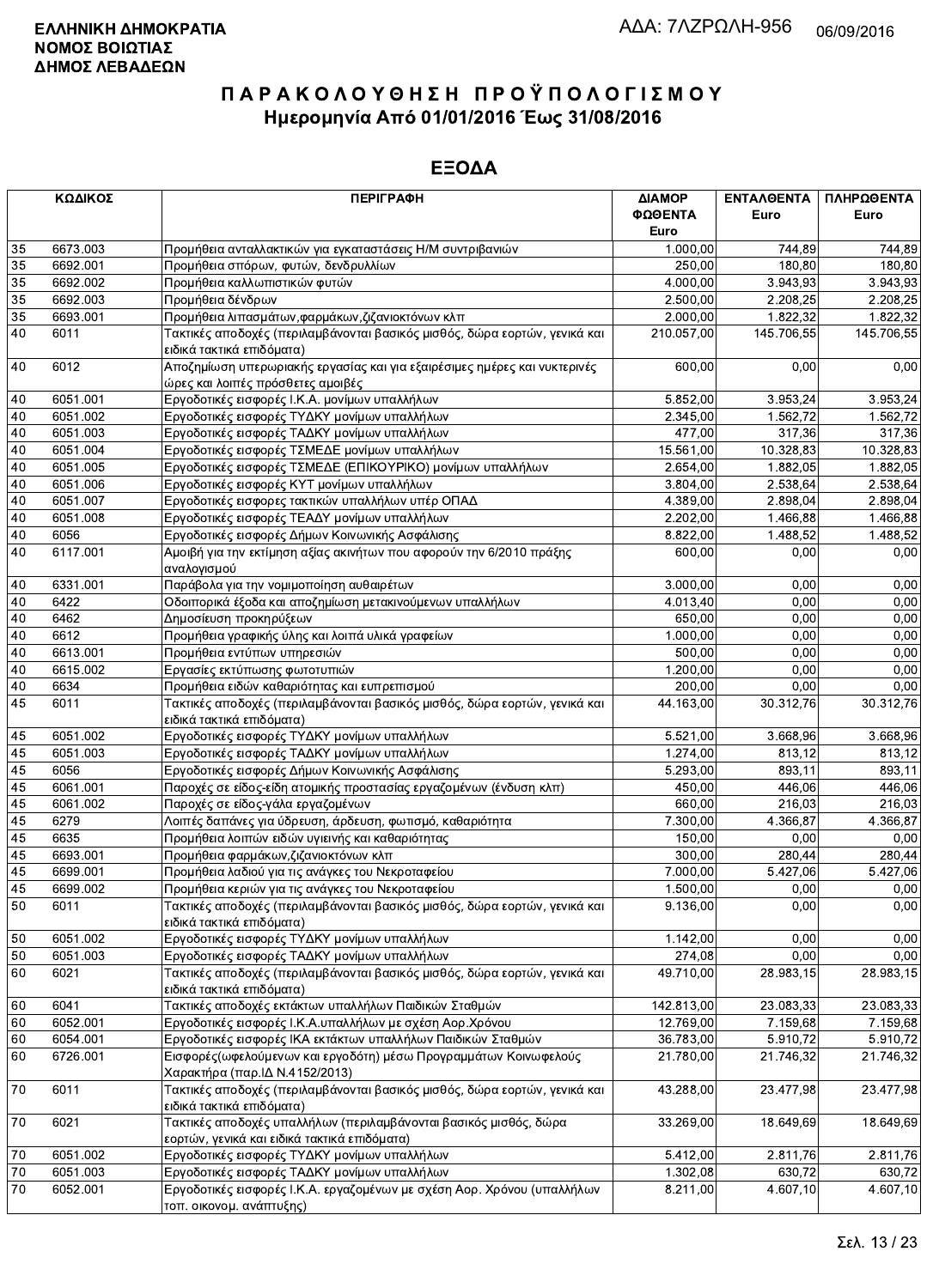|                 | ΚΩΔΙΚΟΣ  | <b>ПЕРІГРАФН</b>                                                                                       | ΔΙΑΜΟΡ          | ΕΝΤΑΛΘΕΝΤΑ | ΠΛΗΡΩΘΕΝΤΑ |
|-----------------|----------|--------------------------------------------------------------------------------------------------------|-----------------|------------|------------|
|                 |          |                                                                                                        | ΦΩΘΕΝΤΑ<br>Euro | Euro       | Euro       |
| 70              | 6056     | Εργοδοτικές εισφορές Δήμων Κοινωνικής Ασφάλισης                                                        | 3.529,00        | 595,41     | 595,41     |
| $70\,$          | 6117.001 | Δαπάνη για στείρωση σκύλων                                                                             | 14.500,00       | 0,00       | 0,00       |
| 70              | 6142.001 | Καθαρισμός, απολύμανση και συντήρηση χημικών τουαλετών                                                 | 5.000,00        | 0.00       | 0,00       |
| $\overline{70}$ | 6236.001 | Μίσθωση χημικών τουαλετών για την Εμποροπανήγυρη                                                       | 5.000,00        | 0,00       | 0,00       |
| 70              | 6262.002 | Συντήρηση Ρολογιών Δήμου Λεβαδέων                                                                      | 4.500,00        | 1.200,48   | 1.200,48   |
| 70              | 6263     | Συντήρηση και επισκευή μεταφορικών μέσων                                                               | 6.000,00        | 0,00       | 0,00       |
| $70\,$          | 6279.001 | Λοιπές δαπάνες για ύδρευση, άρδευση, φωτισμό, καθαριότητα                                              | 115.000,00      | 90.875,57  | 90.875.57  |
| 70              | 6321     | Τέλη κυκλοφορίας επιβατηγών αυτοκινήτων                                                                | 1.350,00        | 0,00       | 0,00       |
| $\overline{70}$ | 6613     | Προμήθεια εντύπων και υλικών μηχανογράφησης και πολλαπλών                                              | 500,00          | 0,00       | 0,00       |
|                 |          | εκτυπώσεων                                                                                             |                 |            |            |
| $70\,$          | 6615.001 | Εκτύπωση ενημερωτικών εντύπων για την ευαισθητοποίηση πολιτών στο<br>θέμα των αδέσποτων ζώων του Δήμου | 500,00          | 0,00       | 0,00       |
| 70              | 6641     | Προμήθεια καυσίμων και λιπαντικών για κίνηση μεταφορικών μέσων                                         | 7.000,00        | 2.413,71   | 2.132,49   |
| 70              | 6671.002 | Προμήθεια ελαστικών μεταφορικών μέσων                                                                  | 1.500,00        | 0,00       | 0,00       |
| 70              | 6699.001 | Προμήθεια ζωοτροφών σκύλων                                                                             | 1.680,00        | 1.658,69   | 1.658,69   |
| $10$            | 7133     | Έπιπλα σκεύη                                                                                           | 5.000,00        | 0,00       | 0,00       |
| 10              | 7134.001 | Μηχανογραφικός εξοπλισμός                                                                              | 10.000,00       | 0,00       | 0,00       |
| 10              | 7134.002 | Προμήθεια λογισμικού ηλεκτρονικών υπολογιστών                                                          | 8.000,00        | 0,00       | 0,00       |
| 10              | 7134.014 | Προμήθεια χρονομέτρου για τις συνεδριάσεις του Δ.Σ. και κονσόλας                                       | 550,00          | 545,60     | 545,60     |
| 10              | 7135.003 | Προμήθεια κλιματιστικών DATA ROOM                                                                      | 2.000,00        | 0,00       | 0,00       |
| 10              | 7518.001 | Συμμετοχή στην ίδρυση της Αγροδιατροφικής Σύμπραξης Περιφέρειας Στερεάς<br>Ελλάδας                     | 1.000,00        | 1.000,00   | 1.000,00   |
| 15              | 7131.001 | Προμήθεια πλυντηρίου πιάτων                                                                            | 700,00          | 604,87     | 604,87     |
|                 | 7131.003 |                                                                                                        | 3.000,00        | 0,00       | 0,00       |
| 15<br>15        | 7131.006 | Προμήθεια μηχανημάτων φυσιοθεραπείας                                                                   | 9.840,00        | 0,00       |            |
|                 |          | Προμήθεια αλεξικέραυνου για την αντικεραυνική προστασία του                                            |                 |            | 0,00       |
|                 |          | Κατασκηνωτικού Κέντρου                                                                                 |                 |            |            |
| 15              | 7131.007 | Προμήθεια πλυντηρίων ρούχων για τους παιδκούς σταθμούς                                                 | 1.200,00        | 746,00     | 746,00     |
| 15              | 7131.008 | Προμήθεια ηλεκτρικών ψυγείων για τους Παιδικούς Σταθμούς                                               | 1.500,00        | 1.475,60   | 1.475,60   |
| 15              | 7131.009 | Προμήθεια ηλεκτρικών σκουπών για τους Παιδικούς Σταθμούς                                               | 300,00          | 171,38     | 171,38     |
| $\overline{15}$ | 7131.010 | Προμήθεια ηλεκτρικού πιάνου Δημοτικού Ωδείου                                                           | 2.000,00        | 1.993,83   | 1.993,83   |
| 15              | 7131.011 | Προμήθεια ρομποτικής σκούπας καθαρισμού κολυμβητικών δεξαμενών του<br>Δημοτικού Κολυμβητηρίου          | 10.000,00       | 0,00       | 0,00       |
| 15              | 7131.012 | Σύστημα ασφαλείας Μουσείου Αγροτικής Κληρονομιάς στον οικισμό Ελικώνα                                  | 9.445,00        | 0,00       | 0,00       |
| 15              | 7131.013 | Προμήθεια επαγγελματικού ψυγείου για τις ανάγκες συντήρησης<br>προιόντων "Κοινωνικού Παντοπωλείου"     | 4.000.00        | 0,00       | 0,00       |
| 15              | 7131.014 | Προμήθεια μηχανήματος υπέρηχου για τις ανάγκες του "Κοινωνικού Ιατρείου"                               | 5.000,00        | 0,00       | 0,00       |
| 15              | 7133.002 | Προμήθεια επίπλων και σκευών για Παιδικούς Σταθμούς και ΚΑΠΗ                                           | 2.500,00        | 0,00       | 0,00       |
| 15              | 7133.003 | Προμήθεια πλαστικών καθισμάτων                                                                         | 2.500,00        | 0,00       | 0,00       |
| 15              | 7134.004 | Προμήθεια πολυμηχανήματος (φωτοτυπικό-fax) για την υπηρεσία Κοινωνικής<br>προστασίας                   | 600,00          | 0,00       | 0,00       |
| 15              | 7134.005 | Προμήθεια πολυμηχανήματος (φωτοτυπικό-fax) για την υπηρεσία Δια Βίου<br>Μάθηση                         | 600,00          | 0,00       | 0,00       |
| 15              | 7135.002 | Προμήθεια σκευών μαγειρικής                                                                            | 600,00          | 0,00       | 0,00       |
| 15              | 7135.010 | Προμήθεια μηχανημάτων μέτρησης χοληστερίνης και σακχάρου                                               | 200,00          | 0,00       | 0,00       |
|                 |          |                                                                                                        |                 | 0,00       | 0,00       |
| 15              | 7135.011 | Προμήθεια και κατασκευή περίφραξης χώρου Κολυμβητηρίου                                                 | 5.000,00        |            |            |
| 15              | 7135.012 | Προμήθεια μουσικών οργάνων Φιλαρμονικής                                                                | 2.000,00        | 1.999,46   | 1.999,46   |
| 15              | 7135.015 | Προμήθεια μεταλλικών πάγκων για κουζίνα Κατασκήνωσης                                                   | 1.000,00        | 359,60     | 359,60     |
| 15              | 7135.016 | Προμήθεια μοκετών για Βρεφονηπιακούς Σταθμούς                                                          | 1.000,00        | 967,45     | 0,00       |
| 15              | 7135.017 | Προμήθεια πλαστικού σκεπάσματος κολυμβητικής δεξαμενής Δημοτικού<br>Κολυμβητηρίου                      | 8.000,00        | 0,00       | 0,00       |
| 15              | 7135.018 | Προμήθεια δύο πάρκων για το βρεφικό τμήμα του Β΄ Βρεφονηπιακού Σταθμού                                 | 1.500,00        | 0,00       | 0,00       |
| 15              | 7135.019 | Προμήθεια CD PLAYER για Παιδικούς Σταθμούς και Δημοτικό Ωδείο                                          | 650,00          | 0,00       | 0,00       |
| 15              | 7135.020 | Προμήθεια οργάνων παιδικών χαρών                                                                       | 5.000,00        | 0,00       | 0,00       |
| 15              | 7311.103 | Βελτίωση Σχολικών Συγκροτημάτων                                                                        | 64.000,00       | 48.951,80  | 48.951,80  |
| 15              | 7311.105 | Επισκευή στεγών-στεγάστρων σχολικών συγκροτημάτων                                                      | 34.453,29       | 0,00       | 0,00       |
| 15              | 7326.001 | Αναβάθμιση αθλητικών εγκαταστάσεων                                                                     | 230.683,79      | 0,00       | 0,00       |
| 15              | 7326.003 | Ανάδειξη ψηφιδωτών παλαιοχριστιανικού ναού στην οδό Σπυροπούλου<br>Λιβαδειάς                           | 135.000,00      | 0,00       | 0,00       |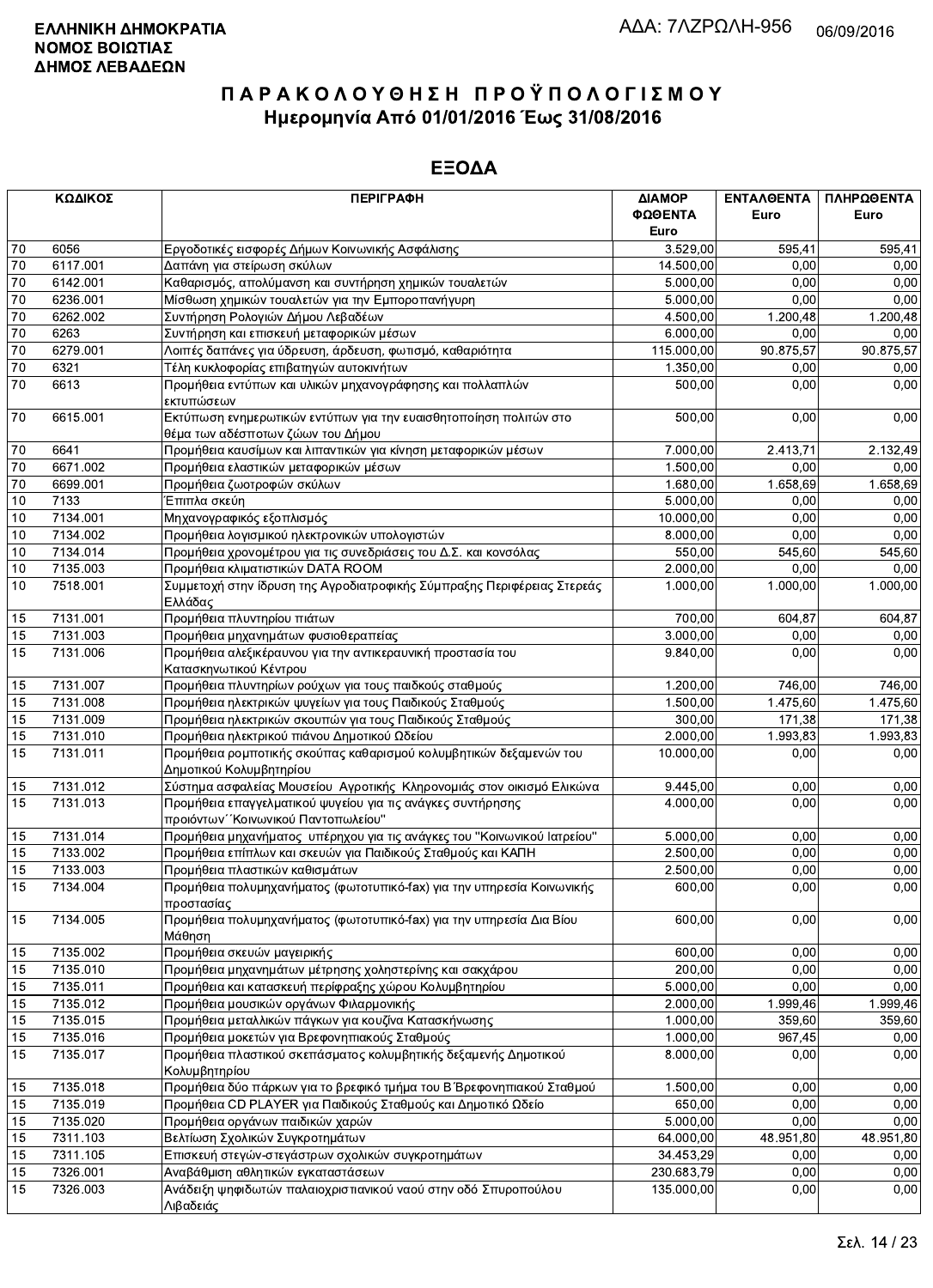|        | ΚΩΔΙΚΟΣ  | <b>ПЕРІГРАФН</b>                                                                                                                                                                                                                 | ΔΙΑΜΟΡ<br>ΦΩΘΕΝΤΑ<br>Euro | ΕΝΤΑΛΘΕΝΤΑ<br>Euro | ΠΛΗΡΩΘΕΝΤΑ<br>Euro |
|--------|----------|----------------------------------------------------------------------------------------------------------------------------------------------------------------------------------------------------------------------------------|---------------------------|--------------------|--------------------|
| 15     | 7326.404 | Βελτίωση γηπέδου ποδοσφαίρου Αγίας Τριάδας                                                                                                                                                                                       | 13.739,72                 | 0.00               | 0,00               |
| 15     | 7336.001 | Συντήρηση Ανοικτού Θεάτρου Κρύας.                                                                                                                                                                                                | 735,26                    | 0,00               | 0,00               |
| 15     | 7413.001 | Μελέτη αποκατάστασης ρηγματώσεων πέτρινου θεάτρου Λιβαδειάς                                                                                                                                                                      | 5.500,00                  | 0,00               | 0,00               |
| 15     | 7413.002 | Μουσειολογική μελέτη για την δημιουργία "Μουσείου Πολιτισμού"                                                                                                                                                                    | 5.370.19                  | 0,00               | 0,00               |
| 20     | 7131.001 | Μηχάνημα καθαρισμού (σάρωθρο)                                                                                                                                                                                                    | 0,00                      | 0,00               | 0,00               |
| 20     | 7131.002 | Σάρωθρο συλλογής                                                                                                                                                                                                                 | 3.600,00                  | 0,00               | 0,00               |
| 20     | 7135.001 | Προμήθεια κάδων απορριμμάτων για κομποστοποίηση                                                                                                                                                                                  | 7.000,00                  | 0,00               | 0,00               |
| 20     | 7135.002 | Προμήθεια κάδων απορριμμάτων διαφόρων τύπων                                                                                                                                                                                      | 15.000,00                 | 0,00               | 0,00               |
| 20     | 7135.003 | Προμήθεια διαφόρων εργαλείων                                                                                                                                                                                                     | 2.000,00                  | 1.396,67           | 1.396,67           |
| 20     | 7135.005 | Προμήθεια επιστύλιων καλαθιών απορριμμάτων                                                                                                                                                                                       | 3.500.00                  | 0,00               | 0,00               |
| 20     | 7135.007 | Προμήθεια συστήματος τηλεματικής διαχείρησης στόλου οχημάτων                                                                                                                                                                     | 11.000,00                 | 0,00               | 0,00               |
| 20     | 7325.001 | Επεκτάσεις Ηλεκτροφωτισμού                                                                                                                                                                                                       | 23.272,45                 | 5.500,55           | 5.500,55           |
| 30     | 7131.001 | Ανακαίνιση Παιδικών Χαρών                                                                                                                                                                                                        | 237.521,86                | 0,00               | 0,00               |
| 30     | 7134.001 | Προμήθεια λογισμικού ηλεκτρονικών υπολογιστών                                                                                                                                                                                    | 2.500,00                  | 0,00               | 0.00               |
| 30     | 7135.002 | Προμήθεια αναλυτή καυσαερίων                                                                                                                                                                                                     | 2.000,00                  | 0,00               | 0,00               |
| 30     | 7135.003 | Προμήθεια διαφόρων εργαλείων                                                                                                                                                                                                     | 2.100,00                  | 0,00               | 0,00               |
| 30     | 7135.007 | Προμήθεια πληροφοριακών πινακίδων και κυκλοφοριακών ρυθμίσεων και                                                                                                                                                                | 6.000,00                  | 0,00               | 0,00               |
|        |          | ιστών                                                                                                                                                                                                                            |                           |                    |                    |
| 30     | 7135.008 | Προμήθεια κατόπτρων ρύθμισης κυκλοφορίας                                                                                                                                                                                         | 5.000,00                  | 0,00               | 0,00               |
| 30     | 7135.009 | Προμήθεια πληροφοριακών πινακίδων σήμανσης, ονοματοθεσίας και                                                                                                                                                                    | 2.000,00                  | 0,00               | 0,00               |
|        |          | αρίθμησης                                                                                                                                                                                                                        |                           |                    |                    |
| 30     | 7135.010 | Προμήθεια υδροφρακτών, ρουλεμάν και λοιπά εξαρτήματα ρύθμισης νερού                                                                                                                                                              | 6.000,00                  | 0,00               | 0,00               |
|        |          | καναλιών στην περιοχή Κρύας                                                                                                                                                                                                      |                           |                    |                    |
| 30     | 7135.011 | Προμήθεια αντλίας ακαθάρτων                                                                                                                                                                                                      | 500,00                    | 0,00               | 0,00               |
| 30     | 7135.012 | Προμήθεια γεννήτριας                                                                                                                                                                                                             | 1.200.00                  | 0,00               | 0,00               |
| 30     | 7135.013 | Προμήθεια ηλεκτρικού εργαλείου (μπουλονοκλείδο)                                                                                                                                                                                  | 700,00                    | 0,00               | 0,00               |
| 30     | 7311.001 | Ανακαίνιση κτιρίων και διαμόρφωση περιβάλλοντος χώρου αμαξοστασίου                                                                                                                                                               | 120.801,77                | 0,00               | 0,00               |
| 30     | 7311.002 | Ανακατασκευή κτιρίου του Πνευματικού Κέντρου σε Νέο Δημαρχείο                                                                                                                                                                    | 146.735,14                | 0,00               | 0,00               |
| 30     | 7322.003 | Βελτίωση παιδικών χαρών (Δημ. Κοιν. Λιβαδειάς)                                                                                                                                                                                   | 30.000,00                 | 0,00               | 0,00               |
| 30     | 7323.022 | Βελτίωση Δημοτικής Οδοποιίας (2016)                                                                                                                                                                                              | 311.265,92                | 0,00               | 0,00               |
| 30     | 7323.417 | Βελτιωση δασικού δρόμου από οικισμό Κορώνειας έως στροφή Νταούμη                                                                                                                                                                 | 257.175,00                | 28.029,46          | 28.029,46          |
| 30     | 7323.501 | Ασφαλτόστρωση δημοτικής οδού από θέση Μπρακάκος έως Κουτέικα                                                                                                                                                                     | 224.535,34                | 12.124,29          | 12.124,29          |
| 30     | 7325.003 | Κατασκευή φωτισμού επί της οδού Γεωργαντά                                                                                                                                                                                        | 101.080,86                | 0,00               | 0.00               |
| 30     | 7331.001 | Συντήρηση Δημοτικών κτιρίων Δήμου Λεβαδέων                                                                                                                                                                                       | 70.000,00                 | 2.942,43           | 2.942,43           |
| 30     | 7333.001 | Συντήρηση οδών-πεζοδρόμων και κοινόχρηστων χώρων                                                                                                                                                                                 | 61.819,51                 | 21.610,15          | 21.610,15          |
| 30     | 7333.003 | Συντήρηση Αγροτικής Οδοποιίας                                                                                                                                                                                                    | 60.000,00                 | 1.868,72           | 0,00               |
| 30     | 7333.010 | Αποκαταστάσεις βλαβών οδοστρωμάτων                                                                                                                                                                                               | 130.010,40                | 16.157,84          | 16.157,84          |
| 30     | 7412.001 | Εκπόνηση μελέτης κόμβου επί της συμβολής οδών Χαιρωνείας και Αισχύλου                                                                                                                                                            | 17.785,00                 | 0,00               | 0,00               |
| $30\,$ | 7413.001 | $\vert$ Τεχνικές Μελέτες Προστασίας από Βραχοπτώσεις                                                                                                                                                                             | 75.000,00                 | 0,00               | 0,00               |
| 30     | 7413.003 | Μελέτη Ενεργειακής Απόδοσης (ΜΕΑ) Κτιρίου για την πράξη ΄ Παρεμβάσεις                                                                                                                                                            | 17.900,64                 | 0,00               | 0,00               |
|        |          | εκσυγχρονισμού κτιριακού αποθέματος αρχιτεκτονικής αξίας (πρώην κτίριο<br>Πανεπιστημίου) και περιβάλλοντος χώρου, με εφαρμογές ενεργειακής<br>αναβάθμισης, για την χρήση δημοτικών υπηρεσιών και Πολιτιστικών<br>δραστηριοτήτων" |                           |                    |                    |
| 30     | 7413.301 | Συγκοινωνιακή προκαταρκτική μελέτη για το έργο πρόσβασης του νέου<br>Χιονοδρομικού Κέντρου Παρνασσού στην ευρύτερη περιοχή της θέσης<br><b>AKPINO</b>                                                                            | 1.306,36                  | 0,00               | 0,00               |
| 30     | 7413.302 | Γεωλογική μελέτη για το έργο πρόσβασης του νέου Χιονοδρομικού<br>Κέντρου Παρνασσού στην ευρύτερη περιοχή της θέσης ΑΚΡΙΝΟ                                                                                                        | 1.928,02                  | 0,00               | 0,00               |
| 30     | 7413.303 | Προμελέτη Περιβαλλοντικών Επιπτώσεων για το έργο πρόσβασης του<br>νέου Χιονοδρομικού Κέντρου Παρνασσού στην ευρύτερη περιοχή της<br>θέσης AKPINO                                                                                 | 7.862,85                  | 0,00               | 0,00               |
| 35     | 7135.001 | Προμήθεια λοιπού κεφαλαιακού εξοπλισμού (εργαλείων κλπ συναφών ειδών)                                                                                                                                                            | 3.000,00                  | 2.094,20           | 2.094,20           |
| 35     | 7135.002 | Προμήθεια εξοπλισμού (χλοοκοπτικών μηχανημάτων κλπ) για την<br>αντιμετώπιση δράσεων πολιτικής προστασίας                                                                                                                         | 4.000,00                  | 1.394,82           | 1.394,82           |
| 40     | 7111.003 | Αποζημίωση ιδιοκτησίων για την διάνοιξη της οδού Ρούμελης από την οδό<br>Χαιρωνείας εως την οδό Ορχομενού (1/2012 πράξη αναλογισμού)                                                                                             | 13.744,34                 | 0,00               | 0,00               |
| 40     | 7112.203 | Ανορά ακινήτου επί της πλατείας της Τ.Κ. Ανίας Άννας                                                                                                                                                                             | 65.062.25                 | 0.00               | 0.00               |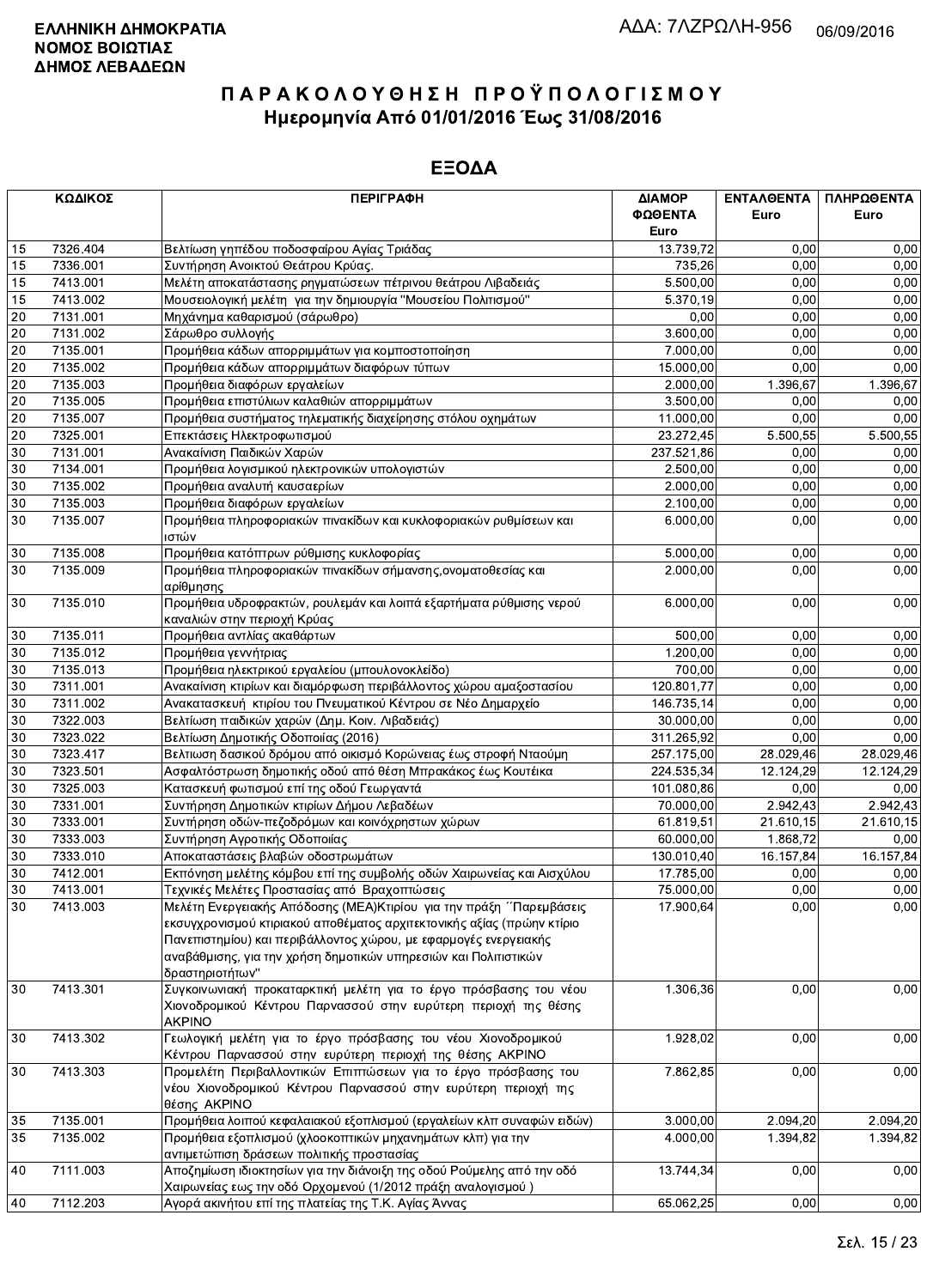|          | ΚΩΔΙΚΟΣ              | <b>ПЕРІГРАФН</b>                                                                                                 | ΔΙΑΜΟΡ                | ΕΝΤΑΛΘΕΝΤΑ          | ΠΛΗΡΩΘΕΝΤΑ |
|----------|----------------------|------------------------------------------------------------------------------------------------------------------|-----------------------|---------------------|------------|
|          |                      |                                                                                                                  | ΦΩΘΕΝΤΑ               | Euro                | Euro       |
|          |                      |                                                                                                                  | Euro                  | 0,00                | 0,00       |
| 40<br>40 | 7413.001<br>7413.302 | Εκπόνηση μελέτης Βιώσιμης Αστικής Ανάπτυξης<br>Μελέτη γεωλογικής καταλληλότητας (Β1 σταδίου) του ΣΧΟΟΑΠ Δαύλειας | 15.040,98<br>2.738,72 | 2.706,00            | 2.706,00   |
| 45       | 7135.001             | Προμήθεια λοιπού κεφαλαιακού εξοπλισμού (εργαλείων κλπ. συναφών                                                  | 1.000,00              | 697,16              | 697,16     |
|          |                      | ειδών)                                                                                                           |                       |                     |            |
| 45       | 7326.001             | Κατασκευή περίφραξης νέου Νεκροταφείου                                                                           | 0,00                  | 0,00                | 0,00       |
| 45       | 7413.001             | Τεχνικές μελέτες επέκτασης Κοιμητηρίου Δ.Κ. Λιβαδειάς                                                            | 38.000,00             | 0,00                | 0,00       |
| 45       | 7413.002             | Περιβαλλοντική Μελέτη Επέκτασης Κοιμητηρίου Δ.Κ. Λιβαδειάς                                                       | 17.780,00             | 0,00                | 0,00       |
| 45       | 7413.401             | Τεχνικές μελέτες ίδρυσης Νέου Κοιμητηρίου Αγίου Γεωργίου                                                         | 31.000,00             | 0,00                | 0,00       |
| 61       | 7326.001             | Αναβάθμιση Ενεργητικής Πυροπροστασίας Κλειστού Γυμναστηρίου Λιβαδειάς                                            | 102.000,00            | 0,00                | 0,00       |
| 63       | 7341.401             | Μελέτη Έργων Ανακατασκευής Εσωτερικού Δικτύου, Έργων Προσαγωγής                                                  | 0,00                  | 0,00                | 0,00       |
|          |                      | Ακαθάρτων και Εγκατάστασης Επεξεργασίας Λυμάτων (Ε.Ε.Λ.) Αγίου                                                   |                       |                     |            |
|          |                      | Γεωργίου                                                                                                         |                       |                     |            |
| 64       | 7111.001             | Αποζημίωση ιδιοκτησιών στο πάρκο της Έρκυνας από την οδό Θουκιδίδου                                              | 90.752,00             | 0,00                | 0,00       |
|          |                      | έως την οδό Ξενοφώντος                                                                                           |                       |                     |            |
| 64       | 7311.001             | Ενεργειακή Αναβάθμιση Σχολικής Μονάδας 3ου Δημοτικιού Σχολείου Λιβαδειάς                                         | 34.285,64             | 31.296,58           | 31.296,58  |
| 64       | 7333.002             | Αποκατάσταση βλαβών που προκλήθηκαν από θεομηνίες σε γέφυρες του                                                 | 70.000,00             | 0,00                | 0,00       |
|          |                      | Δήμου Λεβαδέων                                                                                                   |                       |                     |            |
| 64       | 7341.001             | Βελτίωση και ανάπλαση κοινόχρηστων χώρων οικισμού Ελικώνα                                                        | 459.487,97            | 22.617,66           | 22.617,66  |
| 64       | 7341.202             | Βελτίωση και ανάπλαση κοινοχρήστων χώρων Τ.Κ. Ανθοχωρίου                                                         | 1,00                  | 0,00                | 0,00       |
| 64       | 7341.402             | Ανάπλαση Πλατείας Τ.Κ. Αγίου Γεωργίου                                                                            | 149.065,00            | 147.762,61          | 147.762,61 |
| 70       | 7135.001             | Προμήθεια χημικών τουαλετών                                                                                      | 15.000,00             | 0,00                | 0,00       |
| 00       | 8111                 | Αμοιβές και έξοδα προσωπικού                                                                                     | 2.598,25              | 0,00                | 0,00       |
| 00       | 8112                 | Αμοιβές αιρετών αρχόντων και τρίτων                                                                              | 873,30                | 0,00                | 0,00       |
| 00       | 8113                 | Αμοιβές και έξοδα τρίτων Παροχές τρίτων                                                                          | 2.324,76              | 2.138.96            | 2.138,96   |
| 00       | 8115                 | Διάφορα έξοδα                                                                                                    | 781,66                | 174,66              | 174,66     |
| $00\,$   | 8117                 | Λοιπά έξοδα                                                                                                      | 11.720,35             | 650,97              | 650,97     |
| 00       | 8131                 | Φορολογικά πρόστιμα και προσαυξήσεις (ΠΟΕ)                                                                       | 0,00                  | 0,00                | 0,00       |
| 00       | 8211                 | Απόδοση εισφοράς υπέρ του Δημοσίου στις αποδοχές και τα έξοδα<br>παράστασης                                      | 200.000,00            | 118.281,57          | 118.281,57 |
| 00       | 8221                 | Απόδοση φόρων μισθωτών υπηρεσιών                                                                                 | 234.716,28            | 158.469,24          | 158.469,24 |
| 00       | 8222                 | Απόδοση φόρων και χαρτόσημο Δημάρχων Αντιδημάρχων, μελών Δημοτικών                                               | 7.761,53              | 1.510,33            | 1.510,33   |
|          |                      | Συμβουλίων και λοιπών συλλογικών οργάνων                                                                         |                       |                     |            |
| $00\,$   | 8223                 | Απόδοση φόρων προμηθευτών εργολάβων ελ. επαγγελματιών κ.λ.π.                                                     | 130.213,52            | 21.200,28           | 21.200,28  |
| $00\,$   | 8224                 | Λοιπές αποδόσεις κρατήσεων υπέρ του Δημοσίου                                                                     | 80.000,00             | 2.194,56            | 2.194,56   |
| $00\,$   | 8231                 | Εισφορές σε ασφαλιστικούς οργανισμούς και ταμεία                                                                 | 1.338.044,19          | 858.190,86          | 858.190,86 |
| 00       | 8232                 | Εισφορά για το εφάπαξ βοήθημα του Ν 103/75                                                                       | 3.500,00              | 1.182.24            | 1.182,24   |
| 00       | 8241                 | Κρατήσεις στις αποδοχές για την εξόφληση δανείων του ΤΠ & Δ                                                      | 91.116,23             | 41.071,30           | 41.071,30  |
| 00       | 8242                 | Λοιπές κρατήσεις υπέρ τρίτων                                                                                     | 251.879,19            | 125.363,53          | 125.363,53 |
| 00       | 8251                 | Πάγια προκαταβολή                                                                                                | 29.000,00             | 29.000,00           | 12.000,00  |
| 00       | 8261.001             | Επιστροφές αχρεωστήτως εισπραχθέντων εσόδων                                                                      | 36.273,02             | 12.014,47           | 12.014,47  |
| $00\,$   | 8261.003             | Επιστροφές χρημάτων για επιχορηγούμενες ληξιπρόθεσμες οφειλές                                                    | 9.010,00              | 6.006,08            | 6.006,08   |
| $00\,$   | 8511                 | Προβλέψεις μη είσπραξης εισπρακτέων υπολοίπων                                                                    | 2.893.302,25          | 0,00                | 0,00       |
| 10       | 8111                 | Αμοιβές και έξοδα προσωπικού                                                                                     | 158,60                | 81,01               | 81,01      |
| 10       | 8113                 | Αμοιβές και έξοδα τρίτων Παροχές τρίτων                                                                          | 3.336, 13             | 3.336,13            | 3.336,13   |
| 10       | 8115                 | Διάφορα έξοδα                                                                                                    | 5.340,27              | 253,38              | 253,38     |
| 10       | 8116                 | Δαπάνες προμήθειας αναλωσίμων                                                                                    | 3.224,59              | 3.021,42            | 3.021,42   |
| 10       | 8117                 | Λοιπά έξοδα                                                                                                      | 48.840,19             | 0,00                | 0,00       |
| 10       | 8121                 | Αγορές κτιρίων τεχνικών έργων και προμήθειες παγίων                                                              | 1.334,56              | 1.334,56            | 1.334,56   |
| 15       | 8111                 | Αμοιβές και έξοδα προσωπικού                                                                                     | 45.567,81             | 8.335,03            | 2.151,89   |
| 15       | 8112                 | Αμοιβές αιρετών αρχόντων και τρίτων                                                                              | 2.913,39              | 1.685, 19           | 1.685,19   |
| 15       | 8113                 | Αμοιβές και έξοδα τρίτων Παροχές τρίτων                                                                          | 7.412,35              | 4.901,35            | 4.901,35   |
| 15       | 8115                 | Διάφορα έξοδα                                                                                                    | 39.481,51             | 22.207,31           | 22.207,31  |
| 15       | 8116                 | Δαπάνες προμήθειας αναλωσίμων                                                                                    | 13.804,62             | 10.563,56           | 10.563,56  |
| 15       | 8117                 | Λοιπά έξοδα                                                                                                      | 142.167,45            | 53.880,16           | 53.880,16  |
| 15       | 8121                 | Αγορές κτιρίων τεχνικών έργων και προμήθειες παγίων                                                              | 6.693,54              | 6.693,54            | 6 693,54   |
| 20       | 8111                 | Αμοιβές και έξοδα προσωπικού                                                                                     | 2.916,72              | $\overline{925,06}$ | 925,06     |
| 20       | 8112                 | Αμοιβές αιρετών αρχόντων και τρίτων                                                                              | 8.821,81              | 8.821,81            | 8.821,81   |
| 20       | 8113                 | Αμοιβές και έξοδα τρίτων Παροχές τρίτων                                                                          | 1.064,00              | 1.064,00            | 1.064,00   |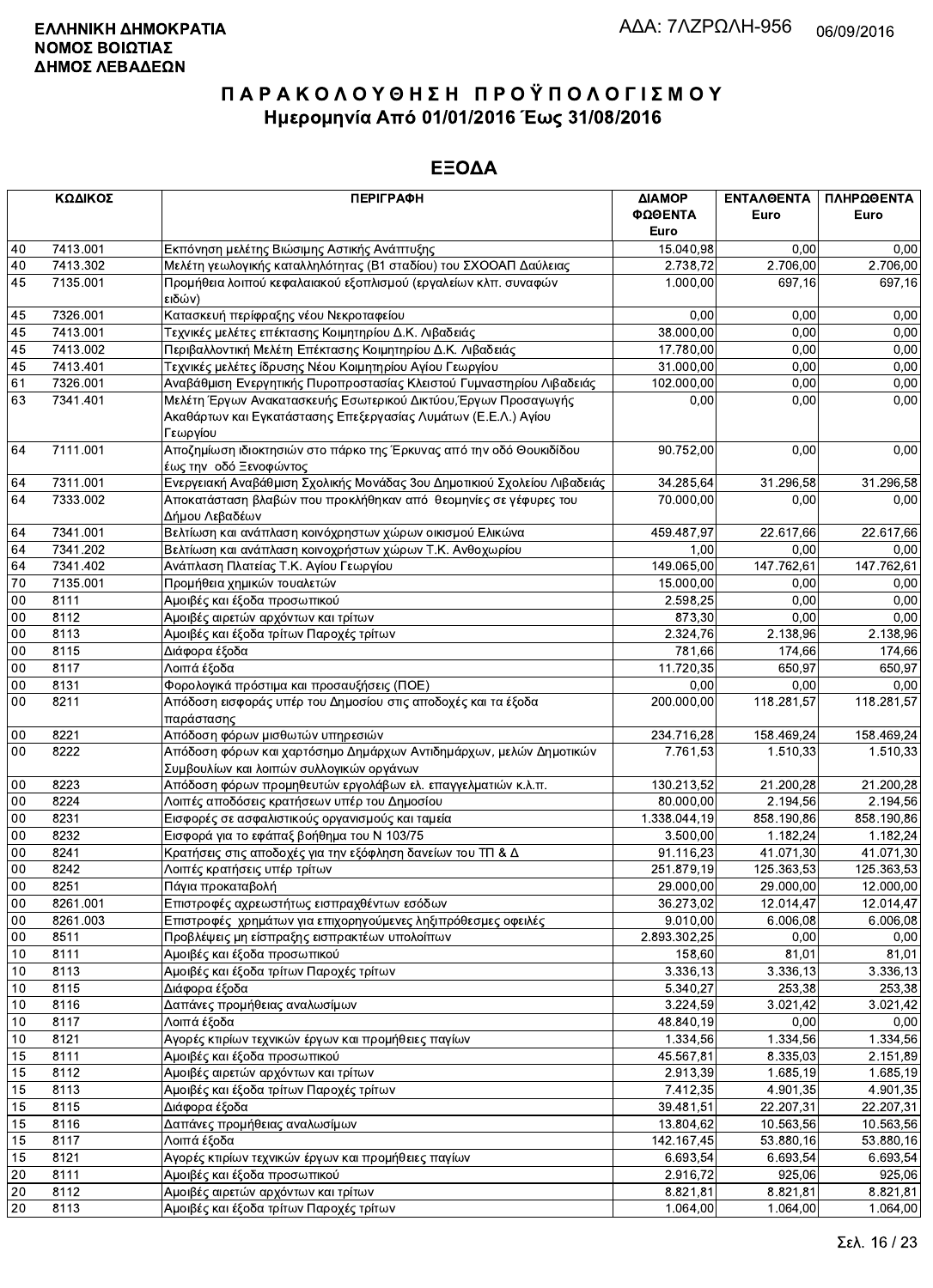|    | ΚΩΔΙΚΟΣ  | <b>ПЕРІГРАФН</b>                                                   | ΔΙΑΜΟΡ        | <b>ENTAA@ENTA</b> | ΠΛΗΡΩΘΕΝΤΑ    |
|----|----------|--------------------------------------------------------------------|---------------|-------------------|---------------|
|    |          |                                                                    | ΦΩΘΕΝΤΑ       | Euro              | Euro          |
|    |          |                                                                    | <b>Euro</b>   |                   |               |
| 20 | 8115     | Διάφορα έξοδα                                                      | 1.437,63      | 876,75            | 694,71        |
| 20 | 8116     | Δαπάνες προμήθειας αναλωσίμων                                      | 22.627,48     | 22.552,45         | 22.552,45     |
| 20 | 8511     | Προβλέψεις μη είσπραξης εισπρακτέων υπολοίπων                      | 157.983,85    | 0,00              | 0,00          |
| 25 | 8112     | Αμοιβές αιρετών αρχόντων και τρίτων                                | 14.981,40     | 0,00              | 0,00          |
| 25 | 8511.001 | Προβλέψεις μη είσπραξης εισπρακτέων υπολοίπων από τέλη άρδευσης    | 288.592,10    | 0,00              | 0.00          |
| 25 | 8511.002 | Προβλέψεις μη είσπραξης εισπρακτέων υπολοίπων από τέλη ύδρευσης    | 172.776,69    | 0,00              | 0,00          |
| 25 | 8511.003 | Προβλέψεις μη είσπραξης εισπρακτέων υπολοίπων από τέλη αποχέτευσης | 15.013.01     | 0.00              | 0,00          |
| 30 | 8111     | Αμοιβές και έξοδα προσωπικού                                       | 1.654,05      | 312,42            | 312,42        |
| 30 | 8113     | Αμοιβές και έξοδα τρίτων Παροχές τρίτων                            | 1.084,00      | 1.084.00          | 1.084,00      |
| 30 | 8115     | Διάφορα έξοδα                                                      | 782,47        | 0,00              | 0,00          |
| 30 | 8116     | Δαπάνες προμήθειας αναλωσίμων                                      | 10.736,53     | 8.023,29          | 8.023,29      |
| 30 | 8117     | Λοιπά έξοδα                                                        | 9.000,00      | 0,00              | 0,00          |
| 30 | 8121     | Αγορές κτιρίων τεχνικών έργων και προμήθειες παγίων                | 0.00          | 0,00              | 0,00          |
| 30 | 8122     | Έργα                                                               | 0,00          | 0.00              | 0,00          |
| 35 | 8111     | Αμοιβές και έξοδα προσωπικού                                       | 926,30        | 130.58            | 130,58        |
| 35 | 8113     | Αμοιβές και έξοδα τρίτων Παροχές τρίτων                            | 28.234,95     | 2.474,94          | 2.474,94      |
| 35 | 8116     | Δαπάνες προμήθειας αναλωσίμων                                      | 0.00          | 0.00              | 0.00          |
| 35 | 8121     | Αγορές κτιρίων τεχνικών έργων και προμήθειες παγίων                | 0.00          | 0,00              | 0,00          |
| 40 | 8115     | Διάφορα έξοδα                                                      | 98.40         | 0,00              | 0,00          |
| 40 | 8121     | Αγορές κτιρίων τεχνικών έργων και προμήθειες παγίων                | 12.707.30     | 0,00              | 0,00          |
| 45 | 8111     | Αμοιβές και έξοδα προσωπικού                                       | 152.22        | 54,92             | 54,92         |
| 45 | 8116     | Δαπάνες προμήθειας αναλωσίμων                                      | 0.00          | 0.00              | 0.00          |
| 61 | 8121     | Αγορές κτιρίων τεχνικών έργων και προμήθειες παγίων                | 200.000,00    | 200.000.00        | 200.000,00    |
| 61 | 8262     | Επιστροφή χρημάτων λόγω ανάκλησης κατανομής χρηματοδότησης ΠΔΕ     | 18.020,89     | 18.020.89         | 18.020,89     |
| 62 | 8262     | Επιστροφή χρημάτων λόγω ανάκλησης κατανομής χρηματοδότησης ΠΔΕ     | 0.00          | 0.00              | 0.00          |
| 63 | 8262     | Επιστροφή χρημάτων λόγω ανάκλησης κατανομής χρηματοδότησης ΠΔΕ     | 1.417.96      | 1.417,96          | 1.417.96      |
| 64 | 8122     | Έργα                                                               | 154.703,31    | 102.714,36        | 102.714,36    |
| 64 | 8262     | Επιστροφή χρημάτων λόγω ανάκλησης κατανομής χρηματοδότησης ΠΔΕ     | 15.821,67     | 14.770,01         | 14.770,01     |
| 69 | 8123     | Μελέτες Έρευνες πειραματικές εργασίες και ειδικές δαπάνες          | 0,00          | 0.00              | 0,00          |
| 69 | 8262     | Επιστροφή χρημάτων λόγω ανάκλησης κατανομής χρηματοδότησης ΠΔΕ     | 8.925,00      | 0.00              | 0,00          |
| 70 | 8112     | Αμοιβές αιρετών αρχόντων και τρίτων                                | 2.448,93      | 2.448,93          | 2.448,93      |
| 70 | 8113     | Αμοιβές και έξοδα τρίτων Παροχές τρίτων                            | 3.936,00      | 3.936,00          | 3.936,00      |
| 70 | 8116     | Δαπάνες προμήθειας αναλωσίμων                                      | 949.22        | 949.22            | 949.22        |
| 90 | 9111     | Αποθεματικό                                                        | 261.253,42    | 0.00              | 0.00          |
|    |          | ΣΥΝΟΛΑ                                                             | 27.764.593.68 | 11.878.840.32     | 11.532.395.29 |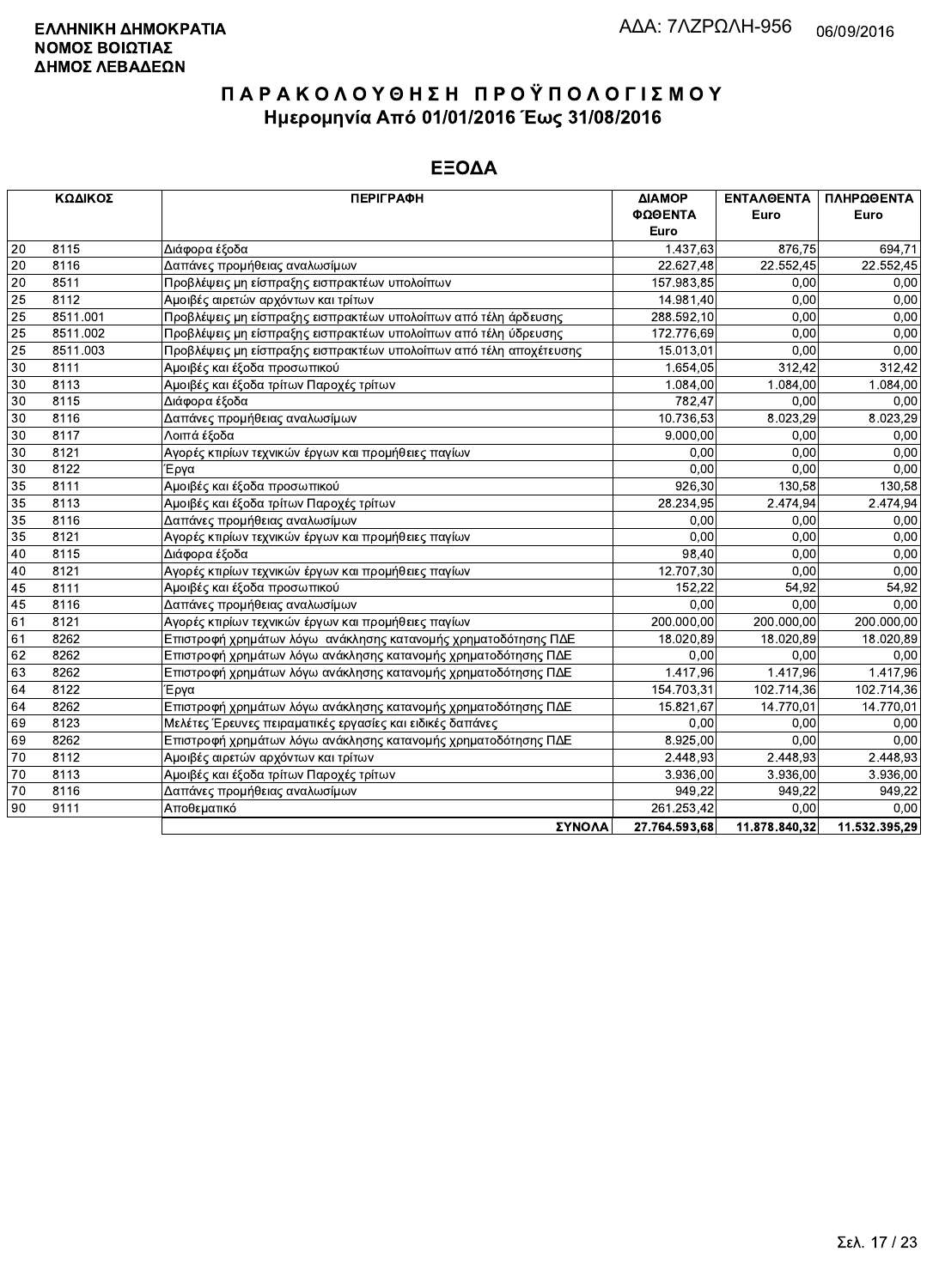#### ΓΕΝΙΚΗ ΑΝΑΚΕΦΑΛΑΙΩΣΗ

|                                         | ΔΙΑΜΟΡΦΩΘΕΝΤΑ<br>Euro | <b>ΒΕΒΑΙΩΘΕΝΤΑ</b><br>Euro | ΕΙΣΠΡΑΧΘΕΝΤΑ<br>Euro |
|-----------------------------------------|-----------------------|----------------------------|----------------------|
| ΕΣΟΔΑ                                   | 24.257.789,05         | 23.645.692.91              | 11.997.836,44        |
| <b>XPHMATIKO</b><br>ΥΠΟΛΟΙΠΟ<br>(K.A.3) | 3.506.804,63          | 3.506.804.63               | 3.506.804,63         |
| ΣΥΝΟΛΟ                                  | 27.764.593,68         | 20.340.433,83              | 15.504.641.07        |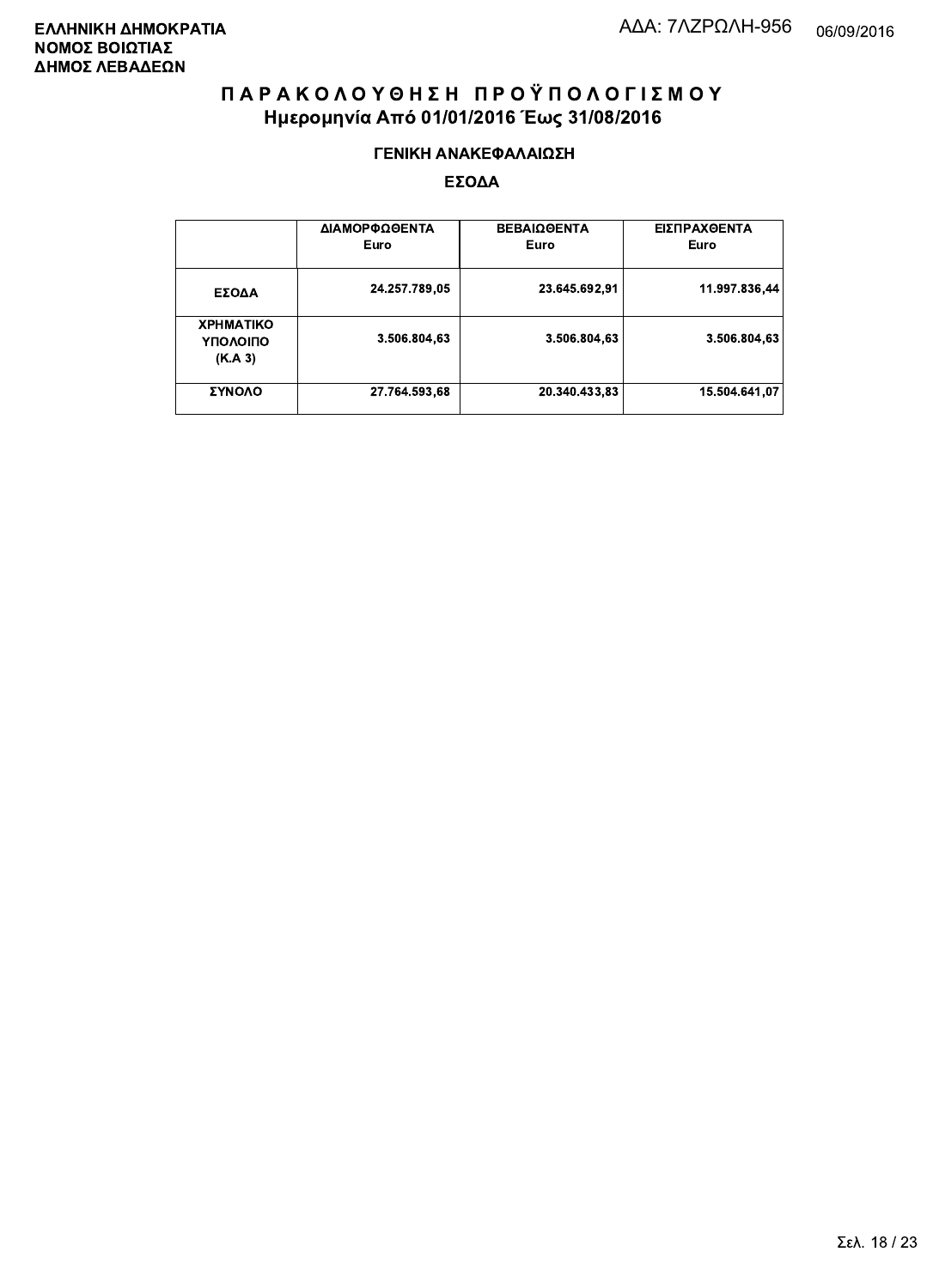#### ΕΞΟΔΑ

|             | ΔΙΑΜΟΡΦΩΘΕΝΤΑ<br>Euro | <b>ENTAAGENTA</b><br>Euro | ΠΛΗΡΩΘΕΝΤΑ<br>Euro |
|-------------|-----------------------|---------------------------|--------------------|
| ΕΞΟΔΑ       | 27.503.340,26         | 11.878.840,32             | 11.532.395,29      |
| ΑΠΟΘΕΜΑΤΙΚΟ | 261.253,42            | 0.00                      | 0,00               |
| ΣΥΝΟΛΟ      | 27.764.593,68         | 11.878.840.32             | 11.532.395,29      |
|             |                       |                           |                    |

#### ΑΝΑΚΕΦΑΛΑΙΩΣΗ 1ου ΕΠΙΠΕΔΟΥ

|  | ΚΩΔΙΚΟΣ | ΔΙΑΜΟΡΦΩΘΕΝΤΑ | <b>AOENTA</b><br>FΝ | ≀OΘFNTA |
|--|---------|---------------|---------------------|---------|
|--|---------|---------------|---------------------|---------|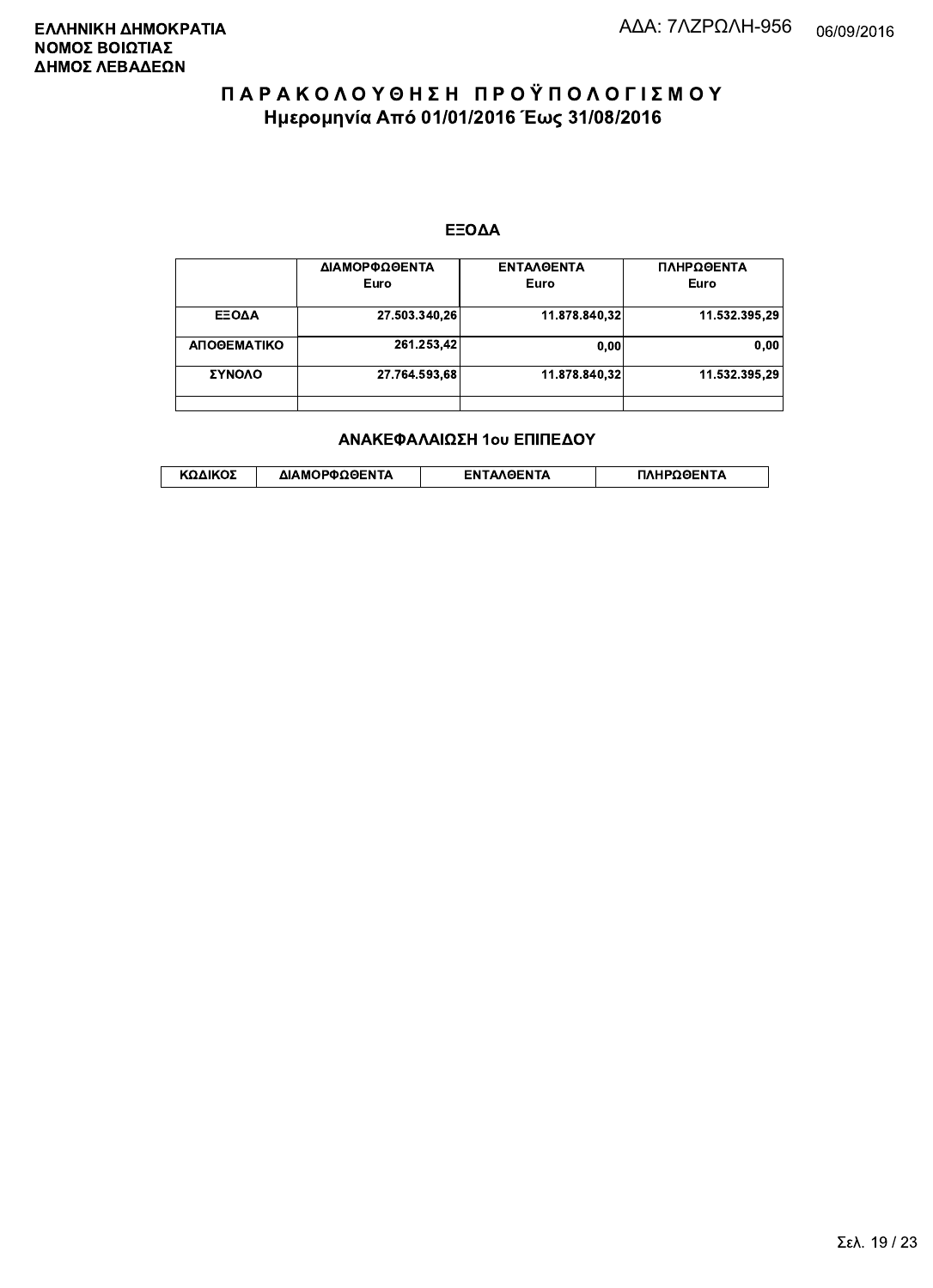ΑΝΑΚΕΦΑΛΑΙΩΣΗ ΕΣΟΔΩΝ ΑΠΟ 01/01/2016 ΕΩΣ 31/08/2016

|   | TAKTIKA EZOAA                                                               |                       |               |
|---|-----------------------------------------------------------------------------|-----------------------|---------------|
|   |                                                                             | <i>EYNOAO:</i>        | 7.812.147,39  |
|   | EKTAKTA EZOAA                                                               |                       |               |
|   |                                                                             | ΣΥΝΟΛΟ:               | 980.201,62    |
|   | ΕΣΟΔΑ ΠΑΡΕΛΘΟΝΤΩΝ ΟΙΚΟΝΟΜΙΚΩΝ ΕΤΩΝ (Π.Ο.Ε.) ΠΟΥ ΒΕΒΑΙΩΝΟΝΤΑΙ ΓΙΑ ΠΡΩΤΗ ΦΟΡΑ |                       |               |
|   |                                                                             | <i>EYNOAO:</i>        | 579.142,86    |
| 3 | ΕΙΣΠΡΑΞΕΙΣ ΑΠΌ ΔΑΝΕΙΑ ΚΑΙ ΑΠΑΙΤΗΣΕΙΣ ΑΠΌ Π.Ο.Ε.                             |                       |               |
|   |                                                                             | <i>EYNOAO:</i>        | 1.171.498,75  |
|   | ΕΙΣΠΡΑΞΕΙΣ ΥΠΕΡ ΤΟΥ ΔΗΜΟΣΙΟΥ ΚΑΙ ΤΡΙΤΩΝ ΚΑΙ ΕΠΙΣΤΡΟΦΕΣ ΧΡΗΜΑΤΩΝ             |                       |               |
|   |                                                                             | ΣΥΝΟΛΟ:               | 1.454.845,82  |
| 5 | ΧΡΗΜΑΤΙΚΟ ΥΠΟΛΟΙΠΟ                                                          |                       |               |
|   |                                                                             | ΣΥΝΟΛΟ:               | 3.506.804,63  |
|   |                                                                             | ΓΕΝΙΚΟ ΣΥΝΟΛΟ ΕΣΟΔΩΝ: | 15.504.641.07 |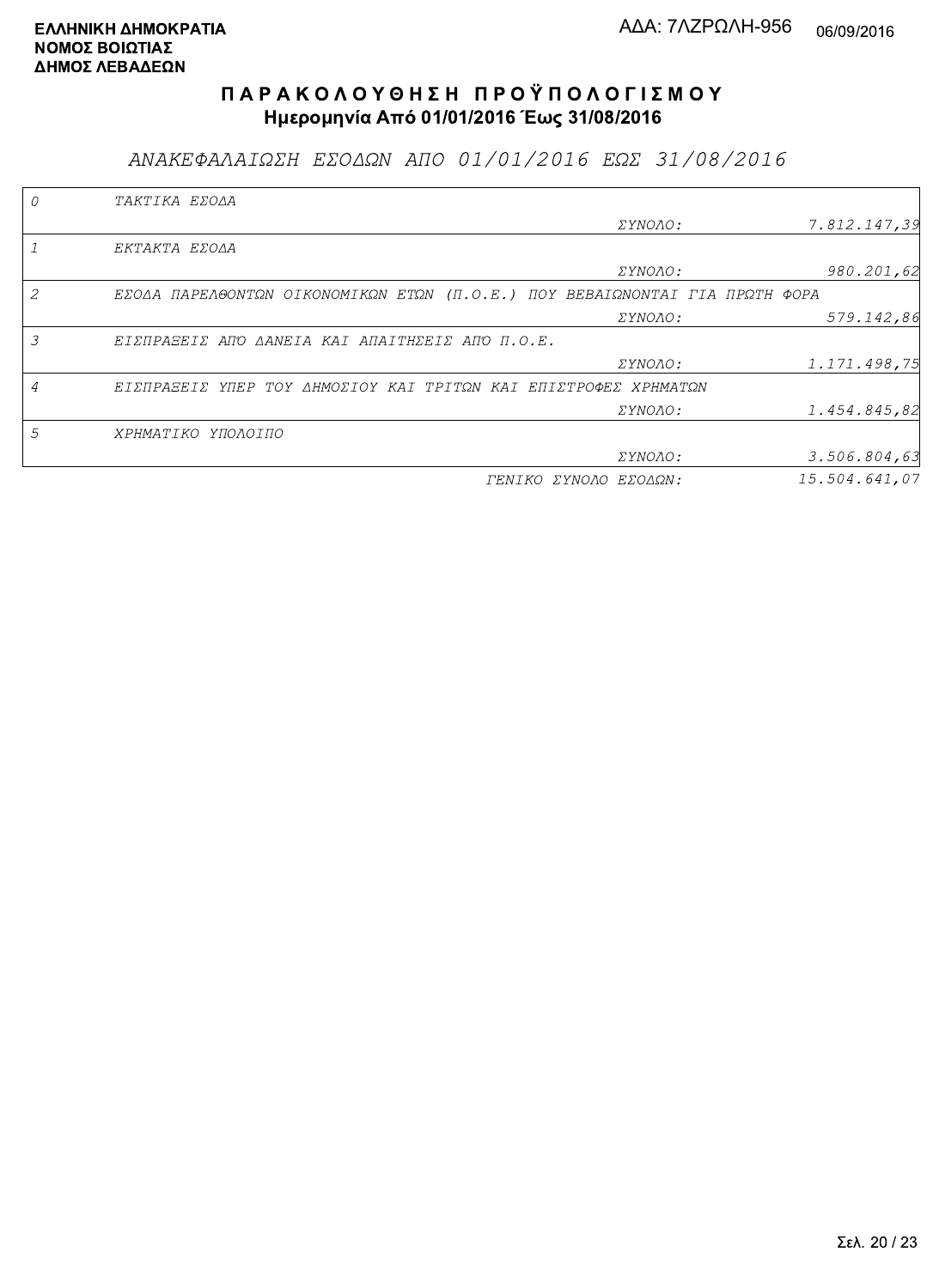### ΑΝΑΚΕΦΑΛΑΙΩΣΗ ΕΞΟΔΩΝ ΑΠΟ 01/01/2016 ΕΩΣ 31/08/2016

| $\epsilon$     | Έξοδα χρήσης                                                                                                        |                        |
|----------------|---------------------------------------------------------------------------------------------------------------------|------------------------|
| 61             | Αμοιβές αιρετών και τρίτων                                                                                          | 178.746,07             |
| 66             | Δαπάνες προμήθειας αναλωσίμων                                                                                       | 223.771,58             |
| 67             | Πληρωμές για μεταβιβάσεις εισοδημάτων σε τρίτους Παραχωρήσεις<br>- Παροχές - Επιχορηγήσεις - Επιδοτήσεις - Δωρεές   | 4.156.157,35           |
| 63             | $\Phi$ όροι - Τέλη                                                                                                  | 44.922,51              |
| 60             | Αμοιβές και έξοδα προσωπικού                                                                                        | 3.186.776,05           |
| 64             | Λοιπά γενικά έξοδα                                                                                                  | 79.564,91              |
| 65             | Πληρωμές για την εξυπηρέτηση της δημόσιας πίστης                                                                    | 475.814,96             |
| 62             | Παροχές τρίτων                                                                                                      | 939.598,92             |
| 68             | Λοιπά έξοδα                                                                                                         | 31.910,28              |
|                | ΣΥΝΟΛΟ:                                                                                                             | 9.317.262,63           |
| $\overline{7}$ | Επενδύσεις                                                                                                          |                        |
| 73             | Έργα                                                                                                                | 336.993,37             |
| $71\,$         | Αγορές κτιρίων τεχνικών έργων και προμήθειες παγίων                                                                 | 13.479,19              |
| 75             | Τίτλοι πάγιας επένδυσης (συμμετοχές σε επιχειρήσεις)                                                                | $\overline{1}$ .000,00 |
| 74             | Μελέτες, έρευνες, πειραματικές εργασίες και ειδικές δαπάνες                                                         | 2.706,00               |
|                | ΣΥΝΟΛΟ:                                                                                                             | 354.178,56             |
| $\mathcal S$   | Πληρωμές υποχρεώσεων (Π.Ο.Ε.)                                                                                       |                        |
| $\mathcal{S}1$ | Πληρωμές υποχρεώσεων (Π.Ο.Ε.)                                                                                       | 469.260,78             |
| 82             | Λοιπές αποδόσεις                                                                                                    | 1.391.693,32           |
| 83             | Επιχορηγούμενες Πληρωμές Υποχρεώσεων Π.Ο.Ε.                                                                         | 0,00                   |
| 85             | Προβλέψεις μη είσπραξης εισπρακτέων υπολοίπων βεβαιωμένων<br>κατά τα ΠΟΕ εντός του οικονομικού έτους                | 0,00                   |
|                | ΣΥΝΟΛΟ:                                                                                                             | 1.860.954,10           |
| $\mathcal S$   | ΠΛΗΡΩΜΕΣ Π.Ο.Ε & ΛΟΙΠΕΣ ΑΠΟΔΟΣΕΙΣ ΚΑΙ ΠΡΟΒΛΕΨΕΙΣ                                                                    |                        |
| 81             | Πληρωμές υποχρεώσεων (Π.Ο.Ε.)                                                                                       | 469.260,78             |
| 82             | Λοιπές αποδόσεις                                                                                                    | 1.391.693,32           |
| 83             | Επιχορηγούμενες Πληρωμές Υποχρεώσεων Π.Ο.Ε.                                                                         | 0,00                   |
| 85             | Προβλέψεις μη είσπραξης εισπρακτέων υπολοίπων βεβαιωμένων<br>κατά τα ΠΟΕ εντός του οικονομικού έτους                | 0,00                   |
|                | ΣΥΝΟΛΟ:                                                                                                             | 1.860.954,10           |
| $\mathcal G$   | Αποθεματικό                                                                                                         |                        |
| 91             | Ποσό διαθέσιμο για αναπλήρωση των ανεπαρκών πιστώσεων για τη<br>δημιουργία νέων μη προβλεπόμενων στον προϋπολογισμό | 0,00                   |
|                | ΣΥΝΟΛΟ:                                                                                                             | 0,00                   |
|                | TENIKO ZYNOAO EEOAQN:                                                                                               | 13.393.349,39          |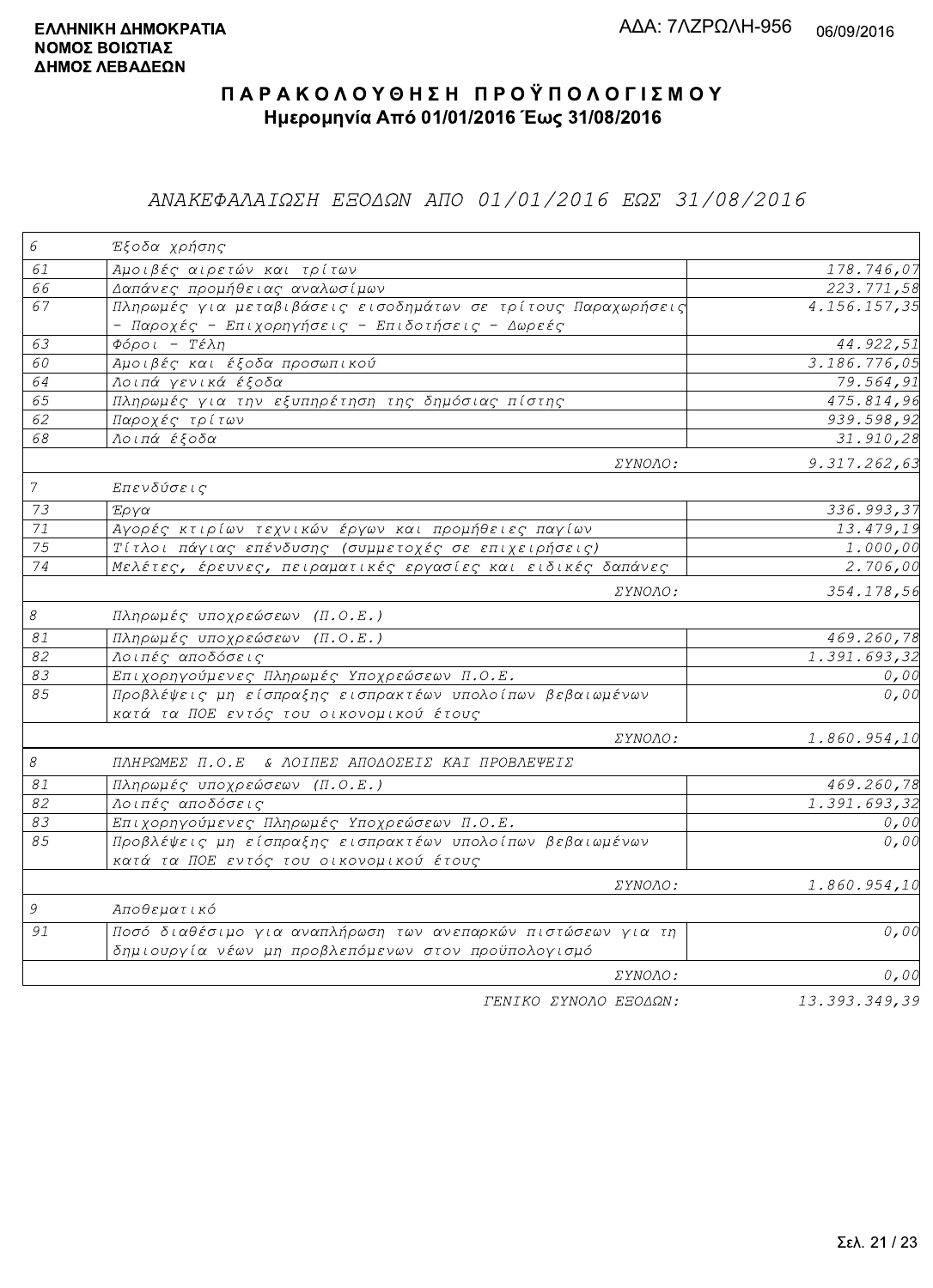*EYNOAA ANA YHHPEZIA AHO 01/01/2016 EQE 31/08/2016* 

| ${\cal O} \, {\cal O}$ | Γενικές υπηρεσίες                                             | 2.336.922,63  |
|------------------------|---------------------------------------------------------------|---------------|
| ${\it 10}$             | Οικονομικές και Διοικητικές υπηρεσίες                         | 1.077.628,02  |
| 15                     | Υπηρεσίες Πολιτισμού, Αθλητισμού και κοινωνικής πολιτικής     | 4.791.932,32  |
| 20                     | Υπηρεσία καθαριότητας και ηλεκτροφωτισμού                     | 1.421.777,43  |
| 25                     | Υπηρεσίες 'Υδρευσης-άδρευσης-αποχέτευσης                      | 176.347,54    |
| 30                     | Υπηρεσία Τεχνικών έργων                                       | 562.496,57    |
| 35                     | Υπηρεσίες πρασίνου                                            | 163.808,15    |
| $4\,0$                 | Υπηρεσία Πολεοδομίας                                          | 174.848,83    |
| 45                     | Υπηρεσία Νεκροταφείων                                         | 47.176,49     |
| 50                     | Δημοτική Αστυνομία                                            | 0,00          |
| 60                     | ΥΠΗΡΕΣΙΕΣ ΚΟΙΝΩΝΙΚΗΣ ΠΟΛΙΤΙΚΗΣ (Έργα και δράσεις              | 86.883,20     |
|                        | χρηματοδοτούμενες απο ΠΔΕ)                                    |               |
| 61                     | ΥΠΗΡΕΣΙΕΣ ΠΟΛΙΤΙΣΜΟΥ ΚΑΙ ΑΘΛΗΤΙΣΜΟΥ (Έργα και δράσεις         | 218.020,89    |
|                        | χρηματοδοτούμενες απο ΠΔΕ)                                    |               |
| 62                     | ΥΠΗΡΕΣΙΕΣ ΚΑΘΑΡΙΟΤΗΤΑΣ ΚΑΙ ΗΛΕΚΤΡΟΦΩΤΙΣΜΟΥ (Έργα και δράσεις) | 0,00          |
|                        | χρηματοδοτούμενες απο ΠΔΕ)                                    |               |
| 63                     | ΥΠΗΡΕΣΙΕΣ ΥΔΡΕΥΣΗΣ ΑΡΔΕΥΣΗΣ ΑΠΟΧΕΤΕΥΣΗΣ (Έργα και δράσεις     | 1.417,96      |
|                        | χρηματοδοτούμενες απο ΠΔΕ)                                    |               |
| 64                     | ΥΠΗΡΕΣΙΑ ΤΕΧΝΙΚΩΝ ΕΡΓΩΝ, ΠΡΑΣΙΝΟΥ ΚΑΙ ΠΟΛΕΟΔΟΜΙΑΣ (Έργα και   | 319.161,22    |
|                        | δράσεις χρηματοδοτούμενες απο ΠΔΕ)                            |               |
| 69                     | ΛΟΙΠΕΣ ΥΠΗΡΕΣΙΕΣ (Έργα και δράσεις χρηματοδοτούμενες απο      | 0,00          |
|                        | $\Pi \Delta E$ )                                              |               |
| 70                     | Λοιπές υπηρεσίες                                              | 153.974,04    |
| 99                     |                                                               | 0,00          |
|                        | $\Box$                                                        | 11.520.205.20 |

ΣΥΝΟΛΟ:

 $11.532.395,29$